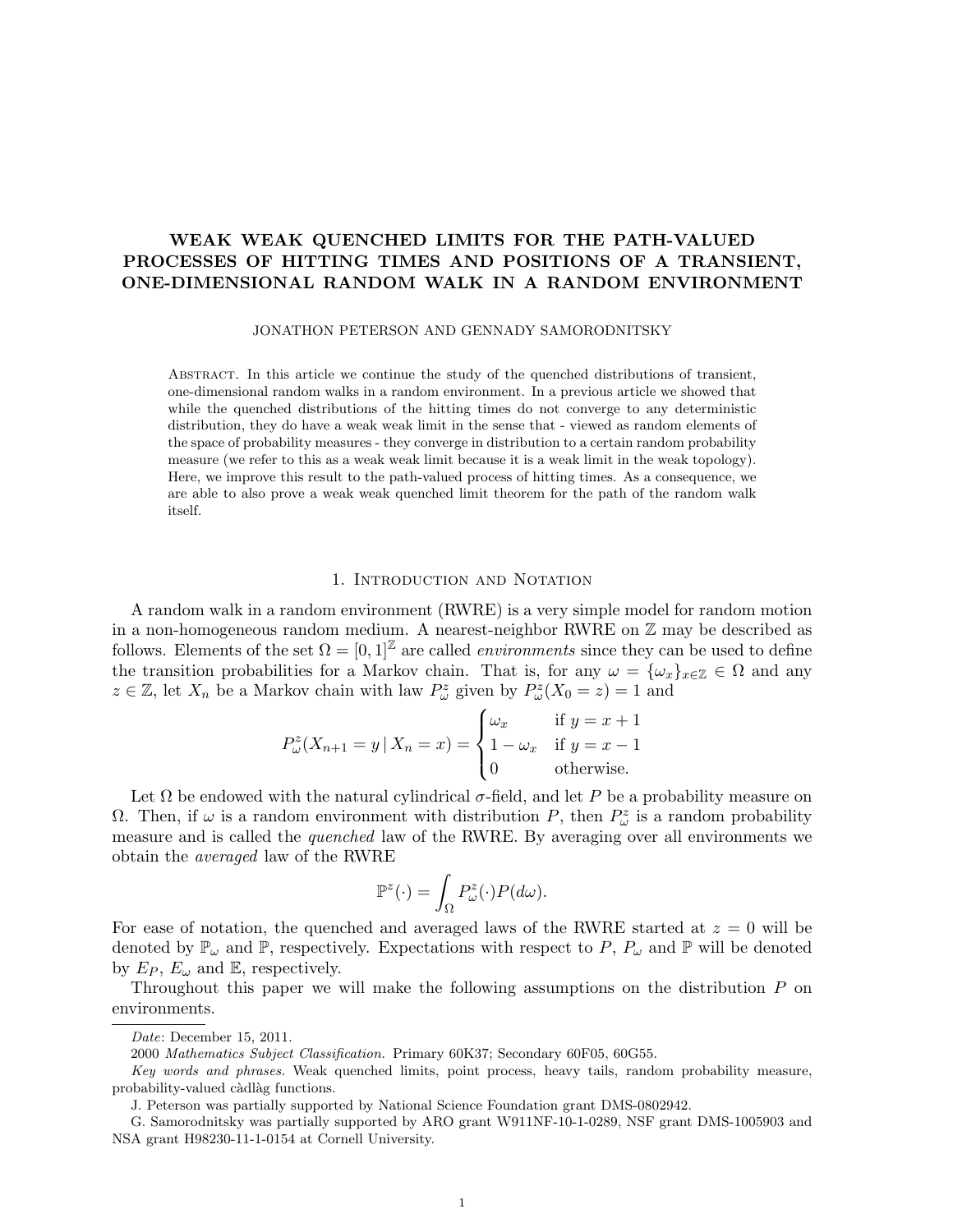**Assumption 1.** The environments are i.i.d. That is,  $\{\omega_x\}_{x\in\mathbb{Z}}$  is an i.i.d. sequence of random variables under the measure P.

**Assumption 2.** The expectation  $E_P[\log \rho_0]$  is well defined and  $E_P[\log \rho_0] < 0$ . Here  $\rho_i =$  $\rho_i(\omega) = \frac{1-\omega_i}{\omega_i}$ , for all  $i \in \mathbb{Z}$ .

**Assumption 3.** The distribution of  $\log \rho_0$  is non-lattice under P, and there exists a  $\kappa > 0$ such that  $E_P[\rho_0^{\kappa}] = 1$  and  $E_P[\rho_0^{\kappa} \log \rho_0] < \infty$ .

From Solomon's seminal paper on RWRE [Sol75], it is well known that Assumptions 1 and 2 imply that the RWRE is transient to  $+\infty$ ; that is,  $\mathbb{P}(\lim_{n\to\infty}X_n=\infty)=1$ . Moreover, Solomon showed that there exists a law of large numbers in the sense that there exists a constant  $v_P$ such that  $\lim_{n\to\infty} X_n/n = v_P$ , P-a.s. Solomon also showed that the limiting velocity  $v_P$  is non-zero only if  $E_P[\rho_0]<1$ , which equivalent to  $\kappa>1$  when Assumption 3 is in effect as well. Assumption 3 was used by Kesten, Kozlov, and Spitzer in their analysis of the averaged limiting distributions for transient one-dimensional RWRE [KKS75]. The parameter  $\kappa$  in Assumption 3 determines the magnitude of centering and scaling as well as the type of distribution obtained in the limit. Define the hitting times of the RWRE by

$$
T_x = \inf\{n \ge 0 \,:\, X_n = x\}, \quad x \in \mathbb{Z},
$$

and for  $\kappa \in (0,2)$  define the properly centered and scaled versions of the hitting times and location of the RWRE by

(1) 
$$
\mathfrak{t}_{n} = \begin{cases} \frac{T_{n}}{n^{1/\kappa}} & \kappa \in (0,1) \\ \frac{T_{n} - nD(n)}{n} & \kappa = 1 \\ \frac{T_{n} - n/\mathbf{v}_{P}}{n^{1/\kappa}} & \kappa \in (1,2) \end{cases} \text{ and } \mathfrak{z}_{n} = \begin{cases} \frac{X_{n}}{n^{\kappa}} & \kappa \in (0,1) \\ \frac{X_{n} - \delta(n)}{n/(A\log n)^{2}} & \kappa = 1 \\ \frac{X_{n} - n\mathbf{v}_{P}}{1 + 1/\kappa n^{1/\kappa}} & \kappa \in (1,2), \end{cases}
$$

where in the case  $\kappa = 1, A > 0$  is a certain constant, and  $D(n)$  and  $\delta(n)$  are certain functions satisfying  $D(n) \sim A \log n$  and  $\delta(n) \sim n/(A \log n)$ , respectively. Also, let  $L_{\kappa,b}$  denote the distribution function of a totally skewed to the right stable random variable with index  $\kappa \in$  $(0, 2)$ , scaling parameter  $b > 0$ , and zero shift; see [ST94]. The following averaged limiting distribution for RWRE was first proved in [KKS75].

**Theorem 1.1.** Let Assumptions 1 - 3 hold, and let  $\kappa \in (0,2)$ . Then, there exists a constant  $b > 0$  such that for any  $x \in \mathbb{R}$ ,

$$
\lim_{n \to \infty} \mathbb{P}(\mathfrak{t}_n \le x) = L_{\kappa,b}(x), \ x \in \mathbb{R},
$$

and

$$
\lim_{n \to \infty} \mathbb{P}(\mathfrak{z}_n \le x) = \begin{cases} 1 - L_{\kappa,b}(x^{-1/\kappa}) & \text{for } x > 0 \text{ if } \kappa \in (0,1) \\ 1 - L_{\kappa,b}(-x) & \text{for } x \in \mathbb{R} \text{ if } \kappa \in [1,2). \end{cases}
$$

Remark 1.2. The cases  $\kappa = 2$  and  $\kappa > 2$  were also considered in [KKS75], but since our main results are for  $\kappa \in (0, 2)$  we will limit our focus to these cases. We note, however, that when  $\kappa \geq 2$  the averaged limiting distributions for the hitting times and the location of the RWRE are Gaussian.

It is important to note that the limiting distributions in Theorem 1.1 are for the averaged measure  $\mathbb P$ . However, for certain applications the quenched measure  $P_\omega$  may be more applicable (e.g., for repeated experiments in a fixed non-homogeneous medium), and one naturally wonders if there is a quenched analog of Theorem 1.1. Unfortunately, it was shown in [PZ09] and [Pet09] that there is no such strong quenched limiting distribution. That is, for almost every fixed environment  $\omega$ , there is no centering and scaling (or even environment-dependent centering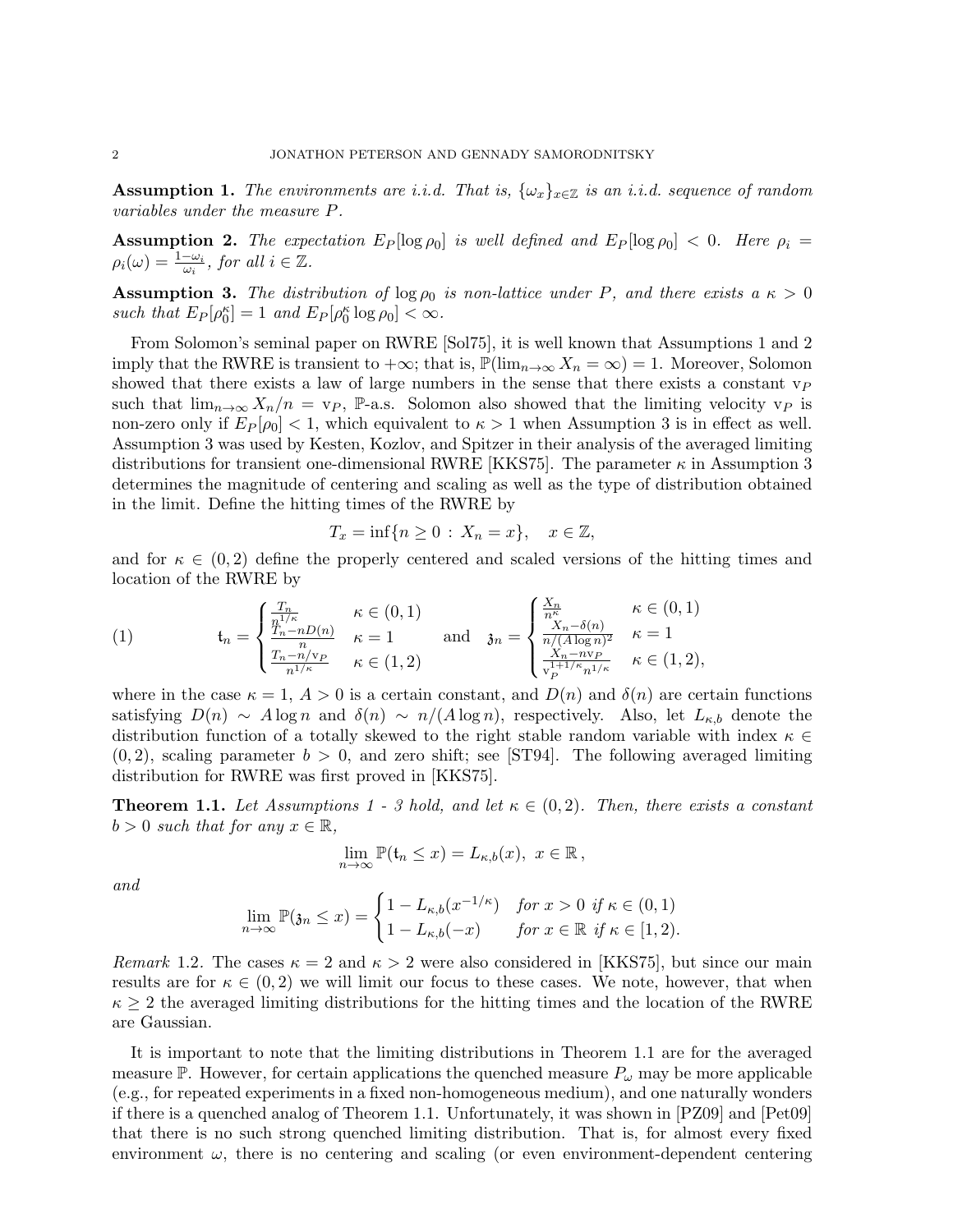and scaling) for which the hitting times or location of the RWRE converge in distribution under  $P_{\omega}$ .

The negative results of [PZ09] and [Pet09] were recently clarified by showing that quenched limiting distributions do exist in a weak sense ([PS10, DG10, ESTZ10]). Let  $\mathcal{M}_1(\mathbb{R})$  be the space of probability measures on  $\mathbb R$  equipped with the topology of convergence in distribution. Then, since the environment  $\omega$  is a random variable, the quenched distribution  $\mu_{n,\omega} = P_{\omega}(\mathfrak{t}_n \in \cdot)$ is an  $\mathcal{M}_1(\mathbb{R})$ -valued function of that random variable. This function can be easily shown to be measurable, hence  $\mu_{n,\omega}$  is itself a random variable, namely a  $\mathcal{M}_1(\mathbb{R})$ -valued random variable. It was shown in [PS10] that there exists a family of  $\mathcal{M}_1(\mathbb{R})$ -valued random variables  $(\pi_{\lambda,\kappa})$ such that  $\mu_{n,\omega} \implies \pi_{\lambda,\kappa}$  for some  $\lambda > 0$ , where  $\implies$  denotes weak convergence of  $\mathcal{M}_1(\mathbb{R})$ -valued random variables<sup>1</sup>. We will refer to such limits as *weak weak quenched limits* since the quenched distribution converges weakly with respect to the weak topology on  $\mathcal{M}_1(\mathbb{R})$ . Similar results were obtained independently in [DG10] and [ESTZ10].

In [PS10], this weak weak quenched limiting distribution for the hitting times was also used to obtain a result on the quenched distribution of the location of the RWRE. It was shown that

(2) 
$$
P_{\omega}(\mathfrak{z}_n \leq x) \Longrightarrow \begin{cases} \pi_{\lambda,\kappa}[x^{-1/\kappa},\infty) & \text{for } x > 0 \text{ if } \kappa \in (0,1) \\ \pi_{\lambda,\kappa}[-x,\infty) & \text{for } x \in \mathbb{R} \text{ if } \kappa \in [1,2), \end{cases}
$$

and here =⇒ denotes weak convergence of R-valued random variables. Note that this is a weaker statement than the quenched limit that was obtained for the hitting times. Unfortunately, weak convergence of all one-dimensional projections of a random probability measure is not enough to specify the weak limit of the random probability measure. For example, suppose that  $\kappa \in (0,1)$ . If  $\sigma_{\lambda,\kappa}$  is the transformation of the random probability measure  $\pi_{\lambda,\kappa}$  defined by letting  $\sigma_{\lambda,\kappa}(-\infty,x]$  equal the right hand side of (2), one is tempted to guess that  $P_{\omega}(\mathfrak{z}_n\in\cdot)\Longrightarrow\sigma_{\lambda,\kappa}$ in the sense of weak convergence of random probability measures. However, it can be seen from our results below that this is not true (see Corollary 1.8).

1.1. Main Results. The original goal of the current paper was to obtain a full weak limit for the random probability measure  $P_{\omega}(3n \in \cdot)$ . However, it turned out to be necessary to obtain a weak limit for not just the quenched distribution of the hitting  $T_n$  but also for the quenched distribution of the path process of the sequence of hitting times. This result, in turn leads to not only a weak limit for the quenched distribution of  $X_n$  but also to the weak limit of the quenched distribution of the entire path of the RWRE, as we will see in the sequel.

To begin, let  $D_{\infty}$  be the space of càdlàg functions (continuous from the right with left limits) on  $[0, \infty)$ . We will equip  $D_{\infty}$  with the  $M_1$ -Skorohod metric  $d_{\infty}^{M_1}$  (instead of the more standard and slightly stronger  $J_1$ -Skorohod metric  $d_{\infty}^{J_1}$ ; the definitions of the Skorohod metrics are given in Section 3). Let  $\mathcal{M}_1(D_{\infty})$  be the space of probability measures on  $D_{\infty}$  equipped with the topology of weak convergence induced by the  $M_1$ -metric  $d_{\infty}^{M_1}$  on  $D_{\infty}$ . Since  $(D_{\infty}, d_{\infty}^{M_1})$  is a Polish space, this topology is equivalent to topology induced by the Prohorov metric  $\rho^{M_1}$  (see Section 3 for a precise definition).

For any realization of the random walk and  $\varepsilon > 0$ , let  $\mathbb{T}_{\varepsilon} \in D_{\infty}$  be defined by

(3) 
$$
\mathbb{T}_{\varepsilon}(t) = \begin{cases} \varepsilon^{1/\kappa} T_{t/\varepsilon} & \kappa \in (0,1) \\ \varepsilon(T_{t/\varepsilon} - t/\varepsilon D(1/\varepsilon)) & \kappa = 1 \\ \varepsilon^{1/\kappa} (T_{t/\varepsilon} - t/(\varepsilon \vee P)) & \kappa \in (1,2) \end{cases}
$$

(here and in the sequel we define hitting times of non-integer points by  $T_x = T_{|x|}$ .) In the case  $\kappa = 1$  the function D is the function in (1) extended to all  $x > 0$ ; we will define it explicitly

<sup>&</sup>lt;sup>1</sup>Throughout the paper, if  $(Z_n)$ , Z are random variables in some space  $\Psi$ , then  $Z_n \Longrightarrow Z$  will denote weak convergence (i.e., convergence in distribution) of Ψ-valued random variables.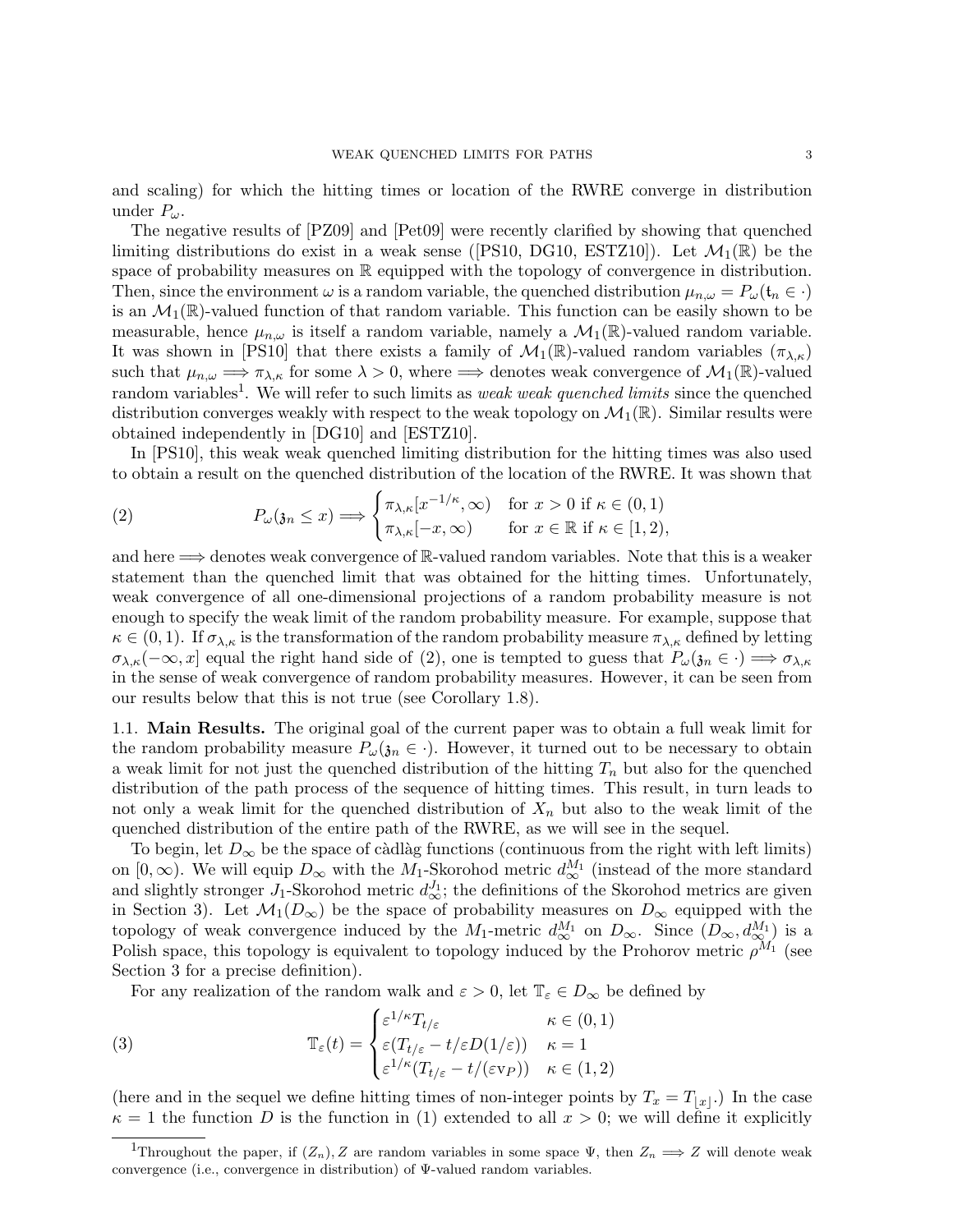in Section 4. It is easy to see that, for each environment  $\omega$  and any  $\varepsilon > 0$ ,  $\mathbb{T}_{\varepsilon}$  is a well-defined  $D_{\infty}$ -valued random variable; we denote by  $m_{\varepsilon,\omega}$  the quenched law of  $\mathbb{T}_{\varepsilon}$  on  $D_{\infty}$ . This law is a measurable function of the environment, hence a  $\mathcal{M}_1(D_\infty)$ -valued random variable. We wish to show that this random variable converges weakly as  $\varepsilon \to 0$ . In order to identify the limit we need to introduce additional notation.

Let  $\mathcal{M}_p((0,\infty]\times[0,\infty))$  be the space of Radon point processes on  $(0,\infty]\times[0,\infty)$ . These are point processes assigning finite mass to  $[\varepsilon,\infty]\times[0,T]$  for any  $\varepsilon>0$  and  $T<\infty$ . The topology of vague convergence on this space is metrizable, and converts  $\mathcal{M}_p((0,\infty)\times[0,\infty))$  into a complete separable metric space; see [Res08, Proposition 3.17]. We denote by  $\mathcal{M}_{p}^{f}((0,\infty] \times [0,\infty))$  the subset of  $M_p((0,\infty)\times[0,\infty))$  of point processes that do not put any mass on points with infinite first coordinate. Let  $\vec{\tau} = {\tau_i}_{i\geq 1}$  be a sequence of i.i.d. standard exponential random variables. For a point process  $\zeta = \sum_{i \geq 1} \delta_{(x_i, t_i)} \in \mathcal{M}_{p}^f((0, \infty) \times [0, \infty))$  and  $\delta > 0$  we define a stochastic process (random path)  $W_{\delta}(\zeta, \vec{\tau})$  with sample paths in  $D_{\infty}$  by

$$
W_{\delta}(\zeta,\vec{\tau})(t)=\sum_{i\geq 1}x_i\tau_i\mathbf{1}_{\{x_i>\delta,t_i\leq t\}}.
$$

We also let

(4) 
$$
W(\zeta, \vec{\tau})(t) = \begin{cases} \sum_{i \geq 1} x_i \tau_i \mathbf{1}_{\{t_i \leq t\}} & \text{if the sum is finite} \\ 0 & \text{otherwise.} \end{cases}
$$

Remark 1.3. The notation  $W_{\delta}(\zeta, \vec{\tau})$  and  $W(\zeta, \vec{\tau})$  is somewhat misleading since the actual definitions depend on the (measurable) ordering chosen for the points of  $\zeta$ . Since  $\vec{\tau}$  is an i.i.d. sequence of random variables, the choice of ordering will not affect the laws of  $W_{\delta}(\zeta, \vec{\tau})$  and  $W(\zeta, \vec{\tau})$ , and we are only concerned with the laws of these processes.

It is clear that  $\lim_{\delta \to 0} W_{\delta}(\zeta, \vec{\tau}) = W(\zeta, \vec{\tau})$  in  $D_{\infty}$  for every choice of  $\vec{\tau}$  for which  $W(\zeta, \vec{\tau})(t)$  $\infty$  for each  $t < \infty$ . We will impose assumptions on the point processes  $\zeta$  such that this holds with probability one.

For any point process  $\zeta$  such that, with probability 1,  $W(\zeta, \vec{\tau})(t) < \infty$  for each  $t < \infty$ , the definitions of  $W_\delta(\zeta, \vec{\tau})$  and  $W(\zeta, \vec{\tau})$  induce in natural way probability measures on  $D_\infty$ . Define functions  $\mathcal{H}_{\delta}, \mathcal{H} : \mathcal{M}_p((0,\infty] \times [0,\infty)) \to \mathcal{M}_1(D_\infty)$  by

(5) 
$$
\mathcal{H}_{\delta}(\zeta)(\cdot) = \mathbf{P}_{\tau}(W_{\delta}(\zeta,\vec{\tau}) \in \cdot), \text{ and } \mathcal{H}(\zeta)(\cdot) = \mathbf{P}_{\tau}(W(\zeta,\vec{\tau}) \in \cdot),
$$

when  $\zeta \in \mathcal{M}_{p}^{f}((0,\infty] \times [0,\infty))$  and (in the case of  $\mathcal{H}(\zeta)$ ) when  $W(\zeta, \vec{\tau})(t) < \infty$  for each  $t < \infty$ with probability 1. Otherwise we define  $\mathcal{H}_{\delta}(\zeta)$  or  $\mathcal{H}(\zeta)$ , respectively, to be the Dirac point mass at the zero process in  $D_{\infty}$ . Here  $P_{\tau}$  is the distribution of the i.i.d. sequence of the standard exponential random variables  $\vec{\tau} = {\tau_i}_{i\geq 1}$ .

Before stating our theorem we need one last bit of notation. The cases  $\kappa \in [1,2)$  require a centering term in the limit. Thus, for any  $m \in \mathbb{R}$  let  $\ell(m) \in \mathcal{M}_1(D_\infty)$  be the Dirac point mass measure that is concentrated on the linear path  $t \mapsto mt$ . If X is a  $D_{\infty}$ -valued random variable with distribution  $\mu \in \mathcal{M}_1(D_\infty)$ , then  $\mu * \ell(-m)$  is the distribution of the path  $\{t \mapsto X(t)-mt\}$ .

**Theorem 1.4.** Let  $m_{\varepsilon} = m_{\varepsilon,\omega} = P_{\omega}(\mathbb{T}_{\varepsilon} \in \cdot)$  be the quenched distribution of the path  $\mathbb{T}_{\varepsilon}$ . For  $0 < \kappa < 2$  let  $\lambda = C_0 \kappa / \bar{\nu}$ , where  $C_0$  and  $\bar{\nu}$  are given, respectively, by (12) and (11) below. Let  $N_{\lambda,\kappa}$  be a Poisson point process on  $(0,\infty] \times [0,\infty)$  whose intensity measure puts no mass on infinite points, and is given by  $\lambda x^{-\kappa-1} dx dt$  on finite points.

- (1) If  $\kappa \in (0,1)$ , then  $m_{\varepsilon} \Longrightarrow \mathcal{H}(N_{\lambda,\kappa})$ .
- (2) If  $\kappa = 1$ , then

$$
m_{\varepsilon} \Longrightarrow \lim_{\delta \to 0} \mathcal{H}_{\delta}(N_{\lambda,1}) * \ell(-\lambda \log(1/\delta)).
$$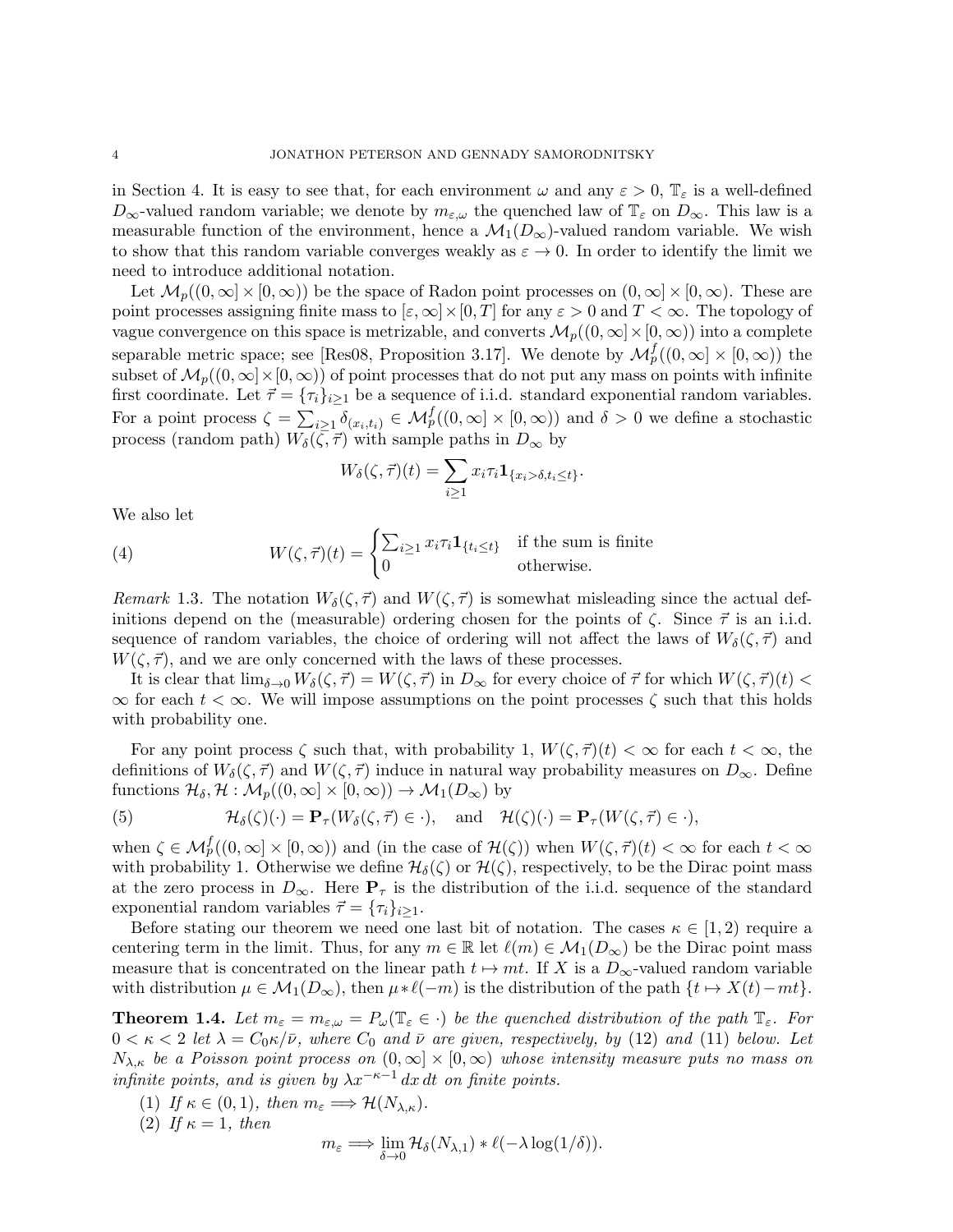(3) If  $\kappa \in (1,2)$ , then

$$
m_{\varepsilon} \Longrightarrow \lim_{\delta \to 0} \mathcal{H}_{\delta}(N_{\lambda,\kappa}) * \ell \left( -\lambda \delta^{-\kappa+1}/(\kappa-1) \right).
$$

Remark 1.5. The limits as  $\delta \rightarrow 0$  in parts (2) and (3) of Theorem 1.4 are weak limits in  $M_1((D_{\infty}, d_{\infty}^{M_1}))$ . In fact, we will see in the sequel that these limits exist even as a.s. limits in  $M_1((D_{\infty}, d_{\infty}^{M_1}))$ . Furthermore, part (1) of the theorem includes a well-known fact that for each  $t < \infty$ ,  $W(N_{\lambda,\kappa},\vec{\tau})(t) < \infty$  with  $\mathbf{P}_{\tau}$ -probability 1 for almost every realization of the Poisson point process.

As mentioned above, we will prove a weak limit for the quenched distribution of the the entire path of the RWRE. To this end, we define a centered and scaled path of the random walk  $\chi_{\varepsilon} \in D_{\infty}$  by

(6) 
$$
\chi_{\varepsilon}(t) = \begin{cases} \varepsilon^{\kappa} X_{\lfloor t/\varepsilon \rfloor} & \kappa \in (0,1) \\ \frac{1}{\varepsilon \delta(1/\varepsilon)^2} \left( X_{\lfloor t/\varepsilon \rfloor} - t \delta(1/\varepsilon) \right) & \kappa = 1 \\ v_P^{-1-1/\kappa} \varepsilon^{1/\kappa} \left( X_{\lfloor t/\varepsilon \rfloor} - t v_P/\varepsilon \right) & \kappa \in (1,2), \end{cases}
$$

where in the case  $\kappa = 1$ ,  $\delta(x)$  is a function that satisfies  $\delta(x)D(\delta(x)) = x + o(1)$  as  $x \to \infty$ . Here D is the same function as in (3). Note that, since  $D(x) \sim A \log x$ , this implies that  $\delta(x) \sim x/(A \log x)$  so that the scaling factor in the definition of  $\chi_{\varepsilon}$  when  $\kappa = 1$  is asymptotic to  $\varepsilon(A \log(1/\varepsilon))^{2}$  as  $\varepsilon \to 0$ . Let  $p_{\varepsilon,\omega} = P_{\omega}(\chi_{\varepsilon} \in \cdot)$  be the quenched law of  $\chi_{\varepsilon}$  on  $D_{\infty}$ . It is a  $\mathcal{M}_1(D_\infty)$ -valued random variable defined on  $\Omega$ .

The weak limits of  $p_{\varepsilon,\omega}$  will be obtained by comparing the paths of the location of the RWRE  $\chi_{\varepsilon}$  to appropriately transformed paths of the hitting times  $\mathbb{T}_{\varepsilon}$ . To this end, we define two transformations of paths. Let  $D_{u,\uparrow}^+ \subset D_{\infty}$  consist of functions that are (weakly) monotone increasing, with  $x(0) \geq 0$  and  $\lim_{t\to\infty} x(t) = \infty$ . Define the time-space inversion function  $\Im: D^+_{u,\uparrow} \to D^+_{u,\uparrow}$  $u^+$ <sub>u</sub>, by

(7) 
$$
\mathfrak{I}x(t) = \sup\{s \ge 0 : x(s) \le t\}, t \ge 0, x \in D_{u,\uparrow}^{+}
$$

Also, define the spatial reflection function  $\Re: D_{\infty} \to D_{\infty}$  by  $\Re x(t) = -x(t), t \geq 0, x \in D_{\infty}$ .

.

**Theorem 1.6.** (a) The following coupling results hold.

(1) If  $\kappa \in (0,1)$ , then for any  $s < \infty$ 

$$
\lim_{\varepsilon \to 0} \mathbb{P}\left(\sup_{t \le s} |\chi_{\varepsilon}(t) - \Im \mathbb{T}_{\varepsilon^{\kappa}}(t)| \ge \eta\right) = 0, \quad \forall \eta > 0.
$$

(2) If  $\kappa = 1$ , then

$$
\lim_{\varepsilon \to 0} \mathbb{P}(d_{\infty}^{M_1}(\chi_{\varepsilon}, -\mathbb{T}_{1/\delta(1/\varepsilon)}) \ge \eta) = 0, \quad \forall \eta > 0.
$$

(3) If  $\kappa \in (1,2)$ , then

$$
\lim_{\varepsilon \to 0} \mathbb{P}(d_{\infty}^{M_1}(\chi_{\varepsilon}, -\mathbb{T}_{\varepsilon/\mathbf{v}_P}) \ge \eta) = 0, \quad \forall \eta > 0.
$$

(b) Let  $p_{\varepsilon} = p_{\varepsilon,\omega} = P_{\omega}(\chi_{\varepsilon} \in \cdot)$  be the quenched distribution of the path  $\chi_{\varepsilon}$ , and let  $\mu_{\lambda,\kappa}$  be the limiting element of  $\mathcal{M}_1(D_\infty)$  given in Theorem 1.4. Then  $p_\varepsilon \Longrightarrow \mu_{\lambda,\kappa} \circ \mathfrak{I}^{-1}$  if  $\kappa \in (0,1)$ and  $p_{\varepsilon} \Longrightarrow \mu_{\lambda,\kappa} \circ \Re^{-1}$  if  $\kappa \in [1,2)$ , weakly in  $\mathcal{M}_1(D_{\infty})$ .

Remark 1.7. Note that the nature of conversion from time to space in the limiting random probability measure in  $\mathcal{M}_1(D_\infty)$  is very different in the absence of centering term  $(\kappa \in (0,1))$ from the case when there is a centering term  $(\kappa \in [1,2))$ . When  $\kappa \in [1,2)$  the conversion is accomplished by multiplying a random path distributed according to the limiting (random)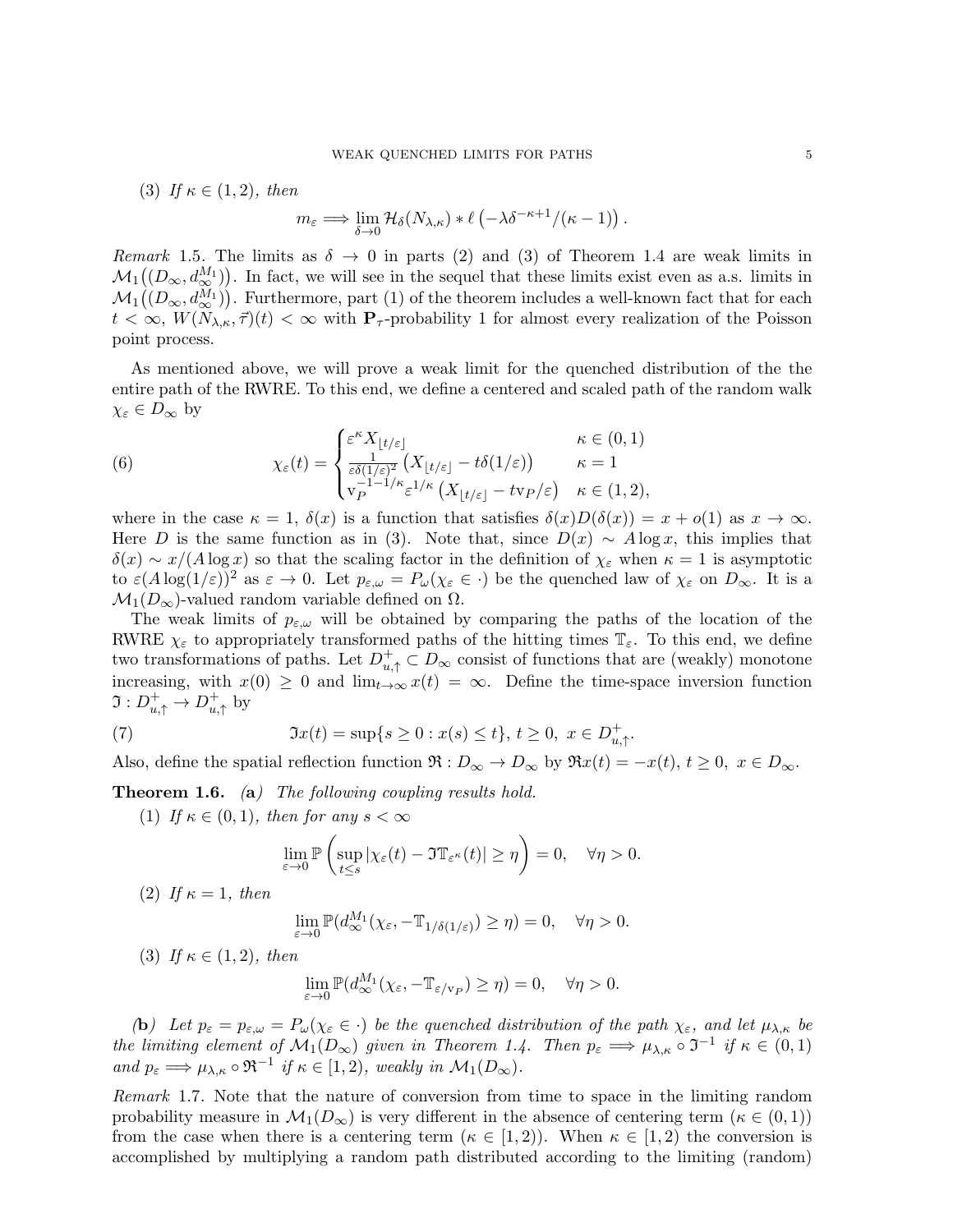measure by -1. This is, of course, very different from the switching the time and space axes required when  $\kappa \in (0,1)$ .

Observe that, for any  $0 \le t < \infty$ , the map  $\Phi_t : \mathcal{M}_1(D_\infty) \to \mathcal{M}_1(\mathbb{R})$  defined by

(8) 
$$
\Phi_t(\mu)(A) = \mu(\{x \in D_\infty : x(t) \in A\}), \text{ for any Borel } A \subset \mathbb{R},
$$

is continuous at every  $\mu \in \mathcal{M}_1(D_\infty)$  concentrated on paths continuous at t. Since the limiting probability measures on  $\mathcal{M}_1(D_\infty)$  obtained in Theorem 1.6 is concentrated on  $\mu$  with this property, the continuous mapping theorem immediately implies the following weak weak convergence for the distributions of the location of the random walk at fixed times.

Corollary 1.8. For  $0 \le t < \infty$  let  $p_{\varepsilon;t} = p_{\varepsilon,\omega;t} = P_{\omega}(\chi_{\varepsilon}(t) \in \cdot) \in \mathcal{M}_1(\mathbb{R})$  be the quenched distribution of  $\chi_{\varepsilon}(t)$ , and let  $\nu_{\lambda,\kappa}$  be the limiting element of  $\mathcal{M}_1(D_{\infty})$  given in Theorem 1.6. Then  $p_{\varepsilon:t} \Longrightarrow \Phi_t(\nu_{\lambda,\kappa})$  weakly in  $\mathcal{M}_1(\mathbb{R})$ .

Theorems 1.4 and 1.6 imply the following corollaries on the convergence of  $\mathbb{T}_{\varepsilon}$  and  $\chi_{\varepsilon}$  under the averaged measure P.

**Corollary 1.9.** For any  $\kappa \in (0,2)$ , the hitting time paths  $\mathbb{T}_{\varepsilon}$ , viewed as random elements of  $(D_{\infty}, d_{\infty}^{M_1})$ , converge weakly under the averaged measure  $\mathbb P$ . Furthermore,

- (1) if  $\kappa \in (0,1)$ , the limit is a  $\kappa$ -stable Lévy subordinator;
- (2) If  $\kappa \in [1, 2)$ , the limit is a  $\kappa$ -stable Lévy process that is totally skewed to the right. Moreover, if  $\kappa \in (1, 2)$ , the limit is a strictly stable Lévy process.

Since a stable subordinator is a strictly increasing process, its inverse has continuous sample paths. Correspondingly, we can strengthen the topology on the space  $D_{\infty}$  when considering weak convergence of the paths of the location of the RWRE under the average probability measure  $\mathbb P$  in the case  $\kappa \in (0,1)$ . To this end, let  $(D_{\infty}, d_{\infty}^U)$  denote the space  $D_{\infty}$  equipped with the topology of uniform convergence on compact sets. This space is not separable, but Theorem 6.6 in [Bil99] allows us to conclude weak convergence on the ball-σ-field in that space, the so-called weak<sup>°</sup> convergence. Moving from the  $M_1$  topology to the  $J_1$  topology, on the other hand, does not cause any difficulties.

# Corollary 1.10.

- (1) If  $\kappa \in (0,1)$  then the paths  $\chi_{\varepsilon}$ , viewed as random elements of  $(D_{\infty}, d_{\infty}^{J_1})$ , converge weakly under the averaged measure  $\mathbb P$  to the inverse of a  $\kappa$ -stable subordinator. Furthermore,  $\chi_\varepsilon$  as random elements of  $(D_\infty,d_\infty^U)$  equipped with the ball- $\sigma$ -field, we have weak $\degree$  convergence to the same limit.
- (2) If  $\kappa \in [1,2)$ , then the paths  $\chi_{\varepsilon}$ , viewed as random elements of  $(D_{\infty}, d_{\infty}^{M_1})$ , converge weakly to a  $\kappa$ -stable Lévy process that is totally skewed to the left. Moreover, if  $\kappa \in (1,2)$ , then the limit is a strictly stable  $Lévy$  process.

Remark 1.11. The statement of Corollary 1.10 in the case  $\kappa \in (0,1)$  appeared in Remark 2.5 in [ESZ09]. To the best of our knowledge the other statements in Corollaries 1.9 and 1.10 are new.

Part (2) of Corollary 1.10 is an immediate consequence of the corresponding part of Corollary 1.9, the coupling results in parts (2) and (3) of Theorem 1.6 and Theorem 3.1 in [Bil99]. Further, [Whi02, Corollary 13.6.4] says that the operator  $\mathfrak{I}$  from the subset  $D_{u,\uparrow\uparrow}^+ \subset D_{u,\uparrow\downarrow}^+$  $_{u,\uparrow}^{+}$  of strictly increasing, non-negative, unbounded paths endowed with the  $d_{\infty}^{M_1}$  metric to  $D_{u}^+$  $_{u,\uparrow}^{+}$  endowed with the  $d_{\infty}^U$  metric, is continuous. Since, in the case  $0 < \kappa < 1$ , a  $\kappa$ -stable subordinator is in  $D_{u_\lambda}^+$  $u, \uparrow \uparrow$ with probability one, the continuous mapping theorem shows that part  $(1)$  of Corollary 1.10 also follows from the corresponding part of Corollary 1.9.

The proof of Corollary 1.9 is also rather straightforward, but, because it introduces certain key ideas and notation used later in the paper, we present the proof here.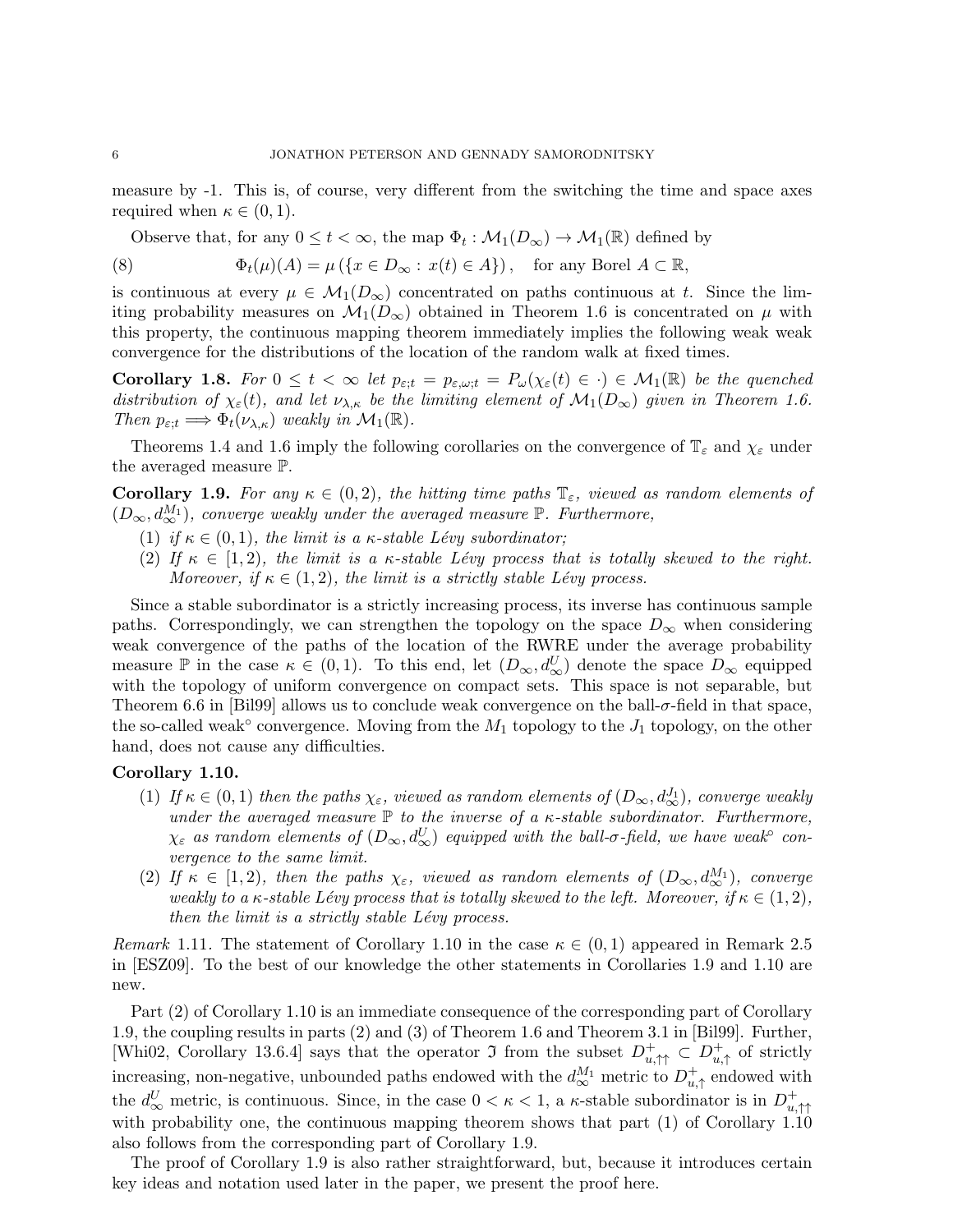*Proof of Corollary 1.9.* Let  $N_{\lambda,\kappa}$  be the Poisson point process on  $(0,\infty)\times[0,\infty)$  defined in Theorem 1.4, and let  $\vec{\tau} = {\tau_i}_{i>1}$  be an i.i.d. sequence of standard exponential random variables; we assume that  $N_{\lambda,\kappa}$  and  $\vec{\tau}$  are defined on two different probability spaces, with the corresponding probability measures **P** and  $P_{\tau}$ . On the product probability space we define

(9) 
$$
Z_{\lambda,\kappa}(t) = \begin{cases} W(N_{\lambda,\kappa},\vec{\tau})(t) & \kappa \in (0,1) \\ \lim_{\delta \to 0} W_{\delta}(N_{\lambda,\kappa},\vec{\tau})(t) - \lambda t \log(1/\delta) & \kappa = 1 \\ \lim_{\delta \to 0} W_{\delta}(N_{\lambda,\kappa},\vec{\tau})(t) - \lambda t \delta^{1-\kappa}/(\kappa - 1) & \kappa \in (1,2), \end{cases}
$$

 $t \geq 0$ . The definition is understood as a.s. convergence in  $(D_{\infty}, d_{\infty}^{M_1})$  on the product probability space. This convergence takes place by the proposition in Section 2 of [Kal74], and it is standard to see that  $Z_{\lambda,\kappa}$  is a  $\kappa$ -stable Lévy process with the required properties of Corollary 1.9. In order to show that the averaged distribution of  $\mathbb{T}_{\varepsilon}$  converges to the distribution of  $Z_{\lambda,\kappa}$  under the product probability measure  $\mathbf{P} \times \mathbf{P}_{\tau}$ , it is enough to show that  $\mathbb{P}(\mathbb{T}_{\varepsilon} \in A) \to \mathbf{P} \times \mathbf{P}_{\tau}(Z_{\lambda,\kappa} \in A)$ as  $\varepsilon \to 0$  for all cylindrical sets  $A \subset D_{\infty}$  such that  $\mathbf{P} \times \mathbf{P}_{\tau}(Z_{\lambda,\kappa} \in \partial A) = 0$ . (Recall that the Borel  $\sigma$ -field under all the Skorohod topologies coincides with the cylindrical  $\sigma$ -field; see Theorem 11.5.2 in [Whi02].) Let A be such a set. Recall that  $\mathbf{P} \times \mathbf{P}_{\tau}(Z_{\lambda,\kappa} \in A) = \mathbf{E}[\mu_{\lambda,\kappa}(A)],$ where  $\mu_{\lambda,\kappa}$  is as in Theorem 1.4. By Fubini's theorem,  $\mu_{\lambda,\kappa}(\partial A) = 0$  almost surely. Also, the evaluation mapping mapping  $\mu \mapsto \mu(A)$  on  $\mathcal{M}_1(D_\infty)$  is continuous on the set of measures  $\{\mu \in \mathcal{M}_1(D_\infty): \mu(\partial A) = 0\}.$  Since the random measure  $\mu_{\lambda,\kappa}$  is in this set with probability one, and since Theorem 1.4 implies that  $m_{\varepsilon,\omega} \Longrightarrow \mu_{\lambda,\kappa}$ , then the mapping theorem implies that  $m_{\varepsilon,\omega}(A)$  converges in distribution to  $m_{\lambda,\kappa}(A)$ . Since these random variables are between 0 and 1, this implies that

$$
\lim_{\varepsilon \to 0} \mathbb{P}(\mathbb{T}_{\varepsilon} \in A) = \lim_{\varepsilon \to 0} E_P[m_{\varepsilon,\omega}(A)] = \mathbf{E}[\mu_{\lambda,\kappa}(A)] = \mathbf{P} \times \mathbf{P}_{\tau}(Z_{\lambda,\kappa} \in A).
$$

The limiting random probability measure  $\mu_{\lambda,\kappa}$  is a  $\kappa$ -stable random element of  $\mathcal{M}_1(D_\infty)$ under convolutions. That is, the convolution of two independent copies of this random probability measure is (after re-scaling and shifting) a random probability measure with the same law. This can be seen in the same way as the stability of the limiting random probability measures on R was checked in [PS10]. Stability of random probability measures on  $D_{\infty}$  does not seen to have been investigated before, but a systematic description of infinitely divisible (in particular, stable) random probability measures on  $\mathbb R$  was given in [ST06]; we recall these notions in Section 7. The latter paper introduced also a notion of  $\mathcal{M}_1(\mathbb{R})$ -valued Lévy process. If we recall the maps  $\Phi_t$ ,  $0 \le t < \infty$ , defined in (8), then we can define a (measurable) map  $\Phi$ from  $\mathcal{M}_1(D_\infty)$  to  $D_\infty(\mathcal{M}_1(\mathbb{R}))$  by setting  $\Phi(\mu)$  to be the measure-valued path  $\{\Phi_t(\mu), t \geq 0\}$ .

One would expect that a version of Theorem 1.4 would give us a convergence to a  $\mathcal{M}_1(\mathbb{R})$ valued Lévy process as well. The following corollary gives such convergence, but only in the sense of convergence of finite dimensional distributions.

**Corollary 1.12.** Let  $\mu_{\lambda,\kappa}$  and  $m_{\varepsilon}$ , be the random probability measures on  $D_{\infty}$  given in Theorem 1.4,  $0 < \kappa < 2$  (so that  $m_{\varepsilon} \Longrightarrow \mu_{\lambda,\kappa}$ ). Then  $\Phi(m_{\varepsilon})$  converges weakly to  $\Phi(\mu_{\lambda,\kappa})$  in the sense of finite dimensional distributions. Moreover, for any  $\kappa \in (0, 2)$ ,  $\Phi(\mu_{\lambda, \kappa})$  is a stable Lévy process on  $\mathcal{M}_1(\mathbb{R})$ . It is a strictly stable Lévy process if  $\kappa \neq 1$ .

Remark 1.13. One would like to improve the finite dimensional distribution convergence in Corollary 1.12 to a full convergence in distribution of  $\mathcal{M}_1(\mathbb{R})$ -valued path processes. Such a statement seems would require setting a topology on the space  $D_{\infty}(\mathcal{M}_1(\mathbb{R}))$  of measurevalued path processes. Choosing an appropriate topology seems to be a difficult task as neither the Skorohod  $J_1$ -topology nor a natural definition of the Skorohod  $M_1$ -topology appear to be sufficient. This is complicated by the fact that the mapping  $\Phi : \mathcal{M}_{\infty}(D_{\infty}) \to D_{\infty}(\mathcal{M}_1(\mathbb{R}))$  is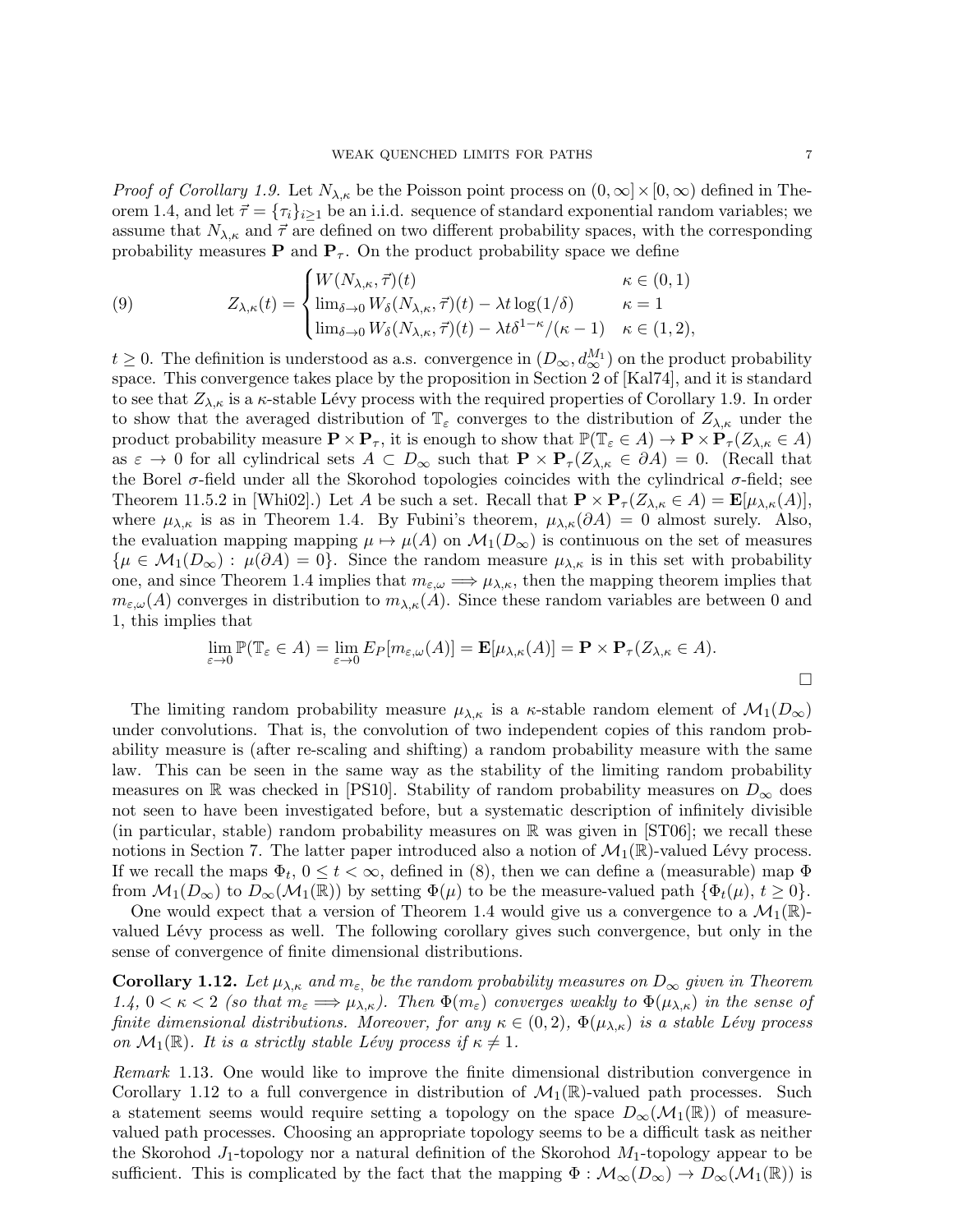not continuous in these topologies (even on the support of the limiting measure  $\mu_{\lambda,\kappa}$ ). These issues are discussed further in Section 7.

# 2. Random environment

It will be important for us to identify sections of the environment that contribute the most to the distribution of the hitting times. To this end, we define the ladder locations  $(\nu_k)$  of the environment by

(10) 
$$
\nu_0 = 0
$$
, and  $\nu_k = \inf \left\{ j > \nu_{k-1} : \prod_{i=\nu_{k-1}}^{j-1} \rho_i < 1 \right\}$  for  $k \ge 1$ .

(The ladder locations are those locations where the potential of the environment introduced by Sinai [Sin83] reaches a new minimum to the right of the origin.) Occasionally we will denote  $\nu_1$ by  $\nu$  instead for compactness. Since the environment is i.i.d., the sections of the environment  $\{\omega_x : \nu_k \leq x \leq \nu_{k+1}\}\$ between ladder locations are also i.i.d. However, the environment immediately to the left of  $\nu_0$  is different from the environment immediately to the left of  $\nu_k$ for any  $k \geq 1$ . Thus, the environment is not stationary under shifts of the environment by the ladder locations. To resolve this complication we define a new measure Q on environments by

$$
Q(\cdot) = P(\cdot | \mathcal{R}),
$$
 where  $\mathcal{R} = \left\{\omega : \prod_{j=i}^{-1} \rho_j < 1, \forall i \leq -1 \right\}.$ 

It is important to note that the definition of the measure Q only affects the environment to the left of the origin. Therefore, the blocks of the environment  $\{\omega_x : \nu_k \leq x < \nu_{k+1}\}\$  between the ladder locations are i.i.d. and have the same distribution under both P and Q. For instance

$$
\bar{\nu} := E_P \nu_1 = E_Q \nu_1.
$$

For any  $i \geq 1$  let  $\beta_i = \beta_i(\omega)$  be defined by  $\beta_i = E_{\omega}[T_{\nu_i} - T_{\nu_{i-1}}]$ . Since the measure Q is stationary under shifts of the environment by the ladder locations, the sequence  $\{\beta_i\}_{i\geq 1}$  is stationary under Q. The following tail asymptotics of the  $\beta_i$  were derived in [PZ09] and will be crucial throughout this paper.

(12) 
$$
Q(\beta_1 > x) = Q(E_{\omega}T_{\nu} > x) \sim C_0 x^{-\kappa}, \quad \text{as } x \to \infty.
$$

We conclude this section with a simple lemma that will be of use later in the paper.

**Lemma 2.1.** Let  $\bar{\beta} = E_O[\beta_1]$ . If  $\kappa > 1$ , then  $\bar{\beta} = \bar{\nu}/v_P$ .

*Proof.* First, note that the sequence  $\{E_{\omega}[T_i - T_{i-1}]\}_{i \geq 1}$  is ergodic under the measure P (since it represents the shifts of a fixed function of an i.i.d., hence ergodic, sequence). Therefore, Birkhoff's Ergodic Theorem implies that

(13) 
$$
\lim_{n \to \infty} \frac{E_{\omega} T_n}{n} = E_P[E_{\omega} T_1] = \mathbb{E} T_1, \quad P\text{-a.s.}
$$

Since the measure  $Q$  is defined by conditioning  $P$  on an event of positive probability, we see that this holds Q-a.s. as well. Moreover, if  $\kappa > 1$ , then the limiting velocity  $v_P = 1/\mathbb{E}T_1 > 0$ (see [Sol75] or [Zei04] for a reference).

Secondly, note that, since the  $\{\nu_i-\nu_{i-1}\}_{i\geq 1}$  are i.i.d. under Q, it follows that  $\lim_{n\to\infty}\nu_n/n=$  $\bar{\nu}$ , *Q*-a.s. This implies that

$$
\lim_{n \to \infty} \frac{1}{n} \sum_{i=1}^{n} \beta_i = \lim_{n \to \infty} \frac{E_{\omega} T_{\nu_n}}{n} = \lim_{n \to \infty} \frac{E_{\omega} T_{\nu_n}}{\nu_n} \frac{\nu_n}{n} = \frac{\bar{\nu}}{\nu_P}, \quad Q\text{-a.s.}
$$

Finally, since the  $\beta_i$  are stationary under Q, it is a consequence of Birkhoff's Ergodic Theorem that this nonrandom limit of  $1/n \sum_{i=1}^n \beta_i$  must coincide with  $E_Q[\beta_1]$ .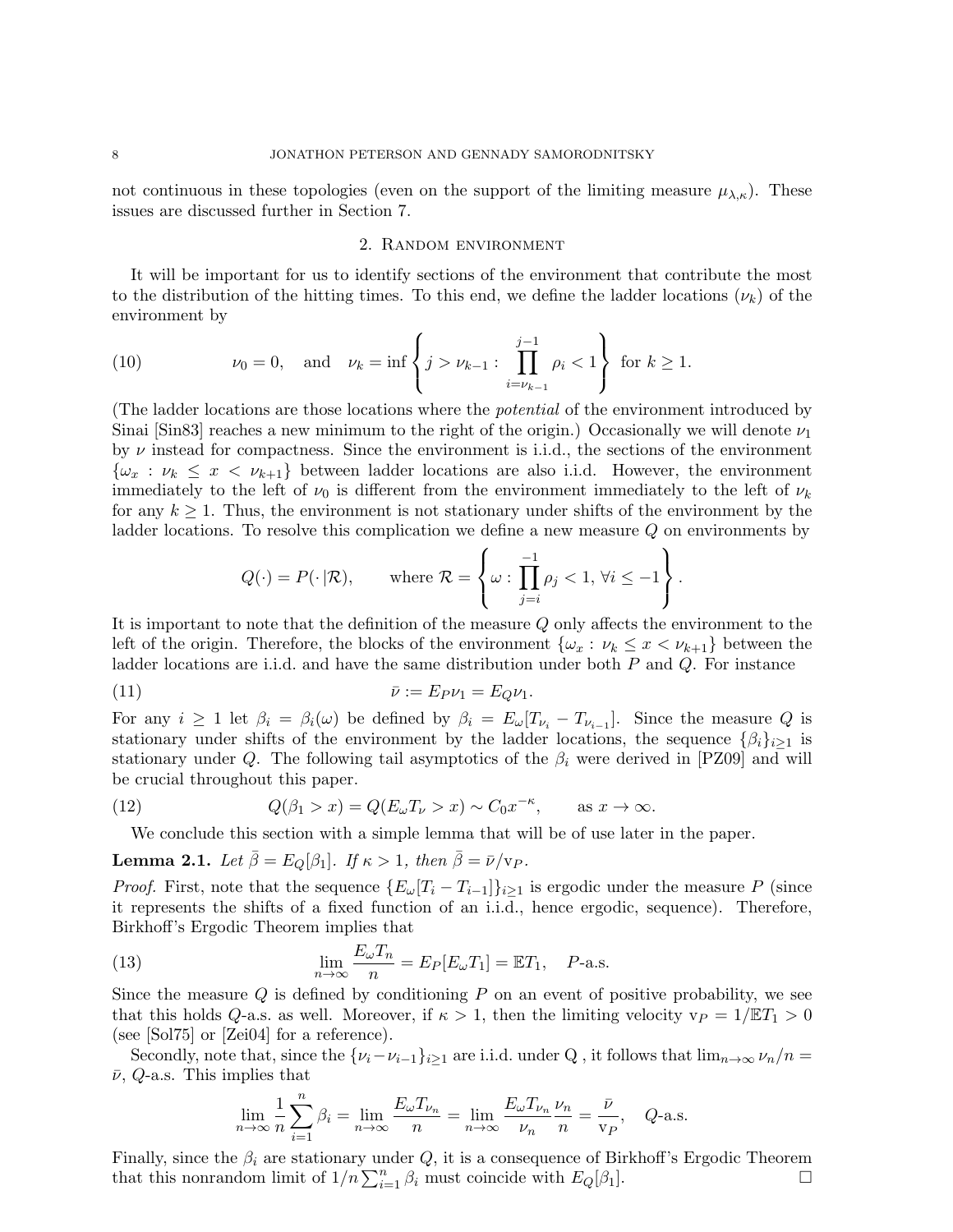#### WEAK QUENCHED LIMITS FOR PATHS 9

#### 3. Topological Generalities

3.1. Skorohod Topologies. In this section we recall the definitions of the Skorohod  $J_1$  and  $M_1$  metrics on the space  $D_{\infty}$ , and the corresponding topologies. We also give certain technical results that will be needed in the sequel. The details that we omit can be found in [Bil99] and  $|Whi02|$ .

For  $0 < t < \infty$  the  $J_1$  and  $M_1$  Skorohod metrics on the space  $D_t$  of càdlàg functions on  $[0, t]$ are defined as follows. Let  $\Lambda_t$  be the set of time-change functions on  $[0, t]$  – functions that are strictly increasing and continuous bijections from  $[0, t]$  to itself. The Skorohod  $J_1$ -metric (on  $D_t$ ) is defined by

$$
d_t^{J_1}(x,y) = \inf_{\lambda \in \Lambda_t} \max \left\{ \sup_{s \le t} |\lambda(s) - s|, \sup_{s \le t} |x(\lambda(s)) - y(s)| \right\}.
$$

Next, recall that the completed graph of a càdlàg function  $x \in D_t$  is the subset  $\Gamma_x \subset [0, t] \times \mathbb{R}$ defined by

$$
\Gamma_x = \{(u,v): \, u \in [0,t], \, v = (1-\theta)x(u-) + \theta x(u), \text{ for some } \theta \in [0,1] \}.
$$

The natural order  $\preceq_{\Gamma_x}$  on the completed graph is given by  $(u_1, v_1) \preceq_{\Gamma_x} (u_2, v_2)$  if either  $u_1 < u_2$ or  $u_1 = u_2$  and  $|v_1 - x(u_1-)| \le |v_2 - x(u_1-)|$ . A parametric representation of the completed graph  $\Gamma_x$  is a function from [0, 1] onto  $\Gamma_x$  that is continuous with respect to the subspace topology on  $\Gamma_x$  and non-decreasing with respect to the order  $\preceq_{\Gamma_x}$ . Let  $\Pi(x)$  be the set of parametric representations of  $\Gamma_x$ , with each parametric representation given by a pair of functions u and v on  $[0,1]$  such that  $\Gamma_x = \{(u(s), v(s)) : s \in [0,1]\}$ . The Skorohod  $M_1$ -metric on  $D_t$  is defined by

$$
d_t^{M_1}(x,y) = \inf_{(u,v)\in\Pi(x),(u',v')\in\Pi(y)} \max\left\{\sup_{s\in[0,1]} |u(s)-u'(s)|, \sup_{s\in[0,1]} |v(s)-v'(s)|\right\}.
$$

The Skorohod  $J_1$  and  $M_1$ -metrics on  $D_t$  for all finite t produce corresponding metrics on the space  $D_{\infty}$  by

$$
d_{\infty}^{J_1}(x,y) = \int_0^{\infty} e^{-t} \left( d_t^{J_1}(x^{(t)}, y^{(t)}) \wedge 1 \right) dt, \text{ and } d_{\infty}^{M_1}(x,y) = \int_0^{\infty} e^{-t} \left( d_t^{M_1}(x^{(t)}, y^{(t)}) \wedge 1 \right) dt.
$$

Here, for  $x \in D_{\infty}$ , the function  $x^{(t)} \in D_t$  is the restriction of x to the finite time interval  $[0, t]$ . Using instead the uniform metric on each  $D_t$  produces the metric  $d_{\infty}^U$  on the space  $D_{\infty}$ .

The following is a list of several useful properties of the Skorohod metrics that we will use throughout the paper; see [Whi02].

- $d_{\infty}^{M_1}(x,y) \leq d_{\infty}^{J_1}(x,y)$ .
- $d_{\infty}^{J_1}(x,y) \leq e^{-s} + \sup_{t \leq s} |x(t) y(t)|$  for any  $0 < s < \infty$ ; thus uniform convergence on compact subsets of  $[0, \infty)$  implies convergence in the J<sub>1</sub>-Skorohod metric.
- $d_t^{M_1}(x, y) \geq |x(t) y(t)|$  for each  $0 < t < \infty$ .
- $d_{\infty}^{J_1}(x_n, x) \to 0$  if and only if  $d_t^{J_1}(x_n, x) \to 0$  for all continuity points t of x. An analogous statement is true for the  $M_1$ -Skorohod topology.

The  $J_1$  and  $M_1$ -metrics generate topologies on the space of càdlàg functions. Even though the two metrics are not complete, each of them has an equivalent metric that is complete. Therefore, the  $J_1$  and  $M_1$  topologies are the topologies of complete separable metric spaces.

The  $J_1$  and  $M_1$ -metrics on  $D_{\infty}$  induce in the standard way the corresponding Prohorov's metrics,  $\rho^{J_1}$  and  $\rho^{M_1}$  on the space of Borel probability measures  $\mathcal{M}_1(D_\infty)$ . For example, for any  $\mu, \pi \in \mathcal{M}_1(D_\infty)$ ,

$$
\rho^{M_1}(\mu, \pi) = \inf \left\{ \delta > 0 : \mu(A) \le \pi(A^{\delta, M_1}) + \delta, \text{ for every Borel } A \subset D_\infty \right\}
$$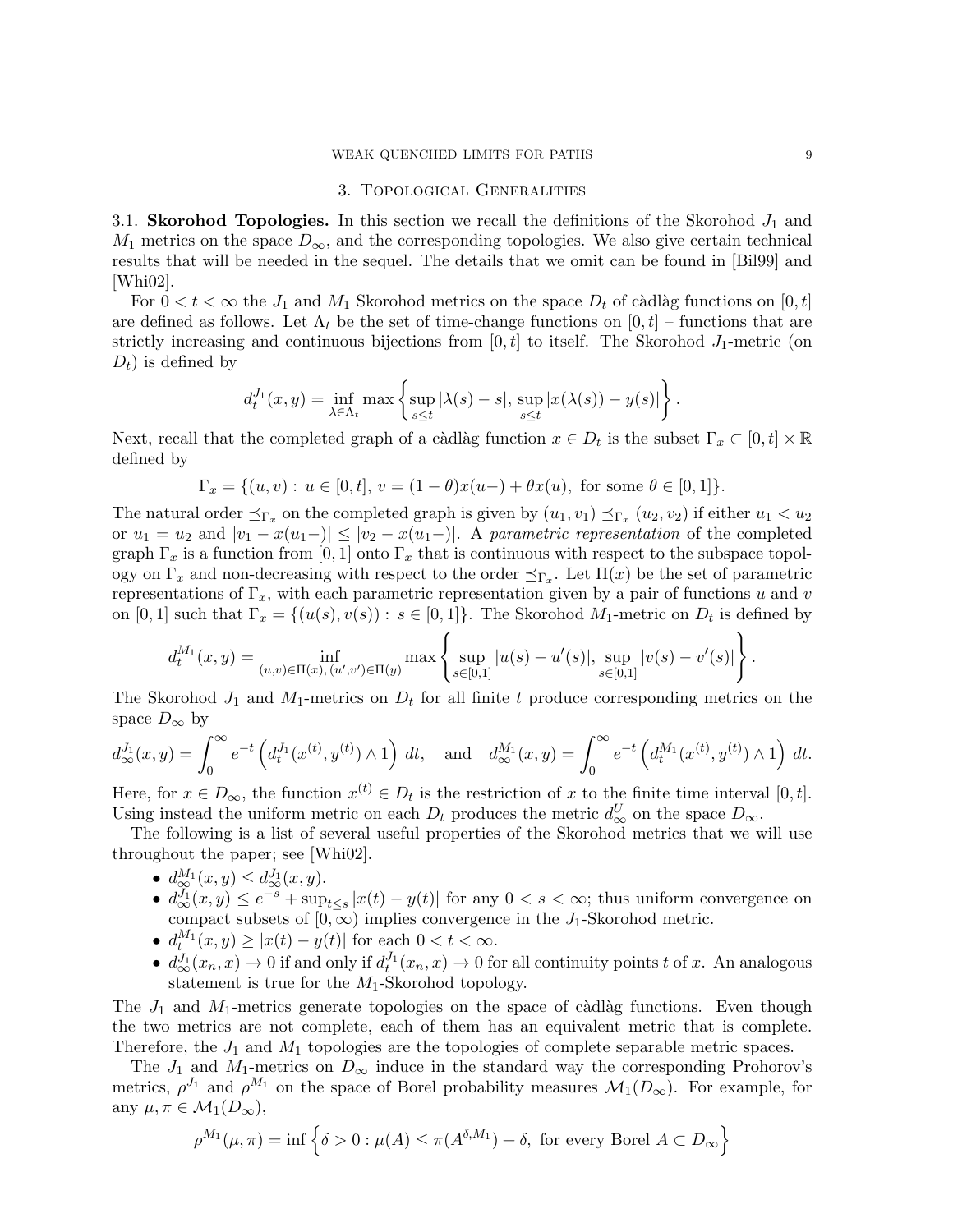(recall that the  $J_1$  and  $M_1$ -metrics generate the same Borel sets on  $D_{\infty}$ ; these are also the cylindrical sets). Further,

$$
A^{\delta, M_1} = \{ y : d_{\infty}^{M_1}(x, y) < \delta, \text{ for some } x \in A \}.
$$

Since  $(D_{\infty}, d_{\infty}^{M_1})$  is a separable metric space, convergence in the Prohorov metric  $\rho^{M_1}$  is equivalent to convergence in distribution in  $(D_{\infty}, d_{\infty}^{M_1})$ ; see Theorem 3.2.1 in [Whi02]. Moreover, the space  $(M_1(D_\infty), \rho^{M_1})$  is a complete separable metric space (Theorem 6.8 in [Bil99]).

3.2. Continuity of functionals. We proceed with two results on the continuity of certain functionals that we will need later. We begin, by recalling the following result from [Whi02] on the continuity of the composition map.

**Lemma 3.1** (Theorems 13.2.2, 13.2.3 in [Whi02]). The composition map  $\psi : D_{\infty} \times D_{\infty}^+ \to D_{\infty}$ defined by  $\psi(x,y) = x \circ y$  is continuous on the set  $D_{\infty} \times C_{\uparrow\uparrow}^+$ , where  $D_{\infty}^+$  is the set of all nonnegative functions in  $D_{\infty}$ , and  $C_{\uparrow\uparrow}^+$  is the set of continuous, non-negative, strictly increasing functions on  $[0, \infty)$ . The continuity holds whenever either the J<sub>1</sub>-topology is used throughout, or the  $M_1$ -topology is used throughout.

The composition map  $\psi$  induces a map  $\Psi : \mathcal{M}_1(D_\infty) \times D_\infty^+ \to \mathcal{M}_1(D_\infty)$  by

$$
\Psi(\mu, y)(\{x : x \in A\}) = \mu(\{x : x \circ y \in A\}).
$$

Lemma 3.1 leads to the following continuity result for  $\Psi$ .

**Corollary 3.2.** The map  $\Psi$  is continuous on the set  $\mathcal{M}_1(D_\infty) \times C_{\uparrow\uparrow}^+$ , if the same topology (either  $J_1$  or  $M_1$ ) is used throughout.

*Proof.* Suppose that  $(\mu_n, y_n) \to (\mu, y) \in \mathcal{M}_1(D_\infty) \times C^+_{\uparrow\uparrow}$ . By the Skorohod representation theorem (e.g. Theorem 3.2.2 in [Whi02]), there are  $D_{\infty}$ -valued random elements  $(X_n)$ , X defined on a common probability space such that  $X_n \sim \mu_n$  for each  $n, X \sim \mu$ , and  $X_n \to X$  a.s. in the corresponding Skorohod metric. By Lemma 3.1 we know that  $X_n \circ y_n \to X \circ y$  in the same<br>metric. Since a s. convergence implies weak convergence, the claim follows metric. Since a.s. convergence implies weak convergence, the claim follows.

3.3. Deducing weak convergence of random probability measures. In order to prove weak convergence of a sequence of random probability measures on  $D_{\infty}$  we will often use the coupling technique which we now describe. Suppose that  $\mu, \pi \in \mathcal{M}_1(D_\infty)$ . Then a coupling of  $\mu$  and  $\pi$  is a probability measure  $\theta$  on the product space  $D_{\infty} \times D_{\infty}$  with marginals  $\mu$  and  $\pi$ , respectively. A coupling of two random probability measures on  $D_{\infty}$  defined on a common probability space is a random element of  $\mathcal{M}_1(D_\infty \times D_\infty)$  defined on the same probability space that couples the two measures for every  $\omega$ . The following simple lemma, which is a path space extension of Lemma 3.1 in [PS10], is the key ingredient in our approach.

**Lemma 3.3.** Suppose that  $(\mu_n), (\pi_n)$  are two sequences of random elements in  $\mathcal{M}_1(D_\infty)$  defined on a common probability space with probability measure  $P$  and expectation  $E$ . Suppose that one of the following conditions holds.

- (1)  $\lim_{n\to\infty} \mathbf{P}(\rho^{M_1}(\mu_n, \pi_n) \geq \eta) = 0$ , for all  $\eta > 0$ .
- (2) For each n there exists a coupling  $\theta_n$  of the random probability measures  $\mu_n$  and  $\pi_n$  such that

$$
\lim_{n \to \infty} \mathbf{E} \left[ \theta_n(\{(x, y) : d_{\infty}^{M_1}(x, y) \ge \eta\}) \right] = 0, \quad \text{for all } \eta > 0.
$$

(3) For each n there exists a coupling  $\theta_n$  of the random probability measures  $\mu_n$  and  $\pi_n$  such that

$$
\lim_{n \to \infty} \mathbf{P}(E_{\theta_n}[d_{\infty}^{M_1}(x, y)] \ge \eta) = 0, \quad \text{for all } \eta > 0,
$$

where  $E_{\theta_n}$  denotes expectations under the measure  $\theta_n$ .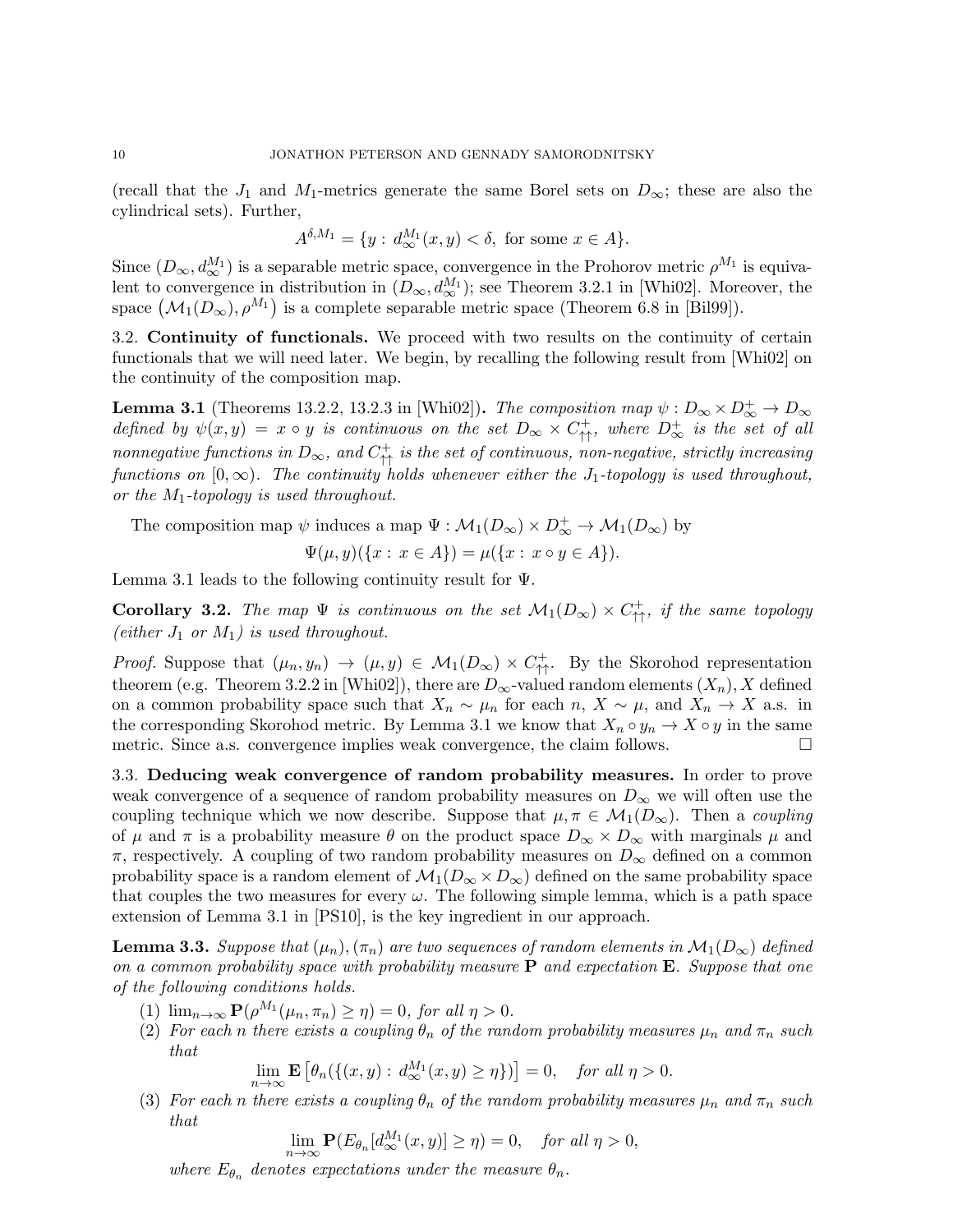If  $\mu_n \Longrightarrow \mu$  weakly in  $(\mathcal{M}_1(D_\infty), \rho^{M_1})$ , then  $\pi_n \Longrightarrow \mu$  weakly in  $(\mathcal{M}_1(D_\infty), \rho^{M_1})$ .

Proof. Under condition (1) the statement follows from Theorem 3.1 in [Bil99]. Next, note that the definition of the Prohorov metric implies that if  $\theta_n(\{(x,y) : d_{\infty}^{M_1}(x,y) \geq \eta\}) \leq \eta$  then  $\rho^{M_1}(\mu_n, \pi_n) \leq \eta$ . Therefore,

$$
\mathbf{P}(\rho^{M_1}(\mu_n, \pi_n) > \eta) \le \mathbf{P}(\theta_n(\{(x, y) : d_{\infty}^{M_1}(x, y) \ge \eta\}) > \eta)
$$
  

$$
\le \frac{1}{\eta} \mathbf{E}\left[\theta_n(\{(x, y) : d_{\infty}^{M_1}(x, y) \ge \eta\})\right].
$$

Thus, condition (2) implies condition (1). Furthermore, condition (3) implies condition (2) by Chebyshev's inequality.

The following lemma will allow us to reduce checking condition (3) in Lemma 3.3 to the finite time situation. We note that a similar reduction holds under the metrics  $d^{J_1}$  and  $d^U$  as well.

**Lemma 3.4.** Suppose that  $(\mu_n), (\pi_n)$  are two sequences of random elements in  $\mathcal{M}_1(D_\infty)$  defined on a common probability space with probability measure **P** and expectation **E**. If for each n there exists a coupling  $\theta_n$  of the random probability measures  $\mu_n$  and  $\pi_n$  such that for every  $0 < t < \infty$ 

(14) 
$$
\lim_{n \to \infty} \mathbf{P}(E_{\theta_n}[d_t^{M_1}(x^{(t)}, y^{(t)})] \ge \eta) = 0, \quad \forall \eta > 0,
$$

then condition (3) in Lemma 3.3 holds.

Proof. By the bounded convergence theorem, (14) implies that

$$
\lim_{n \to \infty} \mathbf{E} \left[ E_{\theta_n} [d_t^{M_1}(x^{(t)}, y^{(t)})] \wedge 1 \right] = 0, \quad \forall t < \infty.
$$

By the definition of  $d_{\infty}^{M_1}$ , Fubini's Theorem and dominated convergence theorem we immediately see that

$$
\mathbf{E}\left[E_{\theta_n}[d_{\infty}^{M_1}(x,y)]\right] = \mathbf{E}\left[E_{\theta_n}\left[\int_0^{\infty} e^{-t}\left(d_t^{M_1}(x^{(t)}, y^{(t)}) \wedge 1\right) dt\right]\right]
$$

$$
= \int_0^{\infty} e^{-t}\mathbf{E}\left[E_{\theta_n}\left[\left(d_t^{M_1}(x^{(t)}, y^{(t)}) \wedge 1\right)\right]\right] dt
$$

vanishes as  $n \to \infty$ . This implies condition (3) in Lemma 3.3.

#### 4. Comparison with sums of exponentials

The main goal of this section is to reduce the study of the hitting time process  $\mathbb{T}_{\varepsilon}$  to the study of a process  $\mathbb{S}_{\varepsilon}$  that is defined in terms of sums of exponential random variables. To this end, recall the definition of the ladder locations of the environment in (10) and the notation  $\beta_i = \beta_i(\omega) = E_{\omega}[T_{\nu_i} - T_{\nu_{i-1}}]$  for the quenched expectation of the time to cross from  $\nu_{i-1}$  to  $\nu_i$ . Also, we expand the measure  $P_{\omega}$  to include an i.i.d. sequence of standard exponential random variables  $(\tau_i)$ ; it will be used in the coupling procedure below by comparing  $T_{\nu_i} - T_{\nu_{i-1}}$  with  $\beta_i \tau_i.$ 

For any realization of the environment we construct random paths  $\mathbb{U}_{\varepsilon}, \mathbb{S}_{\varepsilon} \in D_{\infty}$  as follows. For  $t \geq 0$ ,

$$
\mathbb{U}_{\varepsilon}(t) = \begin{cases} \varepsilon^{1/\kappa} T_{\nu_{\lfloor t/\varepsilon \rfloor}} & \kappa \in (0,1) \\ \varepsilon (T_{\nu_{\lfloor t/\varepsilon \rfloor}} - t/\varepsilon D'(1/\varepsilon)) & \kappa = 1 \\ \varepsilon^{1/\kappa} (T_{\nu_{\lfloor t/\varepsilon \rfloor}} - \bar{\beta} t/\varepsilon) & \kappa \in (1,2), \end{cases}
$$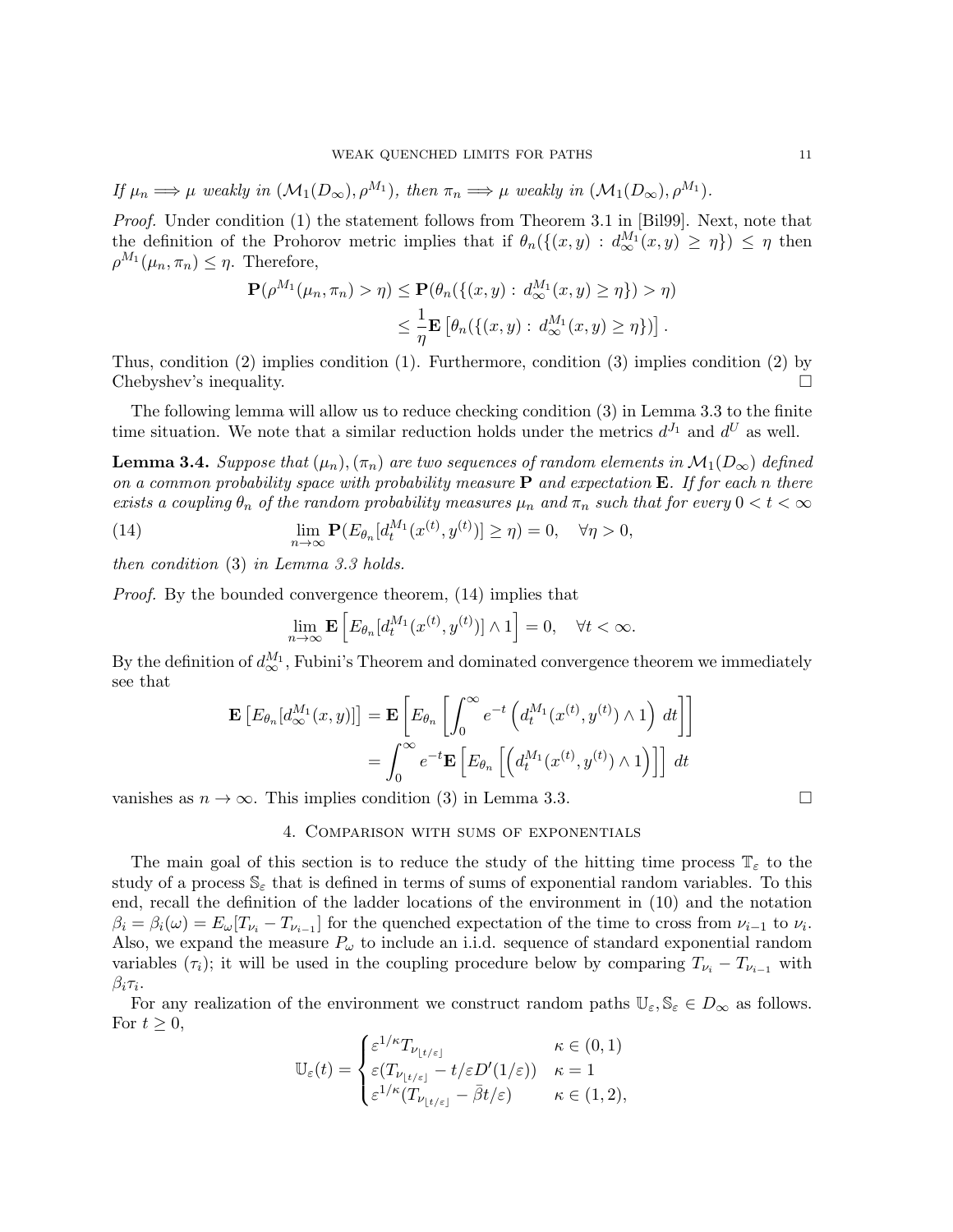and

(15) 
$$
\mathbb{S}_{\varepsilon}(t) = \begin{cases} \varepsilon^{1/\kappa} \sum_{i=1}^{\lfloor t/\varepsilon \rfloor} \beta_i \tau_i & \kappa \in (0,1) \\ \varepsilon (\sum_{i=1}^{\lfloor t/\varepsilon \rfloor} \beta_i \tau_i - t/\varepsilon D'(1/\varepsilon)) & \kappa = 1 \\ \varepsilon^{1/\kappa} (\sum_{i=1}^{\lfloor t/\varepsilon \rfloor} \beta_i \tau_i - \overline{\beta} t/\varepsilon) & \kappa \in (1,2), \end{cases}
$$

where  $D'(x) = E_Q[\beta_1 \mathbf{1}_{\{\beta_1 \leq x\}}] \sim C_0 \log x$  when  $\kappa = 1$  and  $\overline{\beta} = E_Q[\beta_1] = E_Q[E_\omega T_\nu]$  when  $\kappa \in (1,2).$ 

Remark 4.1. The proof below will show that in the case  $\kappa = 1$ , the function D in definition of  $\mathbb{T}_{\varepsilon}$  can be chosen to be  $D(x) = D'(x)/\bar{\nu}$  (recall that  $\bar{\nu} = E_Q[\nu_1]$ .) In particular, the constant A in Theorem 1.1 satisfies  $A = C_0/\bar{\nu}$ .

Let  $u_{\varepsilon} = u_{\varepsilon,\omega}, s_{\varepsilon} = s_{\varepsilon,\omega} \in \mathcal{M}_1(D_{\infty})$  be the quenched distributions of  $\mathbb{U}_{\varepsilon}$  and  $\mathbb{S}_{\varepsilon}$ , respectively. That is,

$$
u_{\varepsilon,\omega} = P_{\omega}(\mathbb{U}_{\varepsilon} \in \cdot), \text{ and } s_{\varepsilon,\omega} = P_{\omega}(\mathbb{S}_{\varepsilon} \in \cdot).
$$

We view  $u_{\varepsilon}$  and  $s_{\varepsilon}$  as random elements in  $\mathcal{M}_1(D_{\infty})$ . The proof of Theorem 1.4 is accomplished via the following two propositions. The first proposition establishes weak convergence of  $s_{\varepsilon}$  in  $\mathcal{M}_1(D_\infty)$ . The notation and the terminology are the same as in Theorem 1.4.

**Proposition 4.2.** Let  $\lambda = C_0 \kappa$ , where  $C_0$  is the tail constant in (12). The following statements hold under the probability measure Q on the environments.

- (1) If  $\kappa \in (0,1)$ , then  $s_{\varepsilon} \Longrightarrow \mathcal{H}(N_{\lambda,\kappa})$ .
- (2) If  $\kappa = 1$ , then

$$
s_{\varepsilon} \Longrightarrow \lim_{\delta \to 0} \mathcal{H}_{\delta}(N_{\lambda,1}) * \ell(-\lambda \log(1/\delta)).
$$

(3) If  $\kappa \in (1,2)$ , then

$$
s_{\varepsilon} \Longrightarrow \lim_{\delta \to 0} \mathcal{H}_{\delta}(N_{\lambda,\kappa}) * \ell(-\lambda \delta^{-\kappa+1}/(\kappa-1)).
$$

The second proposition relates a weak limit of  $s_{\varepsilon}$  in  $\mathcal{M}_1(D_{\infty})$  to the corresponding weak limit of  $m_{\varepsilon}$ .

**Proposition 4.3.** Define  $\lambda_0 \in C^+_{\uparrow \uparrow}$  by  $\lambda_0(t) = t/\bar{\nu}$ . If  $s_{\varepsilon} \Longrightarrow \mu$  weakly in  $\mathcal{M}_1(D_{\infty})$  under  $Q$ , then  $m_{\varepsilon} \Longrightarrow \Psi(\mu, \lambda_0)$  under P.

Before giving the proofs of Propositions 4.2 and 4.3, we show how they imply Theorem 1.4. *Proof of Theorem 1.4.* The proof is essentially the same, whether  $\kappa \in (0,1)$ ,  $\kappa = 1$ , or  $\kappa \in (1,2)$ , therefore we only spell out the details in the case  $\kappa \in (1, 2)$ .

First, note that by Propositions 4.2 and 4.3 and Corollary 3.2, under the measure P,

$$
m_{\varepsilon} \Longrightarrow \lim_{\delta \to 0} \Psi \left( \mathcal{H}_{\delta}(N_{\lambda,\kappa}) * \ell \left( -\frac{\lambda \delta^{-\kappa+1}}{\kappa - 1} \right), \lambda_0 \right)
$$

.

Therefore, it is enough to show that, for any  $\lambda > 0$ , with  $\lambda' = \lambda/\bar{\nu}$ ,

(16) 
$$
\Psi\left(\mathcal{H}_{\delta}(N_{\lambda,\kappa}) * \ell\left(-\frac{\lambda \delta^{-\kappa+1}}{\kappa-1}\right), \lambda_0\right) \stackrel{\text{Law}}{=} \mathcal{H}_{\delta}(N_{\lambda',\kappa}) * \ell\left(-\frac{\lambda' \delta^{-\kappa+1}}{\kappa-1}\right).
$$

To see this, note that for any  $m > 0$ ,

$$
\Psi\left(\mathcal{H}_{\delta}\left(\sum_{i\geq 1}\delta_{(x_i,t_i)}\right)*\ell(-m),\lambda_0\right)=\mathcal{H}_{\delta}\left(\sum_{i\geq 1}\delta_{(x_i,t_i\bar{\nu})}\right)*\ell(-m/\bar{\nu}).
$$

However, if  $\sum_{i\geq 1}\delta_{(x_i,t_i)}$  is a Poisson point process with intensity measure  $\lambda x^{-\kappa-1} dx dt$  then  $\sum_{i\geq 1} \delta_{(x_i,t_i\bar{\nu})}$  is a Poisson point process with intensity measure  $(\lambda/\bar{\nu})x^{-\kappa-1} dx dt$ . This implies  $\overline{(16)}$ .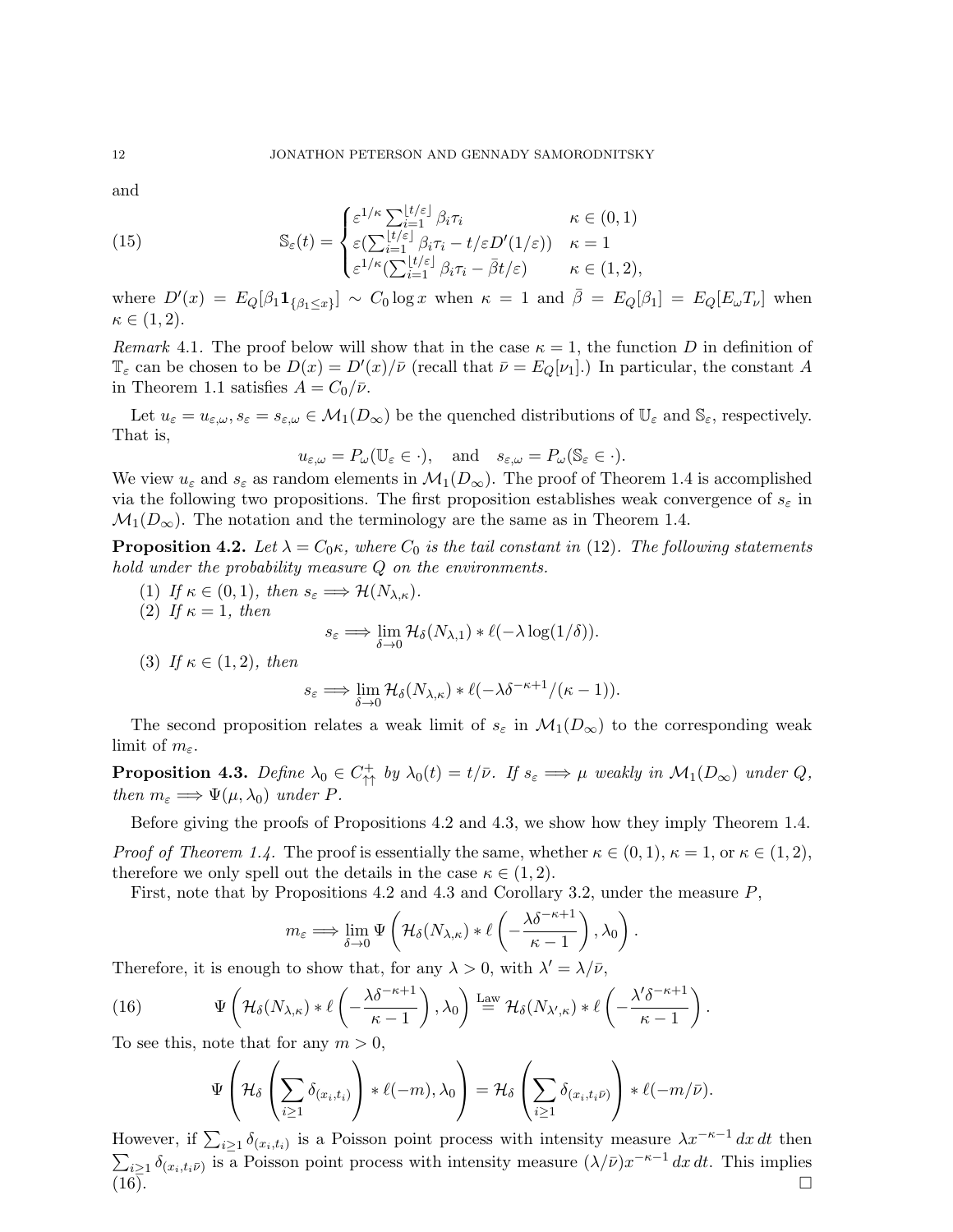It remains to prove Propositions 4.2 and 4.3. Proposition 4.2 will be proved in Section 5, and in the remainder of this section will focus on the proof of Proposition 4.3 which follows immediately from Lemma 3.3 and the following lemmas.

**Lemma 4.4.** There exists a coupling of  $\mathbb{U}_{\varepsilon}$  and  $\mathbb{S}_{\varepsilon}$  such that, for any  $\eta > 0$ ,

$$
\lim_{\varepsilon \to 0} Q\left(E_{\omega}[d_{\infty}^{J_1}(\mathbb{U}_{\varepsilon}, \mathbb{S}_{\varepsilon})] \ge \eta\right) = 0.
$$

Under the assumption of Proposition 4.3, this lemma and part (3) of Lemma 3.3 will imply that  $u_{\varepsilon} \Longrightarrow \mu$  in  $\mathcal{M}_1(D_{\infty})$  under  $Q$ .

**Lemma 4.5.** If  $u_{\varepsilon} \Longrightarrow \mu$  in  $\mathcal{M}_1(D_{\infty})$  under Q, then  $m_{\varepsilon} \Longrightarrow \Psi(\mu, \lambda_0)$  in  $\mathcal{M}_1(D_{\infty})$  under Q.

Under the assumption of Proposition 4.3, this lemma will imply that  $m_{\varepsilon} \implies \Psi(\mu, \lambda_0)$  in  $\mathcal{M}_1(D_\infty)$  under  $Q$ .

**Lemma 4.6.** There exists a measure  $\mathfrak P$  on pairs of environments  $(\omega, \omega')$  such that the marginal distributions of  $\omega$  and  $\omega'$  are P and Q, respectively, and, for each  $\varepsilon > 0$ , there exists a coupling  $P_{\varepsilon} = P_{\varepsilon;\omega,\omega'}$  of the random measures  $m_{\varepsilon,\omega}$  and  $m_{\varepsilon,\omega'}$  such that

$$
\lim_{\varepsilon \to 0} \mathfrak{P}\left(E_{\varepsilon}[d_{\infty}^U(x,y)] \ge \eta\right) = 0, \quad \text{for all } \eta > 0.
$$

Under the assumption of Proposition 4.3, this lemma and another appeal to part (3) of Lemma 3.3 will imply the claim of the proposition. We proceed now to prove the three lemmas.

*Proof of Lemma 4.6.* We use the same construction as in the proof of Lemma 4.2 in [PS10]. First let  $\omega$  and  $\tilde{\omega}$  be independent with distributions P and Q respectively. Then, construct  $\omega'$ by letting

$$
\omega_x' = \begin{cases} \tilde{\omega}_x & x \le -1 \\ \omega_x & x \ge 0. \end{cases}
$$

Then  $\omega'$  has distribution Q and is identical to  $\omega$  on the non-negative integers. Let  $\mathfrak P$  be the joint law of  $(\omega, \omega')$ .

Given a pair of environments  $(\omega, \omega')$ , we construct coupled random walks  $\{X_n\}$  and  $\{X'_n\}$ so that the marginal laws of  $\{X_n\}$  and  $\{X'_n\}$  are  $P_\omega$  and  $P_{\omega'}$  respectively. We do that by coordinating all steps of the random walks to the right of 0. That is, since  $\omega_x = \omega'_x$  for any  $x \geq 0$ , we require that on the respective  $i^{th}$  visits of the walks  $X_n$  and  $X'_n$  to site x they both either move to the right or both move to the left. The details of this coupling can be found in [PS10]. Let  $P_{\varepsilon} = P_{\varepsilon,\omega,\omega'}$  denote the joint quenched law of the two random walks coupled in this manner; the corresponding expectation is denoted by  $E_{\varepsilon} = E_{\varepsilon;\omega,\omega'}$ . Let  $T_k$ ,  $T'_k$  and  $\mathbb{T}_{\varepsilon}$ ,  $\mathbb{T}'_{\varepsilon}$  be the hitting times and the path processes of hitting times corresponding to the random walks  $\{X_n\}$  and  $\{X'_n\}$ , respectively. Note that

$$
d_{\infty}^U(\mathbb{T}_{\varepsilon}, \mathbb{T}'_{\varepsilon}) \leq \sup_{t < \infty} |\mathbb{T}_{\varepsilon}(t) - \mathbb{T}'_{\varepsilon}(t)| = \varepsilon^{1/\kappa} \sup_{n \geq 1} |T_n - T'_n|.
$$

However, it is easy to see that the coupling of  $X_n$  and  $X'_n$  is such that  $\sup_{n\geq 1} |T_n-T'_n| = |L-L'|$ , where L and L' are the number of steps that the walks  $\{X_n\}$  and  $\{X'_n\}$ , respectively, spend to the left of 0. It is easy to see (and was shown in the proof of Lemma 4.2 in [PS10]) that  $E_{\varepsilon;\omega,\omega'}|L-L'|\leq E_\omega L+E_{\omega'}L'<\infty,$  \$7.4.5. Therefore, for any  $\eta>0$ 

$$
\lim_{\varepsilon \to 0} \mathfrak{P}\left(E_{\varepsilon}\left[d_{\infty}^U(\mathbb{T}_{\varepsilon}, \mathbb{T}'_{\varepsilon})\right] \geq \eta\right) \leq \lim_{\varepsilon \to 0} \mathfrak{P}\left(\varepsilon^{1/\kappa} E_{\omega, \omega'} |L - L'| \geq \eta\right) = 0.
$$

 $\Box$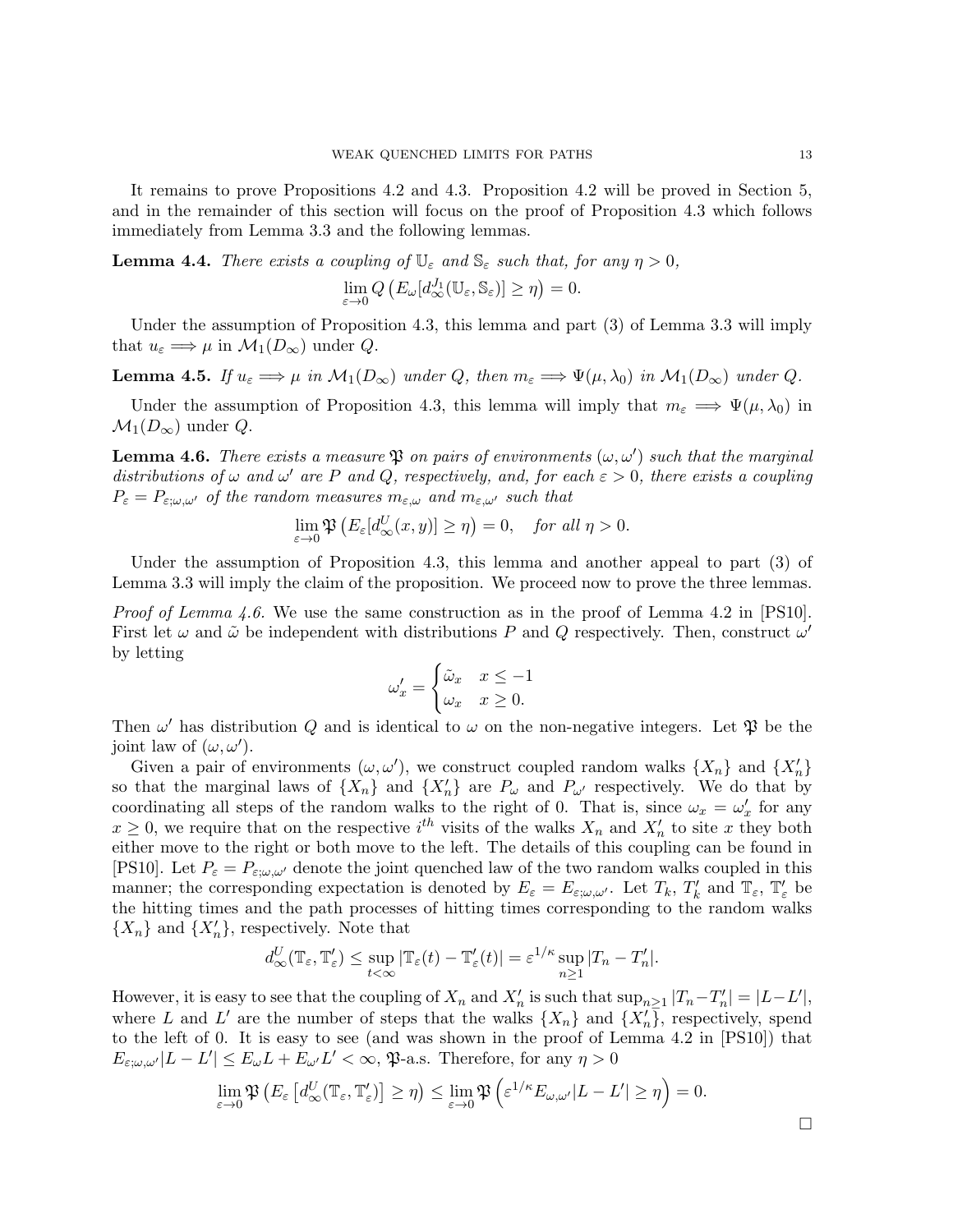*Proof of Lemma 4.5.* We start with a time change in the process  $\mathbb{U}_{\varepsilon}$  to align its jumps with the hitting times of corresponding ladder locations in the process  $\mathbb{T}_{\varepsilon}$ . To this end, define  $\lambda_{\varepsilon} \in D_{\uparrow}^+$ +<br>↑, the space of nonnegative non-decreasing functions in  $D_{\infty}$ , by

$$
\lambda_{\varepsilon}(t) = \varepsilon \max\{k : \varepsilon \nu_k \le t\}, \ t \ge 0.
$$

Then, the renewal theorem implies that  $\lim_{\varepsilon\to 0} \lambda_{\varepsilon}(t) = \lambda_0(t)$ , Q-a.s, for any fixed  $t \geq 0$ . Since  $\lambda_{\varepsilon}$  is non-decreasing and  $\lambda_0$  is continuous and non-decreasing, the convergence is uniform on compact subsets of  $[0, \infty)$ . Therefore,  $\lim_{\varepsilon \to 0} d_{\infty}^{J_1}(\lambda_{\varepsilon}, \lambda_0) = 0$ , Q-a.s. Furthermore, it follows from the functional central limit theorem for renewal sequences with a finite variance that  $\varepsilon^{-1/2}(\lambda_{\varepsilon}-\lambda_0)$  converges weakly in  $(D_{\infty},J_1)$  to a Brownian motion, as  $\varepsilon \to 0$ . See Theorem 7.4.1 in [Whi02].

The assumption  $u_{\varepsilon} \Longrightarrow \mu$  and Corollary 3.2 show that  $\Psi(u_{\varepsilon}, \lambda_{\varepsilon}) \Longrightarrow \Psi(\mu, \lambda_0)$  under Q, so by Lemmas 3.3 and 3.4, the claim of the present lemma will follow once we show that for every  $0 < t < \infty$  and  $\eta > 0$ ,

(17) 
$$
\lim_{\varepsilon \to 0} Q\left(E_{\omega}\left[d_t^{M_1}(\mathbb{U}_{\varepsilon} \circ \lambda_{\varepsilon}, \mathbb{T}_{\varepsilon})\right] \geq \eta\right) = 0.
$$

To simplify the notation, we omit the superscripts in functions of the type  $\mathbb{T}_{\varepsilon}^{(t)}$ . Because of the centering present when  $\kappa \in [1, 2)$  but not when  $\kappa \in (0, 1)$ , we treat the two cases separately.

**Case I:**  $\kappa \in (0,1)$ . Note that the definition of  $\lambda_{\varepsilon}$  implies that  $\mathbb{U}_{\varepsilon}(\lambda_{\varepsilon}(t)) = \varepsilon^{1/\kappa} T_{\nu_j} = \mathbb{T}_{\varepsilon}(t)$ when  $t = \varepsilon \nu_i$ . We arrange the respective parametric representations of the completed graphs of the two random functions,  $\mathbb{U}_{\varepsilon} \circ \lambda_{\varepsilon}$  and  $\mathbb{T}_{\varepsilon}$ , so that at each  $s_i = j/(k+1) \in [0,1)$  both parametric representations are equal, to  $(\varepsilon \nu_j, \varepsilon^{1/\kappa} T_{\nu_j})$ . Here k is the largest j so that  $\nu_j \le t/\varepsilon$ . For  $s_i < s < s_{i+1}$  with  $j = 0, 1, ..., k-1$  we arrange the two parametric representations so that the vertical  $(v)$  coordinates always stay the same (see Figure 1). Then the distance between the corresponding points on the completed graphs on the interval in that range of s is taken horizontally, and it is, at most,  $\varepsilon(\nu_{j+1} - \nu_j)$ . This horizontal matching cannot, generally, be performed on the interval  $(s_k, 1]$  since the two functions may not be equal at time t. On this interval we keep horizontal  $(u)$  coordinates the same. The distance between the corresponding points is now taken vertically, and it is, at most,  $\varepsilon^{1/\kappa}(T_{\nu_{k+1}} - T_{\nu_k})$ . Therefore,

$$
d_t^{M_1}(\mathbb{U}_{\varepsilon} \circ \lambda_{\varepsilon}, \mathbb{T}_{\varepsilon}) \leq \max \left\{ \max_{j < k} \varepsilon(\nu_{j+1} - \nu_j), \, \varepsilon^{1/\kappa} (T_{\nu_{k+1}} - T_{\nu_k}) \right\}.
$$

Since  $k \leq t/\varepsilon$ , we conclude, using stationarity of the sequence  $(\nu_{i+1} - \nu_i)$  under Q that for  $0 < \varepsilon < 1$  so small that  $\varepsilon (\log 1/\varepsilon)^2 \leq \eta$ ,

$$
Q\left(E_{\omega}[d_t^{M_1}(\mathbb{U}_{\varepsilon}\circ\lambda_{\varepsilon},\mathbb{T}_{\varepsilon})]\geq\eta\right)\leq\frac{t}{\varepsilon}Q\left(\nu_1>\log^2(1/\varepsilon)\right)\\+\left.Q\left(\varepsilon^{1/\kappa}\beta_{k+1}>\eta\text{ for }t\in[\varepsilon\nu_k,\varepsilon\nu_{k+1})\right)
$$

.

Since  $\nu_1$  has some finite exponential moments (see [PZ09]), the first term on the right above vanishes as  $\varepsilon \to 0$ . For the second term note that  $t \in [\varepsilon \nu_k, \varepsilon \nu_{k+1}]$  is equivalent to  $\lambda_{\varepsilon}(t) = \varepsilon k$ , hence

$$
Q\left(\varepsilon^{1/\kappa}\beta_{k+1} > \eta \text{ for } t \in [\varepsilon\nu_k, \varepsilon\nu_{k+1})\right)
$$
  
\n
$$
\leq Q\left(|\lambda_{\varepsilon}(t) - t/\bar{\nu}| > \varepsilon^{1/4}\right) + Q\left(\exists k : |k - t/(\bar{\nu}\varepsilon)| \leq \varepsilon^{-3/4}, \beta_{k+1} > \eta \varepsilon^{-1/\kappa}\right)
$$
  
\n
$$
\leq Q\left(|\lambda_{\varepsilon}(t) - t/\bar{\nu}| > \varepsilon^{1/4}\right) + 2\varepsilon^{-3/4}Q(\beta_1 > \eta \varepsilon^{-1/\kappa}),
$$

using the stationarity of the  $(\beta_k)$  under Q in the last inequality. The functional central limit theorem for renewal sequences implies that the first probability on the right vanishes as  $\varepsilon \to 0$ .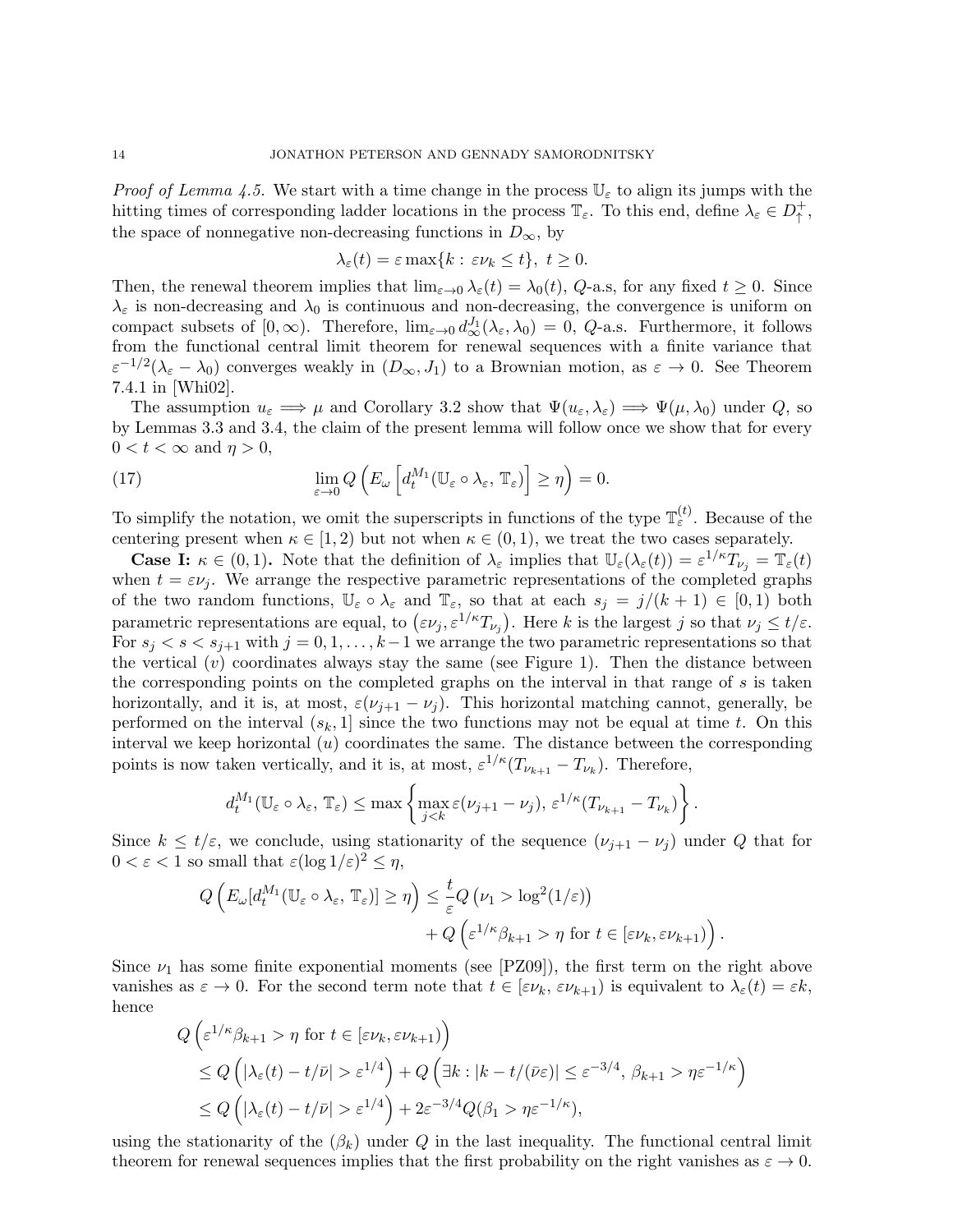

Figure 1. A demonstration of the matching of the parameterizations of the completed graphs of  $\mathbb{T}_{\varepsilon}$  with the completed graphs of  $\mathbb{U}_{\varepsilon} \circ \lambda_{\varepsilon}$  and  $\mathbb{V}_{\varepsilon}$  when  $\kappa \in (0,1)$  and  $\kappa \in [1,2)$ , respectively.

The second term also vanishes as  $\varepsilon \to 0$  by the tail decay (12) of  $\beta_1$ . This finishes the proof of (17) in the case  $\kappa \in (0,1)$ .

**Case II:**  $\kappa \in [1, 2)$ . To overcome the difficulty of matching the centering terms of  $\mathbb{U}_{\varepsilon} \circ \lambda_{\varepsilon}$ and  $\mathbb{T}_{\varepsilon}$  we define  $\mathbb{V}_{\varepsilon} \in D_{\infty}$  by

$$
\mathbb{V}_{\varepsilon}(t) = \varepsilon^{1/\kappa} T_{\nu_{\lfloor \lambda_{\varepsilon}(t)/\varepsilon \rfloor}} - \begin{cases} tD(1/\varepsilon) & \kappa = 1 \\ (t/\mathbf{v}_P)\varepsilon^{-1+1/\kappa} & \kappa \in (1,2). \end{cases}
$$

 $\mathbb{V}_{\varepsilon}$  is defined so that the hitting times portion is the same as in  $\mathbb{U}_{\varepsilon} \circ \lambda_{\varepsilon}$  while the linear centering is the same as in  $\mathbb{T}_{\varepsilon}$ .

Since the only difference between  $\mathbb{U}_{\varepsilon} \circ \lambda_{\varepsilon}$  and  $\mathbb{V}_{\varepsilon}$  is in the centering term, we have for any  $t<\infty$ 

(18) 
$$
d_t^{M_1}(\mathbb{U}_{\varepsilon} \circ \lambda_{\varepsilon}, \mathbb{V}_{\varepsilon}) \leq \sup_{t' \leq t} |\lambda_{\varepsilon}(t') - t'/\bar{\nu}| \begin{cases} D'(1/\varepsilon) & \kappa = 1 \\ \varepsilon^{-1+1/\kappa} \bar{\beta} & \kappa \in (1, 2), \end{cases}
$$

using  $D'(1/\varepsilon) = \bar{\nu}D(1/\varepsilon)$  when  $\kappa = 1$  and  $\bar{\beta} = \bar{\nu}/v_P$  when  $\kappa \in (1, 2)$ . Recall that the random element of  $D_t$ ,  $t' \mapsto \varepsilon^{-1/2} (\lambda_{\varepsilon}(t') - t'/\bar{\nu})$ , converges weakly in  $(D_t, J_1)$  to Brownian motion, which is a continuous process. Every continuous function in  $D_t$  is a continuity point of the mapping  $x \mapsto \sup_{t \leq t} |x(t')|$  from  $D_t$  to R. Therefore, we can use the continuous mapping theorem to show that the term in the right hand side of (18) converges to 0 in Q-probability as  $\varepsilon \to 0$ , by noticing that both  $D'(1/\varepsilon)$  (when  $\kappa = 1$ ) and  $\varepsilon^{-1+1/\kappa}$  (when  $\kappa \in (1, 2)$ ) are  $o(\varepsilon^{-1/2})$ . Therefore, in order to prove (17) it is enough to show that for every  $0 < t < \infty$  and  $\eta > 0$ ,

(19) 
$$
\lim_{\varepsilon \to 0} Q\left(E_{\omega}\left[d_t^{M_1}(\mathbb{V}_{\varepsilon}, \mathbb{T}_{\varepsilon})\right] > \eta\right) = 0.
$$

The proof of (19) is very similar to the proof of (17) when  $\kappa \in (0,1)$ . Indeed, note that  $\mathbb{V}_{\varepsilon}(t) = \mathbb{T}_{\varepsilon}(t)$  whenever  $t = \varepsilon \nu_j$  for some j. Again, we arrange the respective parametric representations of the completed graphs of the two random functions so that, for k being the largest *j* so that  $\nu_j \leq t/\varepsilon$ , both parametric representations are equal, to  $(\varepsilon \nu_j, \varepsilon^{1/\kappa} T_{\nu_j})$  at  $s_j = j/(k+1), j = 0, 1, \ldots, k$ . For  $s_j < s < s_{j+1}$  with  $j = 0, 1, \ldots, k-1$  the two parametric representation can be chosen in such a way that the line connecting the two corresponding points is always parallel to the segment, connecting the points  $(\varepsilon \nu_j, \mathbb{V}_{\varepsilon}(\varepsilon \nu_j))$  and  $(\varepsilon \nu_{j+1}, \mathbb{V}_{\varepsilon}(\varepsilon \nu_{j+1}-)).$ See Figure 1 for a visual representation of this matching. In this case the distance between the two corresponding points does not exceed the length of the above segment, which is shorter than  $\varepsilon^{1/2}(\nu_{j+1}-\nu_j)$  for  $\varepsilon$  small enough. As in the case  $\kappa \in (0,1)$ , on the interval  $(s_k,1]$  we keep horizontal  $(u)$  coordinates of the two parametric representations the same. Overall, we obtain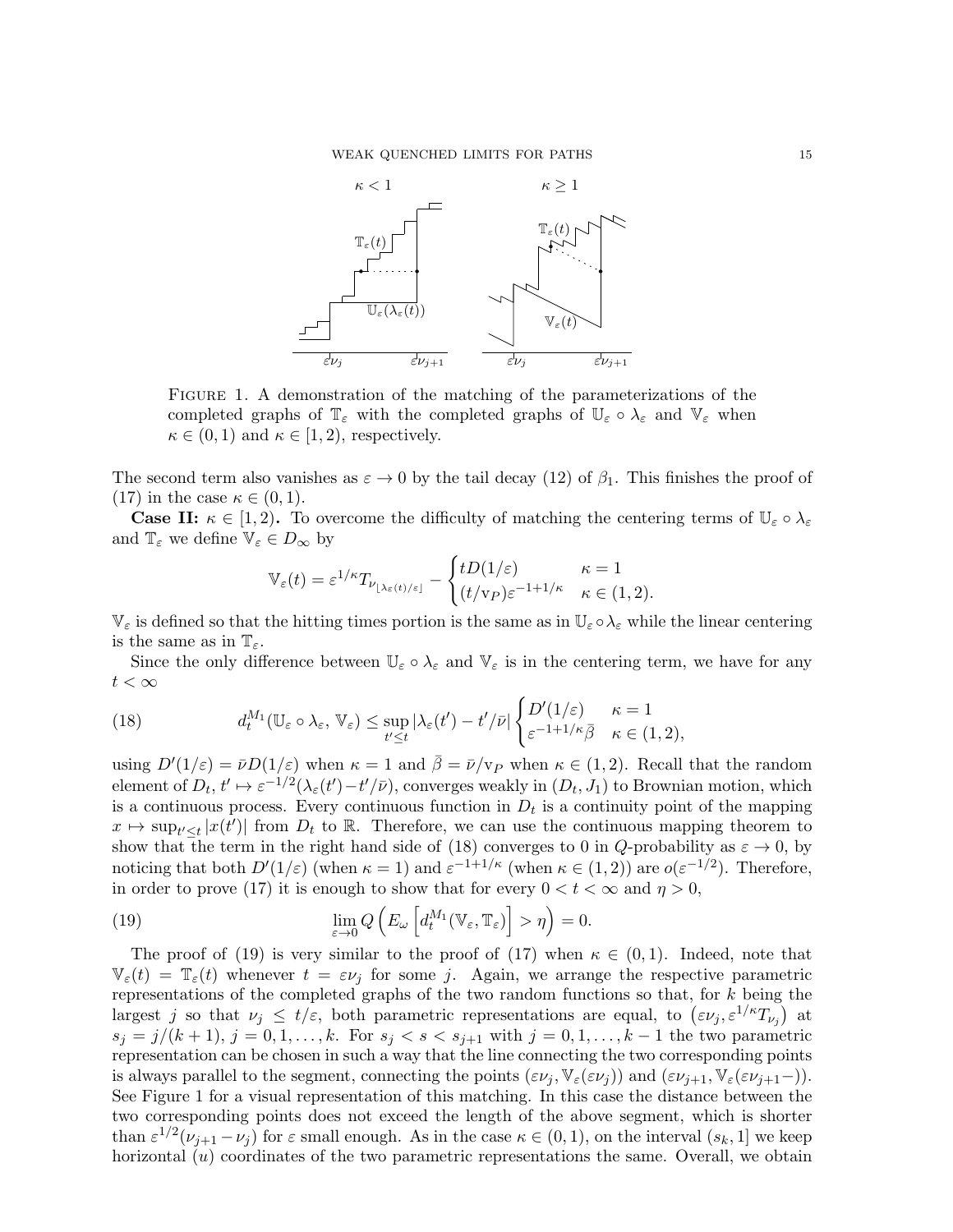the bound

$$
d_t^{M_1}(\mathbb{V}_{\varepsilon}, \mathbb{T}_{\varepsilon}) \le \max \left\{ \varepsilon^{1/2} \max_{j \le k} (\nu_{j+1} - \nu_j), \, \varepsilon^{1/\kappa} (T_{\nu_{k+1}} - T_{\nu_k}) \right\}.
$$

From here we proceed as in the case  $\kappa \in (0,1)$  above.

*Proof of Lemma 4.4.* By Lemma 3.4 it is enough to show that for each  $0 < s < \infty$  and  $\eta > 0$ ,

$$
\lim_{\varepsilon \to \infty} Q\left(E_{\omega}\left[\sup_{t \le s} |\mathbb{U}_{\varepsilon}(t) - \mathbb{S}_{\varepsilon}(t)|\right] \ge \eta\right) = 0.
$$

Since both  $\mathbb{U}_{\varepsilon}$  and  $\mathbb{S}_{\varepsilon}$  are piecewise linear with the same slope between times  $t \in \varepsilon \mathbb{Z}$ ,

$$
\sup_{t\leq s} |\mathbb{U}_{\varepsilon}(t)-\mathbb{S}_{\varepsilon}(t)|=\varepsilon^{1/\kappa} \max_{k\leq \lceil s/\varepsilon\rceil} \left|T_{\nu_k}-\sum_{i=1}^k \beta_i \tau_i\right|.
$$

Now, it is easy to see that  $M_k = T_{\nu_k} - \sum_{i=1}^k \beta_i \tau_i$  is a martingale under  $P_{\omega}$ . Therefore, by the Cauchy-Schwartz and  $L^p$ -maximum inequalities for martingales,

$$
E_{\omega} \left[ \sup_{t \le s} |\mathbb{U}_{\varepsilon}(t) - \mathbb{S}_{\varepsilon}(t)| \right] \le \left( E_{\omega} \left[ \sup_{t \le s} |\mathbb{U}_{\varepsilon}(t) - \mathbb{S}_{\varepsilon}(t)|^2 \right] \right)^{1/2}
$$
  

$$
\le \varepsilon^{1/\kappa} \left( 4E_{\omega} \left[ M_{\lceil s/\varepsilon \rceil}^2 \right] \right)^{1/2}
$$
  

$$
= 2\varepsilon^{1/\kappa} \left( \text{Var}_{\omega} \left( T_{\nu_{\lceil s/\varepsilon \rceil}} - \sum_{i=1}^{\lceil s/\varepsilon \rceil} \beta_i \tau_i \right) \right)^{1/2}
$$

Therefore,

(20) 
$$
Q\left(E_{\omega}\left[\sup_{t\leq s}|\mathbb{U}_{\varepsilon}(t)-\mathbb{S}_{\varepsilon}(t)|\right]\geq \eta\right)\leq Q\left(4\varepsilon^{2/\kappa} \operatorname{Var}_{\omega}\left(T_{\nu_{\lceil s/\varepsilon\rceil}}-\sum_{i=1}^{\lceil s/\varepsilon\rceil}\beta_i\tau_i\right)\geq \eta^2\right).
$$

In the proof of Lemma 4.4 in [PS10], a natural coupling of  $\tau_i$  and  $T_{\nu_i} - T_{\nu_{i-1}}$  was constructed so that for any  $\eta > 0$ ,

$$
\lim_{n \to \infty} Q\left(n^{-2/\kappa} \operatorname{Var}_{\omega}\left(T_{\nu_n} - \sum_{i=1}^n \beta_i \tau_i\right) \ge \eta\right) = 0.
$$

Applying this to  $(20)$  completes the proof of the lemma.

## 5. WEAK WEAK QUENCHED LIMITS FOR  $\mathbb{S}_{\varepsilon}$

In this section we prove Proposition 4.2. For any environment  $\omega$  and  $\varepsilon > 0$ , define a point process by

$$
N_{\varepsilon} = \sum_{i \geq 1} \delta_{(\varepsilon^{1/\kappa} \beta_i, \, \varepsilon i)}.
$$

We view  $N_{\varepsilon}$  as a random element of  $\mathcal{M}_p((0,\infty]\times[0,\infty))$ . Recalling the definitions of H in (5) and  $\mathbb{S}_{\varepsilon}$  in (15), we see that the quenched law of  $\mathbb{S}_{\varepsilon}$  satisfies

(21) 
$$
s_{\varepsilon} = \begin{cases} \mathcal{H}(N_{\varepsilon}) & \kappa \in (0,1) \\ \mathcal{H}(N_{\varepsilon}) * \ell(-D'(1/\varepsilon)) & \kappa = 1 \\ \mathcal{H}(N_{\varepsilon}) * \ell(-\bar{\beta} \varepsilon^{-1+1/\kappa}) & \kappa \in (1,2). \end{cases}
$$

The key to the proof of Proposition 4.2 is the following lemma which shows weak convergence of the point process  $N_{\varepsilon}$ .

.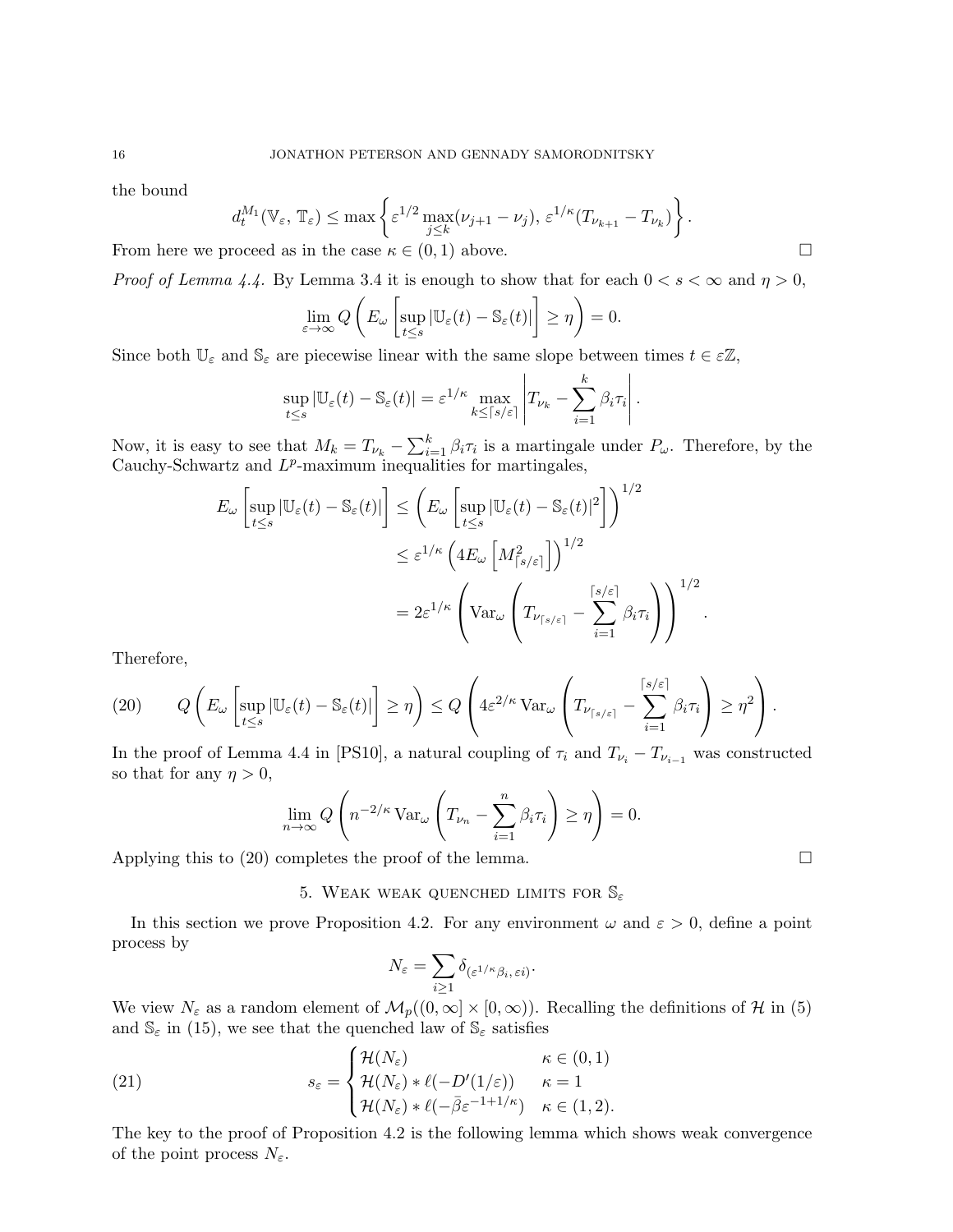**Lemma 5.1.** Under the measure Q, as  $\varepsilon \to 0$ , the point process  $N_{\varepsilon}$  converges weakly in the space  $\mathcal{M}_p((0,\infty] \times [0,\infty))$  to a non-homogeneous Poisson point process  $N_{\lambda,\kappa}$  with intensity measure  $\lambda x^{-\kappa-1}dx$  dt. Moreover,  $\lambda = C_0\kappa$ , where  $C_0$  is the tail constant in (12).

Proof. The idea of the proof is similar to that of the proof of Proposition 5.1 in [PS10]. It was shown in the above proof that for  $0 < \varepsilon < 1$  there is a stationary under Q sequence of random variables  $(\beta_i^{(\varepsilon)})$  $\hat{a}_i^{(\varepsilon)}, i = 1, 2, \ldots$  on  $\Omega$  such that  $\beta_i^{(\varepsilon)}$  $\theta_i^{(\varepsilon)}$  and  $\beta_j^{(\varepsilon)}$  $j_j^{(\varepsilon)}$  are independent if  $|i-j| > \varepsilon^{-1/2}$ , and such that, for some  $C, C' > 0$ ,

(22) 
$$
Q\left(|\beta_1 - \beta_1^{(\varepsilon)}| > e^{-\varepsilon^{-1/4}}\right) \leq Ce^{-C'\varepsilon^{-1/2}}, \ 0 < \varepsilon < 1.
$$

We define an approximating point process by

$$
N_{\varepsilon}^{(1)} = \sum_{i \ge 1} \delta_{(\varepsilon^{1/\kappa} \beta_i^{(\varepsilon)}, \varepsilon i)}, \ 0 < \varepsilon < 1 \,,
$$

and proceed by proving the convergence

(23) 
$$
N_{\varepsilon}^{(1)} \Longrightarrow N_{\lambda,\kappa} \text{ weakly in } \mathcal{M}_p((0,\infty] \times [0,\infty))
$$

as  $\varepsilon \to 0$ , under the measure Q.

We start by considering measurable functions  $f : (0, \infty] \times [0, \infty) \to \mathbb{R}_+$  of the form

(24) 
$$
f(x,t) = \sum_{i=1}^{k} f_i(x) \mathbf{1}_{[a_{i-1},a_i)}(t), \ (x,t) \in (0,\infty] \times [0,\infty),
$$

where  $k = 1, 2, ..., f_i : (0, \infty] \to \mathbb{R}_+, i = 1, ..., k$  are continuous functions that vanish for all  $0 < x < \delta$  for some  $\delta > 0$ , and are Lipschitz on the interval  $(\delta, \infty)$ , and  $0 = a_0 < a_1 < \ldots <$  $a_k < \infty$ . We will prove that for such a function,

(25) 
$$
\lim_{\varepsilon \to 0} E_Q \left[ e^{-N_{\varepsilon}^{(1)}(f)} \right] = \exp \left\{ - \sum_{i=1}^k (a_i - a_{i-1}) \int_0^\infty (1 - e^{-f_i(x)}) \lambda x^{-\kappa - 1} dx \right\}.
$$

To this end we define, as in [PS10], for  $0 < \tau < 1$ ,

$$
K_{\varepsilon}(\tau) = \text{card}\{i = 1, \dots, \lfloor a_k/\varepsilon \rfloor : \text{ both } \beta_i^{(\varepsilon)} > \delta \varepsilon^{-1/\kappa} \text{ and } \beta_j^{(\varepsilon)} > \delta \varepsilon^{-1/\kappa} \text{ for some } i + 1 \le j \le i + \tau/\varepsilon, j \le a_k/\varepsilon.\};
$$

as in the above reference we have

(26) 
$$
\lim_{\tau \to 0} \limsup_{\varepsilon \to 0} Q(K_{\varepsilon}(\tau) > 0) = 0.
$$

Define random sets

$$
D_{\varepsilon}^{(j)} = \{a_{j-1}/\varepsilon < i < a_j/\varepsilon : \beta_i^{(\varepsilon)} > \delta \varepsilon^{-1/\kappa}\}, \ j = 1, \ldots, k,
$$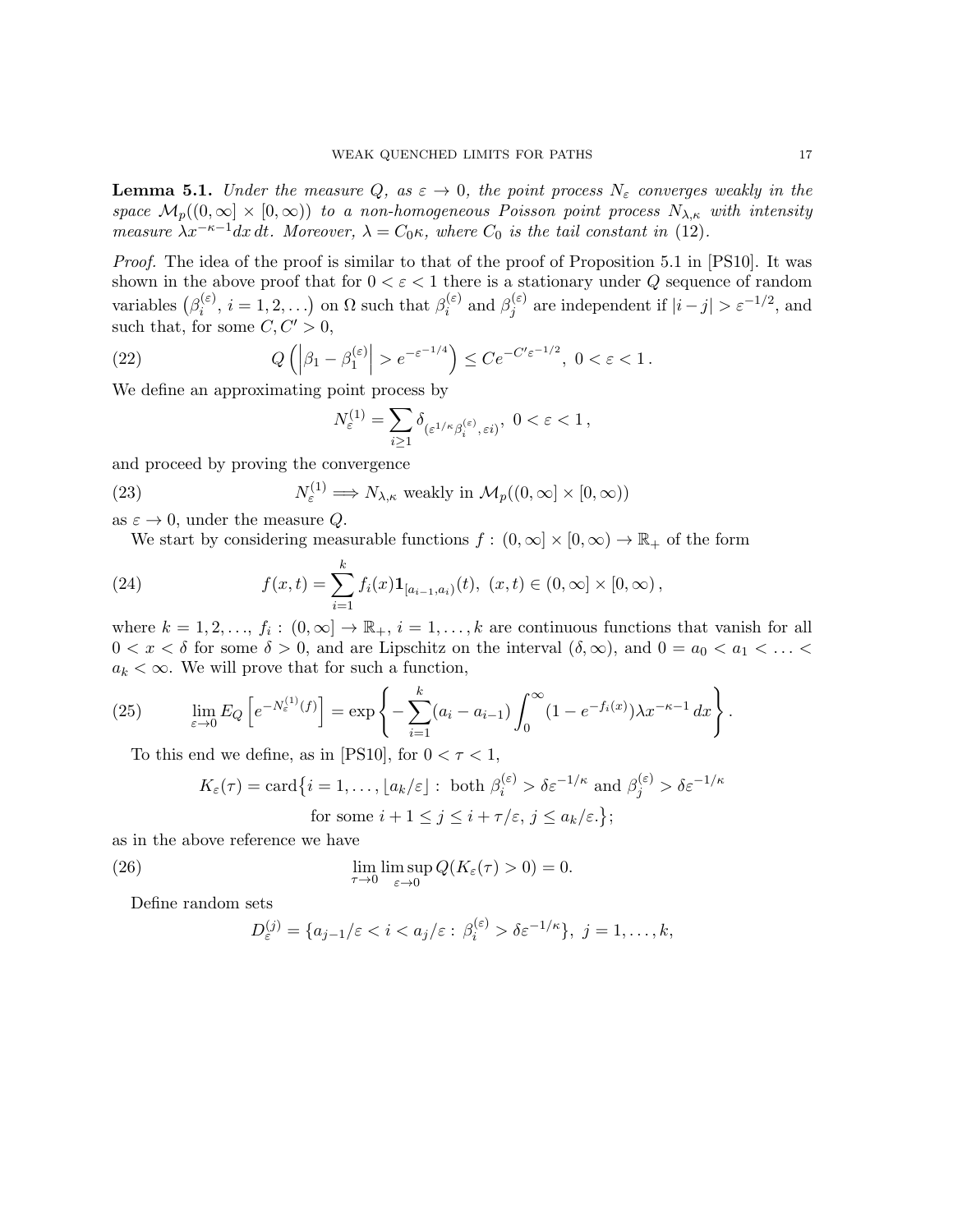so that

$$
E_Q\left[e^{-N_{\varepsilon}^{(1)}(f)}\right] = E_Q \exp\left\{-\sum_{j=1}^k \sum_{i \in D_{\varepsilon}^{(j)}} f_j\left(\varepsilon^{1/\kappa} \beta_i^{(\varepsilon)}\right)\right\}
$$
  

$$
= E_Q \left[\exp\left\{-\sum_{j=1}^k \sum_{i \in D_{\varepsilon}^{(j)}} f_j\left(\varepsilon^{1/\kappa} \beta_i^{(\varepsilon)}\right)\right\} \mathbf{1}\left(K_{\varepsilon}(\tau) = 0\right)\right]
$$
  

$$
+ E_Q \left[\exp\left\{-\sum_{j=1}^k \sum_{i \in D_{\varepsilon}^{(j)}} f_j\left(\varepsilon^{1/\kappa} \beta_i^{(\varepsilon)}\right)\right\} \mathbf{1}\left(K_{\varepsilon}(\tau) > 0\right)\right]
$$
  

$$
:= H_{\varepsilon}^{(1)} + H_{\varepsilon}^{(2)}.
$$

It follows from (26) that the term  $H_{\varepsilon}^{(2)}$  is negligible as  $\varepsilon \to 0$  and then  $\tau \to 0$ . Furthermore, given the event  $\{K_{\varepsilon}(\tau) = 0\}$ , for a fixed  $0 < \tau < 1$  and  $\varepsilon$  small enough, the points in the random set  $D_{\varepsilon} := \bigcup_{j} D_{\varepsilon}^{(j)}$  are separated by more than  $\varepsilon^{-1/2}$ , so that, given also the set  $D_{\varepsilon}$ , the random variables  $\beta_i^{(\varepsilon)}$  $i^{(e)}$ ,  $i \in D_{\varepsilon}$  are independent, each one with the conditional distribution of  $\beta_1^{(\varepsilon)}$  $j_1^{(\varepsilon)}$  given  $\beta_1^{(\varepsilon)} > \delta \varepsilon^{-1/\kappa}$ . Since for every  $j = 1, \ldots, k$ ,

$$
E_Q\Big(\exp\big\{-f_j\big(\varepsilon^{1/\kappa}\beta_1^{(\varepsilon)}\big)\big\}\big|\beta_1^{(\varepsilon)} > \delta\varepsilon^{-1/\kappa}\Big) \to \int_1^\infty e^{-f_j(\delta t)}\kappa t^{-(\kappa+1)} dt,
$$

the claim (25) will follow once we check that

$$
\exp\left\{-C_0\delta^{-\kappa}\sum_{j=1}^k (a_j - a_{j-1})(1 - \alpha_j)\right\} \le \lim_{\tau \to 0} \liminf_{\varepsilon \to 0} E_Q\left(\prod_{j=1}^k \alpha_j^{\text{card }D_{\varepsilon}^{(j)}} \Big| K_{\varepsilon}(\tau) = 0\right)
$$
  
= 
$$
\lim_{\tau \to 0} \limsup_{\varepsilon \to 0} E_Q\left(\prod_{j=1}^k \alpha_j^{\text{card }D_{\varepsilon}^{(j)}} \Big| K_{\varepsilon}(\tau) = 0\right) \le \exp\left\{-C_0\delta^{-\kappa}\sum_{j=1}^k (a_j - a_{j-1})(1 - \alpha_j)\right\}
$$

for any  $0 < \alpha_j < 1, j = 1, \ldots, k$ . This, however, can be proved in the same way as (48) was proved in [PS10].

In order to prove weak convergence in  $(23)$ , it is enough to prove that for any Lipschitz continuous function  $f : (0, \infty] \times [0, \infty) \to \mathbb{R}_+$  with support in  $[\delta, \infty] \times [0, a]$  for some  $0 < \delta, a <$ ∞,

(27) 
$$
\lim_{\varepsilon \to 0} E_Q \left[ e^{-N_{\varepsilon}^{(1)}(f)} \right] = \exp \left\{ - \int_0^{\infty} \int_0^{\infty} (1 - e^{-f(x,t)}) \lambda x^{-\kappa - 1} dx dt \right\};
$$

see [Res08] and Remark 5.2 in [PS10]. To this end, for  $m = 1, 2, \ldots$  we define

 $f_i(x) = f(x, ja/m), x \in (0, \infty], j = 1, \ldots, m,$ 

and

$$
\tilde{f}(x,t) = \sum_{j=1}^{k} f_j(x) \mathbf{1}_{[(j-1)a/m, ja/m)}(t), \ (x,t) \in (0,\infty] \times [0,\infty).
$$

Note that  $|f(x,t) - \tilde{f}(x,t)| \leq La/m$  for all finite  $(x, t)$ , where L is the Lipschitz constant of f. Therefore,

$$
\left| E_Q \left[ e^{-N_{\varepsilon}^{(1)}(f)} \right] - E_Q \left[ e^{-N_{\varepsilon}^{(1)}(\tilde{f})} \right] \right| \leq \frac{La}{m} E_Q \left[ N_{\varepsilon}^{(1)} \big( [\delta, \infty] \times [0, a] \big) \right].
$$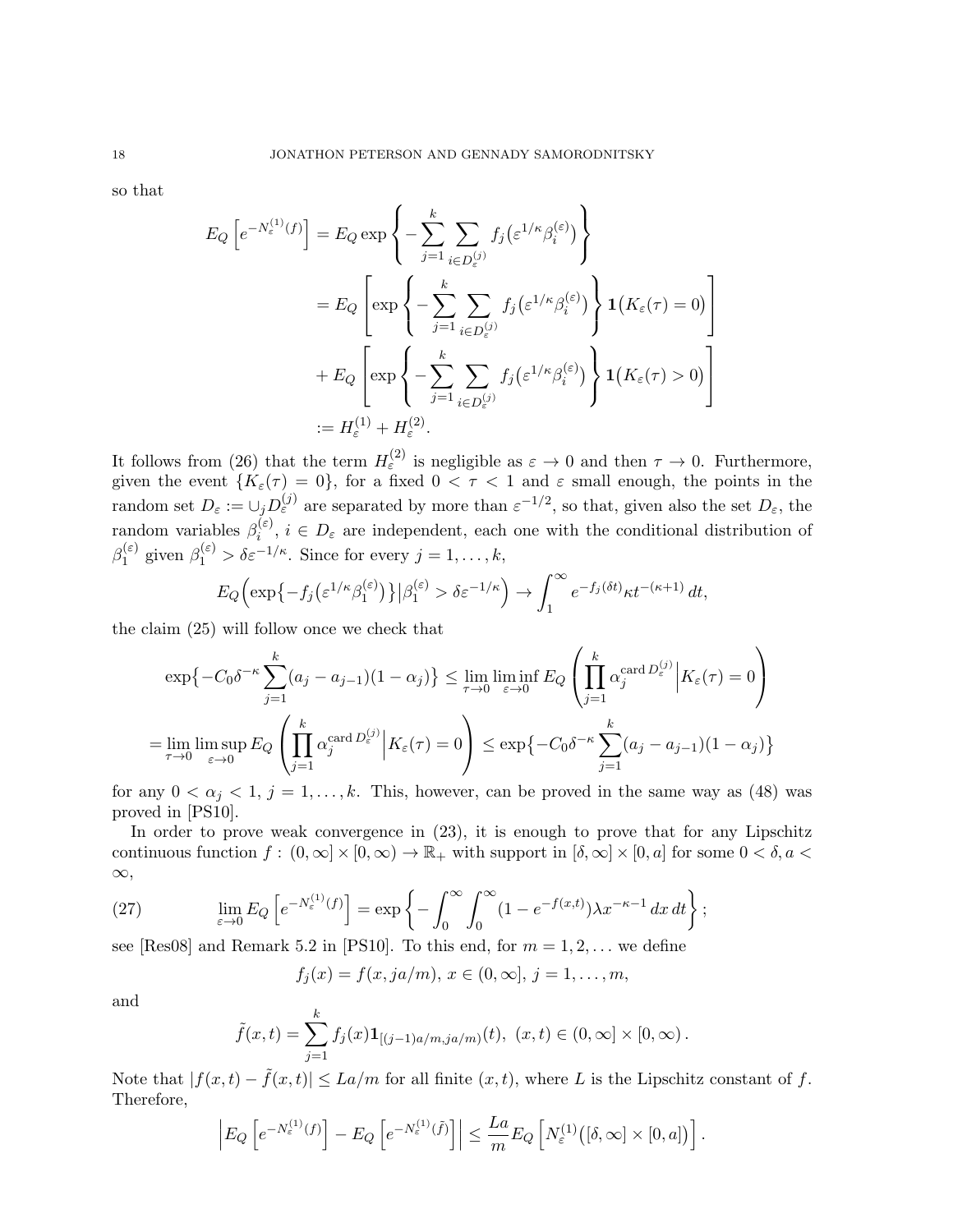Notice that, by stationarity,

$$
E_Q\left[N_{\varepsilon}^{(1)}\big([\delta,\infty]\times[0,a]\big)\right]\le a \varepsilon^{-1} Q\big(\beta_1^{(\varepsilon)} > \delta \varepsilon^{-1/\kappa}\big),
$$

which, by (12) and (22), remains bounded as  $\varepsilon \to 0$ . Since the function  $\tilde{f}$  is of the type (24), it follows from (25) that

$$
\lim_{\varepsilon \to 0} E_Q \left[ e^{-N_{\varepsilon}^{(1)}(\tilde{f})} \right] = \exp \left\{ - \int_0^{\infty} \int_0^{\infty} (1 - e^{-\tilde{f}(x,t)}) \lambda x^{-\kappa - 1} dx dt \right\}.
$$

This proves (27) (and, hence, also (23)). It follows by (22) and the Lipschitz property that for any function  $f$  as in (27) we also have

$$
\lim_{\varepsilon \to 0} E_Q \left[ e^{-N_\varepsilon(f)} \right] = \exp \left\{ - \int_0^\infty \int_0^\infty (1 - e^{-f(x,t)}) \lambda x^{-\kappa - 1} \, dx \, dt \right\}
$$

As before, this establishes the weak convergence stated in the lemma.  $\Box$ 

We would like to use the representation (21) of  $s_{\varepsilon}$ , and the fact that  $N_{\varepsilon} \Longrightarrow N_{\lambda,\kappa}$  to obtain a weak limit for  $s_{\varepsilon}$  as a random element of  $\mathcal{M}_1(D_{\infty})$ . Unfortunately, the function H is not continuous and so we need the following lemma which shows that the truncated function  $\mathcal{H}_{\delta}$  is "almost continuous".

**Lemma 5.2.** *Define subsets* 
$$
C_{\delta}
$$
,  $E \subset M_p((0, \infty] \times [0, \infty))$  by  

$$
C_{\delta} = \{ \zeta : \zeta(\{\delta, \infty\} \times [0, \infty)) = 0 \}
$$

and

$$
E = \{ \zeta : \zeta((0, \infty) \times \{t\}) \le 1, \forall t \in (0, \infty) \} \cap \{ \zeta : \zeta((0, \infty) \times \{0\}) = 0 \}.
$$

Then  $\mathcal{H}_\delta$  is continuous on  $C_\delta \cap E$ .

*Proof.* Suppose that  $\zeta_n \to \zeta \in C_\delta \cap E$ . We will couple the paths  $W_\delta(\zeta_n, \vec{\tau})$  and  $W_\delta(\zeta, \vec{\tau})$  by using the same sequence  $\vec{\tau}$  of i.i.d. standard exponential random variables. Using this coupling we will show that  $\lim_{n\to\infty}W_{\delta}(\zeta_n,\vec{\tau})=W_{\delta}(\zeta,\vec{\tau}),$   $\mathbf{P}_{\tau}$ -a.s. Since almost sure convergence implies weak convergence,  $H_{\delta}(\zeta_n) \to \mathcal{H}_{\delta}(\zeta)$ .

To prove that  $W_{\delta}(\zeta_n, \vec{\tau})$  converges a.s. to  $W_{\delta}(\zeta, \vec{\tau})$  it will be enough to show that for every  $0 < s < \infty$  such that  $W_{\delta}(\zeta, \vec{\tau})$  is continuous at s, and for every realization  $\vec{\tau}$  with finite values,

(28) 
$$
\lim_{n \to \infty} d_s^{J_1}(W_\delta(\zeta_n, \vec{\tau}), W_\delta(\zeta, \vec{\tau})) = 0.
$$

To this end, take s as above. Then  $\zeta(\delta,\infty) \times \{s\} = 0$ . The assumption that  $\zeta \in E$  implies that we may order the atoms of  $\zeta$  in  $[\delta, \infty] \times [0, s]$  so that for  $M = \zeta([\delta, \infty] \times [0, s])$  we have

$$
\zeta(\cdot\cap([\delta,\infty]\times[0,s]))=\sum_{i=1}^M\delta_{(x_i,t_i)}(\cdot),\quad\text{with }0
$$

Similarly, we can order the atoms of  $\zeta_n$  in  $[\delta, \infty] \times [0, s]$  so that for  $M_n = \zeta_n([\delta, \infty] \times [0, s])$  we have

$$
\zeta_n((\cdot \cap ([\delta, \infty] \times [0, s])) = \sum_{i=1}^{M_n} \delta_{(x_i^{(n)}, t_i^{(n)})}, \quad \text{with } 0 \le t_1^{(n)} \le t_2^{(n)} \le \ldots \le t_{M_n}^{(n)} \le s.
$$

The vague convergence of  $\zeta_n$  to  $\zeta$  and the fact that  $\zeta$  has no atoms on the boundary of  $[\delta, \infty] \times$  $[0, s]$ , imply that for *n* large enough  $M_n = M$  and

(29) 
$$
\lim_{n \to \infty} \max_{i \le M} (|x_i^{(n)} - x_i| \vee |t_i^{(n)} - t_i|) = 0.
$$

.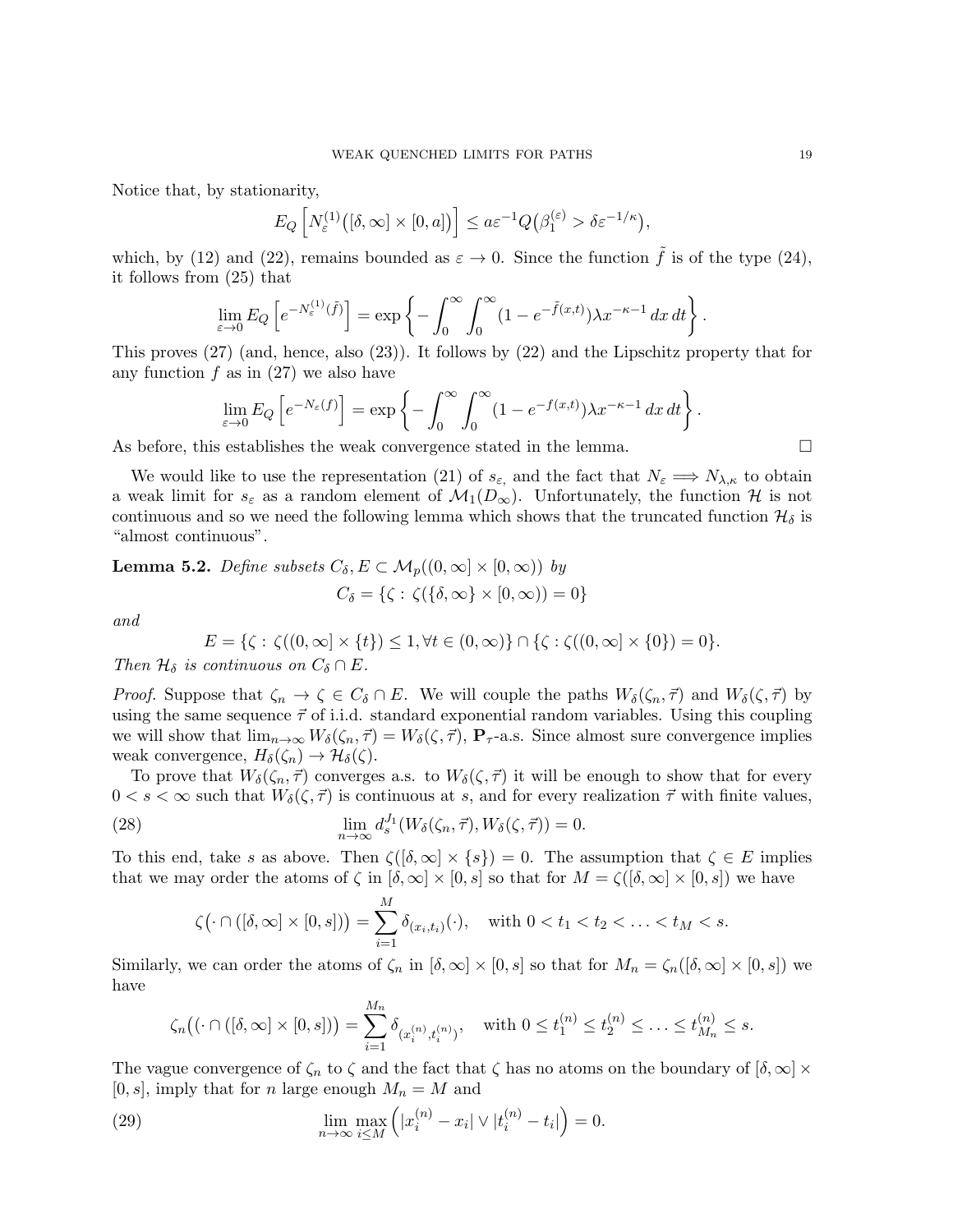Therefore, for *n* sufficiently large,  $0 < t_1^{(n)} < t_2^{(n)} < \ldots < t_M^{(n)} < s$ . For such *n* we define a time-change function  $\lambda_n^s$  of the interval  $[0,s]$  by  $\lambda_n^s(0) = 0$ ,  $\lambda_n^s(s) = s$ ,  $\lambda_n^s(t_i) = t_i^{(n)}$  $i^{(n)}$  for all  $i \leq M$ , and extend it everywhere else by linear interpolation. Then,

$$
\sup_{t \le s} |\lambda_n^s(t) - t| = \max_{i \le M} |t_i^{(n)} - t_i|,
$$

and, since  $W_{\delta}(\zeta_n, \vec{\tau})$  and  $W_{\delta}(\zeta, \vec{\tau})$  are constant between jumps,

$$
\sup_{t\leq s}|W_{\delta}(\zeta_n,\vec{\tau})(\lambda_n^s(t))-W_{\delta}(\zeta,\vec{\tau})(t)|=\max_{j\leq M}\left|\sum_{i=1}^j\left(x_i^{(n)}-x_i\right)\tau_i\right|\leq \sum_{i=1}^M\left|x_i^{(n)}-x_i\right|\tau_i.
$$

Therefore, for *n* sufficiently large,

$$
d_s^{J_1}(W_{\delta}(\zeta_n,\vec{\tau}),W_{\delta}(\zeta,\vec{\tau})) \leq \max\left\{\max_{i\leq M}|t_i^{(n)}-t_i|,\sum_{i=1}^M\left|x_i^{(n)}-x_i\right|\tau_i\right\},\right\}
$$

which vanishes as  $n \to \infty$  by (29). This completes the proof of (28) and thus of the lemma.  $\square$ 

The relationship between  $s_{\varepsilon}$  and  $N_{\varepsilon}$  in (21) and Lemma 5.2 will allow us now to complete the proof of Proposition 4.2.

*Proof of Proposition 4.2.* For  $\delta > 0$  we define a truncated version of  $\mathbb{S}_{\varepsilon}$  by

$$
\mathbb{S}_{\varepsilon,\delta}(t) = \varepsilon^{1/\kappa} \sum_{i=1}^{\lfloor t/\varepsilon \rfloor} \beta_i \tau_i \mathbf{1}_{\{\varepsilon^{1/\kappa} \beta_i > \delta\}} - t \gamma_{\kappa,\varepsilon,\delta}, \ t \ge 0,
$$

with

(30) 
$$
\gamma_{\kappa,\varepsilon,\delta} = \begin{cases} 0 & \kappa \in (0,1) \\ E_Q \left[ \beta_1 \mathbf{1}_{\{\varepsilon \beta_1 \in (\delta,1]\}} \right] & \kappa = 1 \\ \varepsilon^{1/\kappa - 1} E_Q \left[ \beta_1 \mathbf{1}_{\{\varepsilon^{1/\kappa} \beta_1 > \delta\}} \right] & \kappa \in (1,2). \end{cases}
$$

Then the quenched law of  $\mathbb{S}_{\varepsilon,\delta}$  is  $s_{\varepsilon,\delta} = \mathcal{H}_{\delta}(N_{\varepsilon}) * \ell(-\gamma_{\kappa,\varepsilon,\delta}).$ 

If  $N_{\lambda,\kappa}$  is the Poisson point process as in the statement of Lemma 5.1, then  $P(N_{\lambda,\kappa})$  $C_{\delta} \cap E$  = 1 for any  $\delta > 0$ . Thus, Lemma 5.1, Lemma 5.2, and the continuous mapping theorem imply that, under the measure  $Q$ ,  $\mathcal{H}_{\delta}(N_{\varepsilon}) \implies \mathcal{H}_{\delta}(N_{\lambda,\kappa})$ , where  $\lambda = C_0 \kappa$ . Also, by (12) and Karamata's theorem,

$$
\lim_{\varepsilon \to 0} \gamma_{\kappa,\varepsilon,\delta} = \begin{cases} C_0 \ln(1/\delta) & \kappa = 1\\ \frac{C_0 \kappa}{\kappa - 1} \delta^{-\kappa + 1} & \kappa \in (1,2). \end{cases}
$$

Since the mapping from  $\mathcal{M}_1(D_\infty) \times \mathbb{R}$  to  $\mathcal{M}_1(D_\infty)$  defined by  $(\mu, \gamma) \mapsto \mu * \ell(\gamma)$  is continuous, we conclude that, under the measure Q,

(31) 
$$
s_{\varepsilon,\delta} \Longrightarrow \begin{cases} \mathcal{H}_{\delta}(N_{\lambda,\kappa}) & \kappa \in (0,1) \\ \mathcal{H}_{\delta}(N_{\lambda,\kappa}) * \ell(-\lambda \ln(1/\delta)) & \kappa = 1 \\ \mathcal{H}_{\delta}(N_{\lambda,\kappa}) * \ell(-\lambda \delta^{-\kappa+1}/(\kappa-1)) & \kappa \in (1,2). \end{cases}
$$

To relate (31) to a limit statement about  $s_{\varepsilon}$ , we use [Bil99, Theorem 3.2]. To this end, it is enough to show that the limit in  $\mathcal{M}_1((D_{\infty}, d_{\infty}^{M_1}))$ 

(32) 
$$
\lim_{\delta \to \infty} \begin{cases} \mathcal{H}_{\delta}(N_{\lambda,\kappa}) & \kappa \in (0,1) \\ \mathcal{H}_{\delta}(N_{\lambda,\kappa}) * \ell(-\lambda \ln(1/\delta)) & \kappa = 1 \\ \mathcal{H}_{\delta}(N_{\lambda,\kappa}) * \ell(-\lambda \delta^{-\kappa+1}/(\kappa-1)) & \kappa \in (1,2), \end{cases} \text{ exists } \mathbf{P}_{\tau}\text{-a.s.}
$$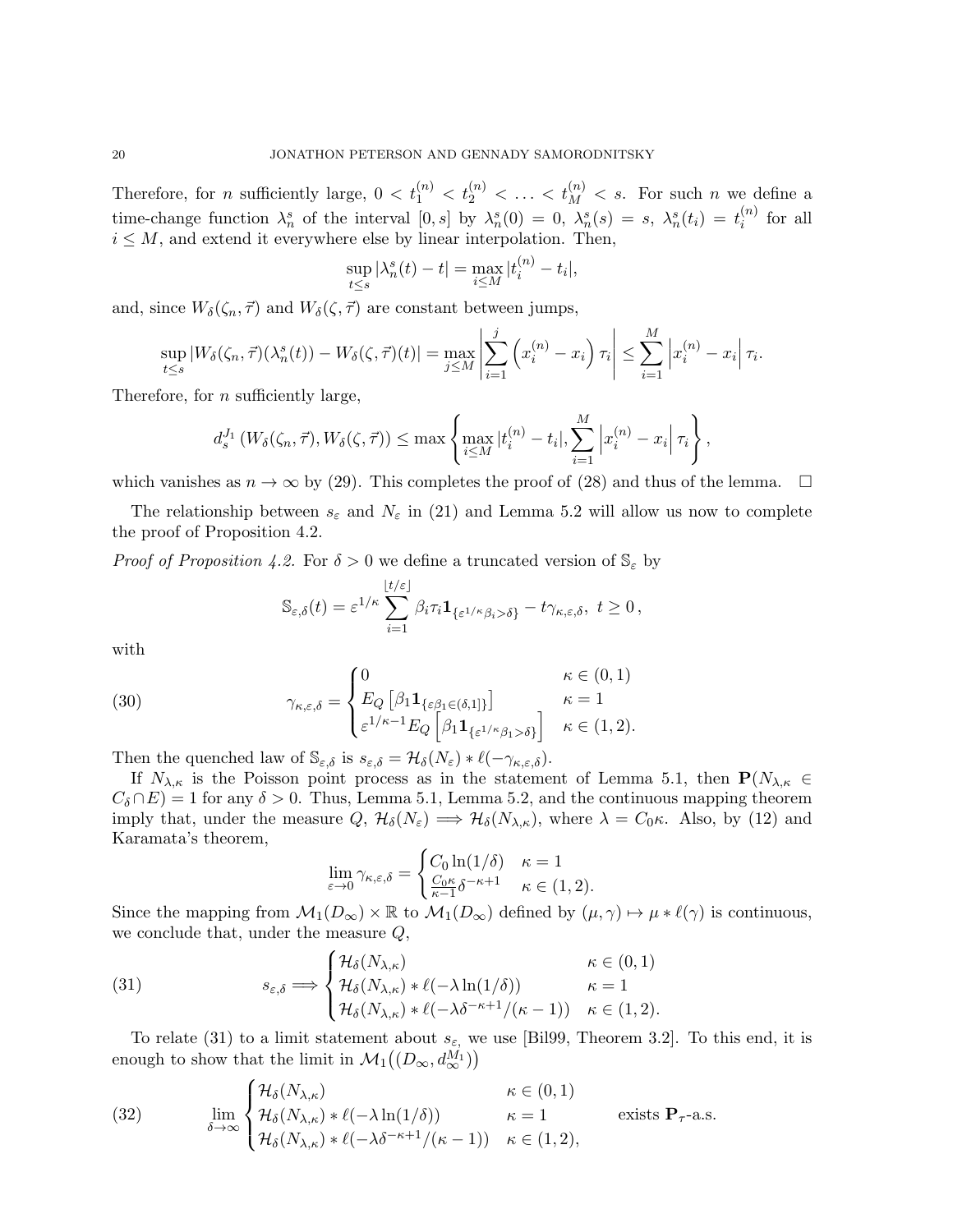and

(33) 
$$
\lim_{\delta \to 0} \limsup_{\varepsilon \to 0} Q\left(\rho^{M_1}(s_{\varepsilon,\delta}, s_{\varepsilon}) \ge \eta\right) = 0, \quad \forall \eta > 0.
$$

As in the case of Lemma 3.3, (33) will follow from following, stronger, statement: for every  $0 < s < \infty$ ,

(34) 
$$
\lim_{\delta \to 0} \limsup_{\varepsilon \to 0} Q\left(E_{\omega}\left[\sup_{t \le s} |\mathbb{S}_{\varepsilon,\delta}(t) - \mathbb{S}_{\varepsilon}(t)|\right] \ge \eta\right) = 0, \quad \forall \eta > 0.
$$

Therefore, to complete the proof of Proposition 4.2, it remains only to prove (32) and (34). We divide the proof of these statements into two cases:  $\kappa \in (0,1)$  and  $\kappa \in [1,2)$ .

5.1. Case I:  $\kappa \in (0,1)$ . To prove (32) we let  $F_1 \subset \mathcal{M}_p((0,\infty) \times [0,\infty))$  be defined by  $\epsilon$ 

$$
F_1 = \left\{ \zeta = \sum_{i \ge 1} \delta_{(x_i, t_i)} : \sum_{i \ge 1} x_i \mathbf{1}_{\{t_i \le t\}} < \infty, \forall t < \infty \right\}.
$$

(Note that on the set  $F_1$ , the sum in the definition of  $W(\zeta, \vec{\tau})$  is  $\mathbf{P}_{\tau}$ -a.s. finite.) Since  $\mathbf{P}(N_{\lambda,\kappa})$  $F_1$ ) = 1 when  $\kappa \in (0,1)$ , it will be enough to show that  $H_\delta(\zeta) \to \mathcal{H}(\zeta)$  as  $\delta \to 0$  for any  $\zeta \in F_1$ . Fix  $\zeta = \sum_{i\geq 1} \delta_{(x_i,t_i)} \in F_1$ . For  $0 < s < \infty$  the obvious coupling of  $W(\zeta, \vec{\tau})$  and  $W_{\delta}(\zeta, \vec{\tau})$  gives that

(35) 
$$
\sup_{t\leq s}|W(\zeta,\vec{\tau})(t)-W_{\delta}(\zeta,\vec{\tau})(t)|=\sup_{t\leq s}\left|\sum_{i\geq 1}x_{i}\tau_{i}\mathbf{1}_{\{x_{i}\leq\delta,\,t_{i}\leq t\}}\right|=\sum_{i\geq 1}x_{i}\tau_{i}\mathbf{1}_{\{x_{i}\leq\delta,\,t_{i}\leq s\}}.
$$

Since  $\zeta \in F_1$ , finiteness of the mean of an exponential random variable shows that the sum on the right is finite with probability one for any  $\delta > 0$ . Letting  $\delta \to 0$  the dominated convergence theorem shows that  $W_{\delta}(\zeta, \vec{\tau})$  converges almost surely to  $W(\zeta, \vec{\tau})$  in the space  $D_s$  in the uniform metric, hence also in the M<sub>1</sub>-metric, for any  $0 < s < \infty$ . Therefore,  $W_{\delta}(\zeta, \vec{\tau})$  converges almost surely to  $W(\zeta, \vec{\tau})$  in  $D_{\infty}$  as  $\delta \to 0$  and, since a.s. convergence implies convergence in distribution,  $\mathcal{H}_{\delta}(\zeta)$  converges to  $\mathcal{H}(\zeta)$  in the space  $\mathcal{M}_1((D_{\infty}, d_{\infty}^{M_1}))$  as  $\delta \to 0$ . This proves (32). Further, since  $W_{\delta}(N_{\varepsilon}, \vec{\tau}) = \mathbb{S}_{\varepsilon,\delta}$  and  $W(N_{\varepsilon}, \vec{\tau}) = \mathbb{S}_{\varepsilon}$ , we have by (35) with  $\zeta = N_{\varepsilon}$ ,

$$
E_{\omega}\left[\sup_{t\leq s}|\mathbb{S}_{\varepsilon,\delta}(t)-\mathbb{S}_{\varepsilon}(t)|\right]=E_{\omega}\left[\sum_{i=1}^{\lfloor s/\varepsilon\rfloor}\varepsilon^{1/\kappa}\beta_i\tau_i\mathbf{1}_{\{\varepsilon^{1/\kappa}\beta_i\leq\delta\}}\right]=\varepsilon^{1/\kappa}\sum_{i=1}^{\lfloor s/\varepsilon\rfloor}\beta_i\mathbf{1}_{\{\varepsilon^{1/\kappa}\beta_i\leq\delta\}}.
$$

By Chebyshev's inequality and stationarity of  $\beta_i$  under  $Q$ ,

$$
Q\left(E_{\omega}\left[\sup_{t\leq s}|\mathbb{S}_{\varepsilon,\delta}(t)-\mathbb{S}_{\varepsilon}(t)|\right]\geq\eta\right)=Q\left(\varepsilon^{1/\kappa}\sum_{i=1}^{\lfloor s/\varepsilon\rfloor}\beta_{i}\mathbf{1}_{\{\varepsilon^{1/\kappa}\beta_{i}\leq\delta\}}\geq\eta\right)
$$

$$
\leq\frac{s\varepsilon^{1/\kappa-1}}{\eta}E_{Q}\left[\beta_{1}\mathbf{1}_{\{\varepsilon^{1/\kappa}\beta_{1}\leq\delta\}}\right].
$$

Karamata's theorem and (12) imply that  $E_Q\left[\beta_i \mathbf{1}_{\{\varepsilon^{1/\kappa}\beta_i \leq \delta\}}\right] \sim C_0\kappa/(1-\kappa)\delta^{1-\kappa}\varepsilon^{1-1/\kappa}$  as  $\varepsilon \to 0$ . Therefore,

$$
\lim_{\delta \to 0} \limsup_{\varepsilon \to 0} Q\left(E_{\omega}\left[\sup_{t \le s} |\mathbb{S}_{\varepsilon,\delta}(t) - \mathbb{S}_{\varepsilon}(t)|\right] \ge \eta\right) \le \lim_{\delta \to 0} \frac{sC_0 \kappa}{\eta(1-\kappa)} \delta^{1-\kappa} = 0.
$$

This proves (34).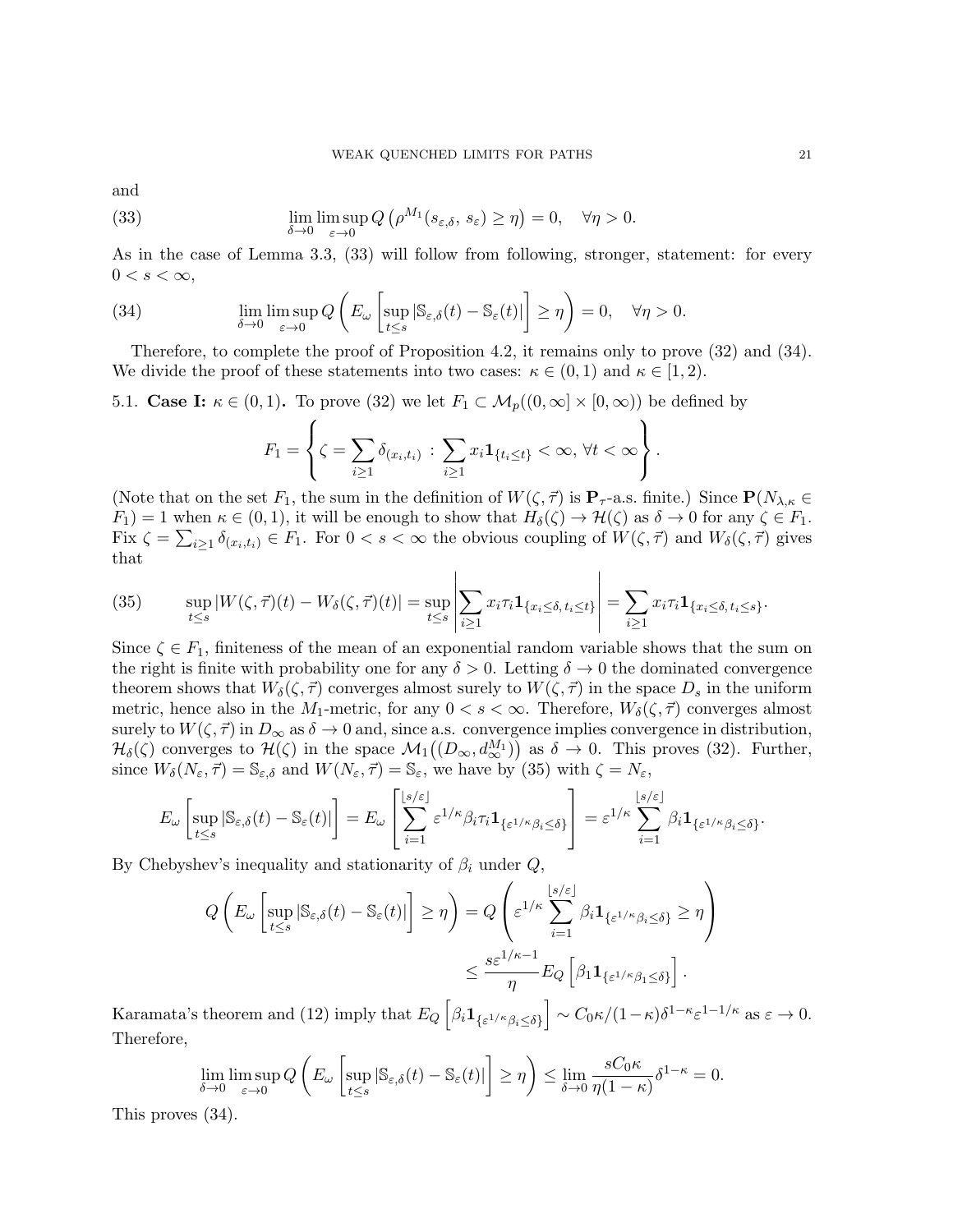5.2. Case II:  $\kappa \in [1, 2)$ . To prove (32), note that the right hand side of (32) is the law (with respect to  $\mathbf{P}_{\tau}$  of the random element of  $D_{\infty}$ 

$$
t \mapsto W_{\delta}(N_{\lambda,\kappa},\vec{\tau})(t) - \begin{cases} \lambda t \log(1/\delta) & \kappa = 1\\ \frac{\lambda \delta^{1-\kappa} t}{\kappa-1} & \kappa \in (1,2). \end{cases}
$$

It was shown in the proof of Corollary 1.9 that this random element converges almost surely, in the uniform metric, under the joint law  $\mathbf{P} \times \mathbf{P}_{\tau}$  of  $(N_{\lambda,\kappa},\vec{\tau})$ . Therefore, convergence takes place in the M<sub>1</sub>-metric as well. Fubini's theorem implies that the convergence also holds  $P_{\tau}$ -a.s. for almost every realization of the point process  $N_{\lambda,\kappa}$ . Once again, a.s. convergence implies convergence in distribution, so (32) holds.

To prove (34), note that the definition of  $\gamma_{\kappa,\varepsilon,\delta}$  in (30) implies that

$$
\sup_{t\leq s} |\mathbb{S}_{\varepsilon,\delta}(t) - \mathbb{S}_{\varepsilon}(t)|
$$
\n
$$
= \sup_{t\leq s} \left| \varepsilon^{1/\kappa} \sum_{i=1}^{\lfloor t/\varepsilon \rfloor} \beta_i \tau_i \mathbf{1}_{\{\varepsilon^{1/\kappa}\beta_i \leq \delta\}} - E_Q[\beta_1 \mathbf{1}_{\{\varepsilon^{1/\kappa}\beta_1 \leq \delta\}}] \varepsilon^{-1+1/\kappa} t \right|
$$
\n(36)\n
$$
\leq \sup_{t\leq s} \left| \varepsilon^{1/\kappa} \sum_{i=1}^{\lfloor t/\varepsilon \rfloor} \beta_i (\tau_i - 1) \mathbf{1}_{\{\varepsilon^{1/\kappa}\beta_i \leq \delta\}} \right|
$$
\n
$$
+ \sup_{t\leq s} \left| \varepsilon^{1/\kappa} \sum_{i=1}^{\lfloor t/\varepsilon \rfloor} \left\{ \beta_i \mathbf{1}_{\{\varepsilon^{1/\kappa}\beta_i \leq \delta\}} - E_Q[\beta_1 \mathbf{1}_{\{\varepsilon^{1/\kappa}\beta_1 \leq \delta\}}] \right\} \right| + \varepsilon^{1/\kappa} E_Q[\beta_1 \mathbf{1}_{\{\varepsilon^{1/\kappa}\beta_1 \leq \delta\}}],
$$

where the last term comes from rounding in the number of terms in the sum. This terms is, clearly, bounded by  $\delta$ .

For  $\beta_i$  fixed, the sum inside the supremum in the first term in (36) is a sum of independent, zero-mean random variables. Thus, by the Cauchy-Schwartz and  $L^p$ -maximum inequalities for martingales,

$$
E_{\omega} \left[ \sup_{t \le s} \left| \varepsilon^{1/\kappa} \sum_{i=1}^{\lfloor t/\varepsilon \rfloor} \beta_i (\tau_i - 1) \mathbf{1}_{\{\varepsilon^{1/\kappa} \beta_i \le \delta\}} \right| \right] \le \left( 4E_{\omega} \left| \varepsilon^{1/\kappa} \sum_{i=1}^{\lfloor s/\varepsilon \rfloor} \beta_i (\tau_i - 1) \mathbf{1}_{\{\varepsilon^{1/\kappa} \beta_i \le \delta\}} \right|^{2} \right)^{1/2}
$$

$$
= 2\varepsilon^{1/\kappa} \left( \sum_{i=1}^{\lfloor s/\varepsilon \rfloor} \beta_i^{2} \mathbf{1}_{\{\varepsilon^{1/\kappa} \beta_i \le \delta\}} \right)^{1/2}
$$

Therefore, for  $\eta > 0$  fixed and  $\delta$  sufficiently small we have

$$
Q\left(E_{\omega}\left[\sup_{t\leq s}|\mathbb{S}_{\varepsilon,\delta}(t)-\mathbb{S}_{\varepsilon}(t)|\right]\geq\eta\right)
$$
  
\n
$$
\leq Q\left(\varepsilon^{2/\kappa}\sum_{i=1}^{\lfloor s/\varepsilon\rfloor}\beta_i^2\mathbf{1}_{\{\varepsilon^{1/\kappa}\beta_i\leq\delta\}}\geq\eta^2/36\right)
$$
  
\n(37)  
\n
$$
+Q\left(\sup_{t\leq s}\left|\varepsilon^{1/\kappa}\sum_{i=1}^{\lfloor t/\varepsilon\rfloor}\left\{\beta_i\mathbf{1}_{\{\varepsilon^{1/\kappa}\beta_i\leq\delta\}}-E_Q[\beta_1\mathbf{1}_{\{\varepsilon^{1/\kappa}\beta_1\leq\delta\}}]\right\}\right|\geq\eta/3\right).
$$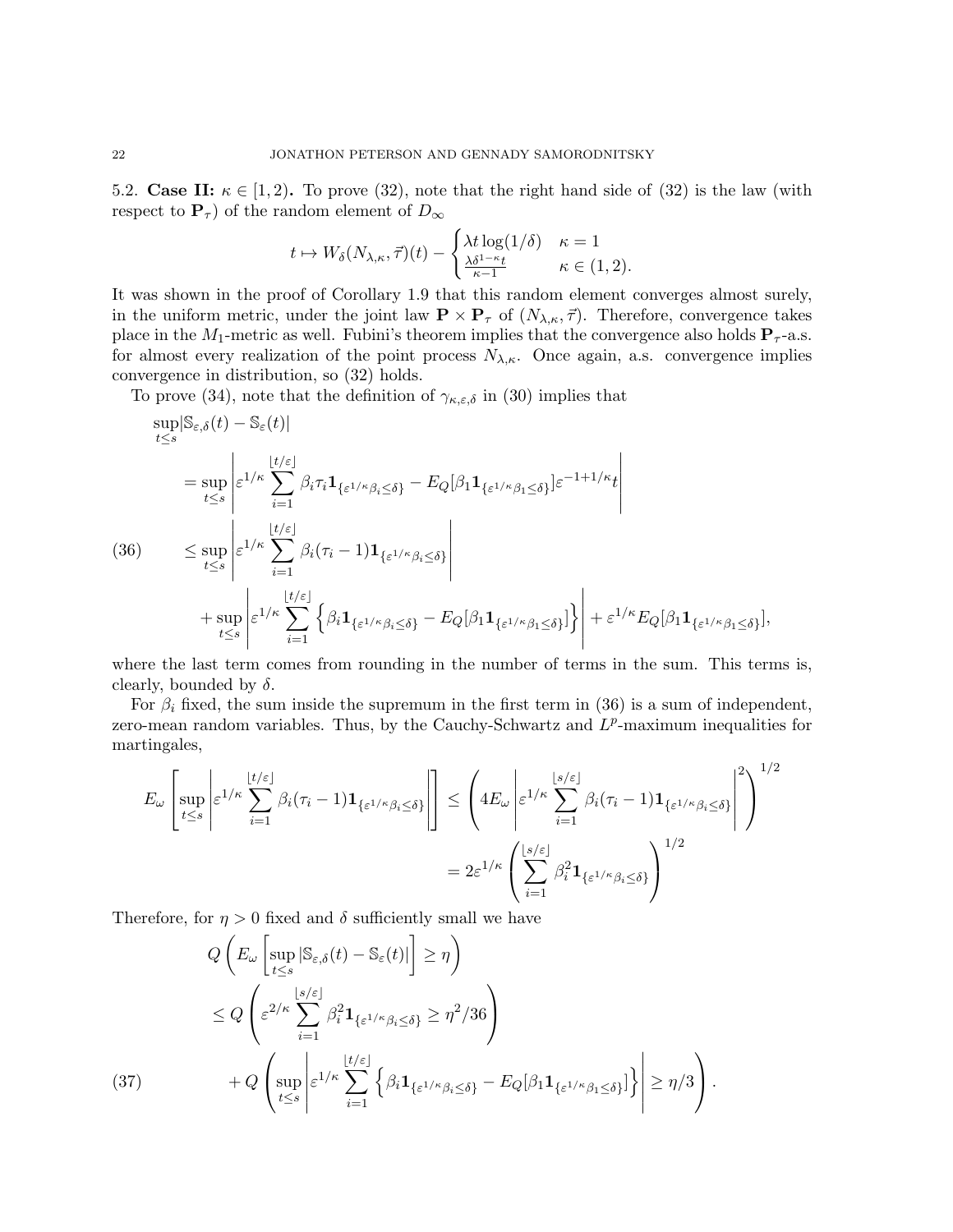Notice that

$$
\limsup_{\varepsilon \to 0} Q\left(\varepsilon^{2/\kappa} \sum_{i=1}^{\lfloor s/\varepsilon \rfloor} \beta_i^2 \mathbf{1}_{\{\varepsilon^{1/\kappa}\beta_i \le \delta\}} \ge \eta^2/36\right) \le \limsup_{\varepsilon \to 0} \frac{36s \varepsilon^{2/\kappa - 1}}{\eta^2} E_Q\left[\beta_i^2 \mathbf{1}_{\{\varepsilon^{1/\kappa}\beta_i \le \delta\}}\right]
$$

$$
= \frac{36s}{\eta^2} \frac{C_0 \kappa}{2 - \kappa} \delta^{2 - \kappa},
$$

where the last equality follows from (12) and Karamata's Theorem. This vanishes as  $\delta \to 0$ since  $\kappa < 2$ . It remains only to show that the term in (37) vanishes as first  $\varepsilon \to 0$  and then  $\delta \rightarrow 0$ . A similar statement (without the supremum inside the probability) was shown in [PS10, Lemma 5.5]. One can modify the techniques of [PS10] to give a bound on (37) that vanishes as first  $\varepsilon \to 0$  and then  $\delta \to 0$ . Since the argument is somewhat technical, we postpone it until Appendix A. Appendix A.

### 6. Weak weak quenched limits for the position of the random walk

In this section we prove Theorem 1.6. We start by defining the running maximum version of the scaled path process of the random walk  $\chi_{\varepsilon}$  in (6). For  $t \geq 0$ , let  $X_t^* = \max\{X_k : k \leq t\}$ denote the running maximum of the RWRE. The corresponding random element in  $D_{\infty}$  is

$$
\chi_{\varepsilon}^*(t) = \begin{cases} \varepsilon^{\kappa} X_{t/\varepsilon}^* & \kappa \in (0,1) \\ \frac{1}{\varepsilon \delta(1/\varepsilon)^2} \left( X_{t/\varepsilon}^* - t \delta(1/\varepsilon) \right) & \kappa = 1 \\ v_P^{-1 - 1/\kappa} \varepsilon^{1/\kappa} \left( X_{t/\varepsilon}^* - t v_P/\varepsilon \right) & \kappa \in (1,2), \end{cases}
$$

with the same function  $\delta$  in the case  $\kappa = 1$  as in (6). The path  $\chi_{\varepsilon}^*$  is easier to compare to transforms of the hitting times path  $\mathbb{T}_{\varepsilon}$  than the path  $\chi_{\varepsilon}$  is. The following lemma shows that the quenched distributions of  $\chi_{\varepsilon}$  and  $\chi_{\varepsilon}^{*}$  are asymptotically equivalent, since the distance between  $\chi_{\varepsilon}$  and  $\chi_{\varepsilon}^*$  is typically very small.

**Lemma 6.1.** For any  $s < \infty$  and  $\eta > 0$ ,

$$
\lim_{\varepsilon \to 0} \mathbb{P}\left(\sup_{t \le s} |\chi_{\varepsilon}(t) - \chi_{\varepsilon}^*(t)| \ge \eta\right) = 0.
$$

*Proof.* The definitions of  $\chi_{\varepsilon}$  and  $\chi_{\varepsilon}^*$  imply that for all  $\varepsilon > 0$  small enough,

$$
\sup_{t\leq s}|\chi_{\varepsilon}(t)-\chi_{\varepsilon}^*(t)|=\max_{k\leq s/\varepsilon}(X_k^*-X_k)\begin{cases} \varepsilon^{\kappa} & \kappa\in(0,1) \\ \frac{1}{\varepsilon\delta(1/\varepsilon)^2} & \kappa=1 \\ \varepsilon^{1/\kappa} & \kappa\in(1,2) \end{cases}\leq \varepsilon^{\kappa/4}\max_{k\leq s/\varepsilon}(X_k^*-X_k).
$$

If, for some  $0 \leq k \leq s/\varepsilon$ ,  $X_k^* - X_k \geq \eta \varepsilon^{-\kappa/4}$ , then, for some location  $0 \leq j \leq s/\varepsilon$  the random walk returns to  $X_j - \lceil \eta \varepsilon^{-\kappa/4} \rceil$  after visiting location j. Thus, by the stationarity of the environment under the measure  $\mathbb{P}$ ,

$$
\mathbb{P}\left(\sup_{t\leq s}|\chi_{\varepsilon}(t)-\chi_{\varepsilon}^*(t)|\geq \eta\right)\leq \mathbb{P}\left(\max_{k\leq s/\varepsilon}(X_k^*-X_k)\geq \eta \varepsilon^{-\kappa/4}\right)\leq (1+s/\varepsilon)\mathbb{P}(T_{-\lceil \eta \varepsilon^{-\kappa/4}\rceil}<\infty).
$$

Since  $\mathbb{P}(T_{-x} < \infty)$  decays exponentially fast as  $x \to \infty$  (see [GS02, Lemma 3.3]), the term on the right vanishes as  $\varepsilon \to 0$ .

We now prove Theorem 1.6. According to Lemma 6.1, we may and will replace  $\chi_{\varepsilon}$  by  $\chi_{\varepsilon}^*$  when proving the coupling part. We consider the cases  $\kappa \in (0,1)$ ,  $\kappa = 1$ , and  $\kappa \in (1,2)$  separately.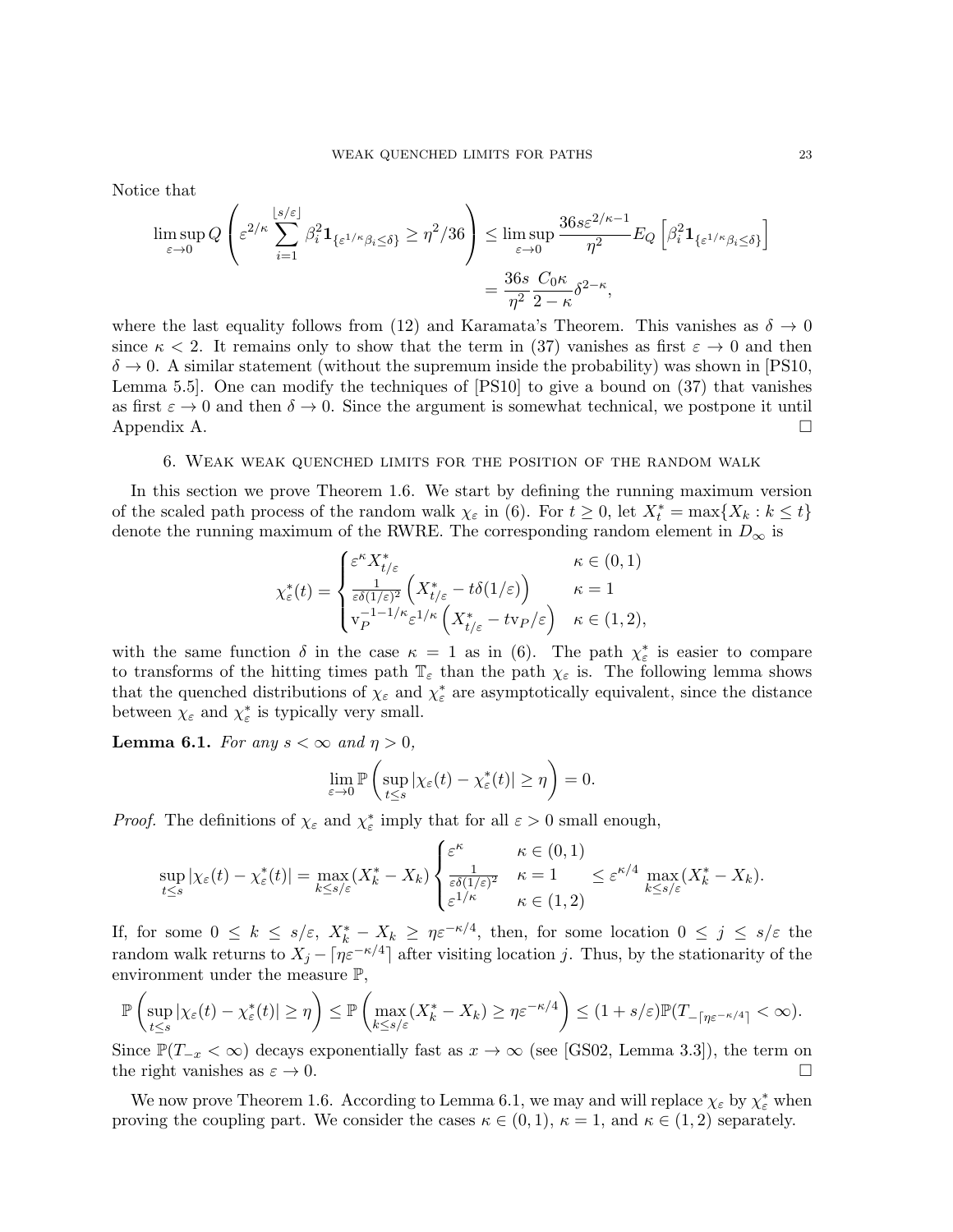6.1. Case I:  $\kappa \in (0,1)$ . We wish to compare  $\chi_{\varepsilon}^*$  with  $\mathfrak{I} \mathbb{T}_{\varepsilon}$  where  $\mathfrak{I}$  is the inversion operator defined in (7). To this end, note that

$$
X^*_{t/\varepsilon}=\max\{k\in\mathbb{Z}: T_k\leq t/\varepsilon\}=\sup\{x\geq 0: T_{\lfloor x/\varepsilon^\kappa\rfloor}\leq t/\varepsilon\}\varepsilon^{-\kappa}-1.
$$

Therefore, for every  $t \geq 0$ ,

$$
\chi_{\varepsilon}^*(t) = \sup\{x \ge 0 : \mathbb{T}_{\varepsilon}(\kappa) \le t\} - \varepsilon^{\kappa} = \Im \mathbb{T}_{\varepsilon}(\kappa) - \varepsilon^{\kappa},
$$

which implies that  $\sup_{t<\infty} |\chi_{\varepsilon}^*(t) - \Im \mathbb{T}_{\varepsilon}^{\kappa}(t)| = \varepsilon^{\kappa}$ . Hence, we obtain the stated coupling in Theorem 1.6. By Lemma 3.3, it remains only to show that, under the measure  $P$ ,

(38) 
$$
m_{\varepsilon^{\kappa}} \circ \mathfrak{I}^{-1} \Longrightarrow \mathcal{H}(N_{\lambda,\kappa}) \circ \mathfrak{I}^{-1}.
$$

To this end, first note that  $\mathfrak I$  is continuous on the subset  $D_{\uparrow\uparrow}^+ \subset D_{\infty}^+$  of strictly increasing functions, when the  $M_1$  topology is used both on the domain and the range (see [Whi02, Corollary 13.6.4] for even topologically stronger statement). Therefore, the mapping theorem implies that the function  $\mu \mapsto \mu \circ \mathfrak{I}^{-1}$  on  $\mathcal{M}_1(D_\infty)$  is continuous on the subset of measures  $\{\mu \in \mathcal{M}_1(D_\infty) : \mu(D_{\uparrow\uparrow}^+) = 1\}.$  In the notation introduced in (9),  $\mathcal{H}(N_{\lambda,\kappa}) = \mathbf{P}_{\tau}(Z_{\lambda,\kappa} \in \cdot).$ Since  $Z_{\lambda,\kappa}$  is a  $\kappa$ -stable subordinator under  $\mathbf{P} \times \mathbf{P}_{\tau}$ , then  $\mathcal{H}(N_{\lambda,\kappa})(D_{\uparrow\uparrow}^+) = \mathbf{P}_{\tau}(Z_{\lambda,\kappa} \in D_{\uparrow\uparrow}^+) = 1$ for almost every realization of  $N_{\lambda,\kappa}$ , and so (38) follows from Theorem 1.4 and the continuous mapping theorem.

6.2. Case II:  $\kappa \in (1,2)$ . We start by replacing the piecewise constant path of the hitting times in (3) by a piecewise linear and continuous version via linear interpolation. Specifically, for  $x \in \mathbb{Z}$  and  $\theta \in [0,1)$  we let

$$
\tilde{T}_{x+\theta} = (1-\theta)T_x + \theta T_{x+1}.
$$

Correspondingly, we will define  $\tilde{\mathbb{T}}_{\varepsilon}(t) = \varepsilon^{1/\kappa}(\tilde{T}_{t/\varepsilon} - t/(\varepsilon v_P)), t \ge 0$ . The following lemma shows that the  $M_1$ -distance between  $T_\varepsilon$  and  $\tilde{\mathbb{T}}_\varepsilon$  is typically small.

**Lemma 6.2.** For any  $\eta > 0$ ,  $\lim_{\varepsilon \to 0} \mathbb{P}(d_{\infty}^{M_1}(\mathbb{T}_{\varepsilon}, \tilde{\mathbb{T}}_{\varepsilon}) \ge \eta) = 0$ .

*Proof.* As in Lemma 3.4, it is enough to prove that for every  $0 < t < \infty$ ,  $\mathbb{P}(d_t^{M_1}(\mathbb{T}_{\varepsilon}, \tilde{\mathbb{T}}_{\varepsilon}) \ge \eta) \to 0$ for every  $\eta > 0$ . We use a matching of the kind similar to that constructed in the proof of Lemma 4.5. We will describe this matching in the case  $\kappa \in (1,2)$ , but a similar argument works when  $\kappa = 1$  or  $\kappa \in (0, 1)$ . For every  $k = 0, 1, 2, \ldots$  such that  $\varepsilon k \leq t$  we arrange both parametric representations to contain the point  $(\varepsilon k, \varepsilon^{1/\kappa} (T_k - k/v_P))$ . If  $\varepsilon (k+1) \leq t$ , then between the points  $(\varepsilon k, \varepsilon^{1/\kappa} (T_k - k/v_P))$  and  $(\varepsilon (k+1), \varepsilon^{1/\kappa} (T_{k+1} - (k+1)/v_P))$  we keep the parametrization of  $\tilde{\mathbb{T}}_{\varepsilon}$  at the former point until the parametrization of  $\mathbb{T}_{\varepsilon}$  reaches the point  $(\varepsilon(k+1), \varepsilon^{1/\kappa}(T_k - (k+1)/v_P)),$  at which time we complete the two parametrizations in the interval by keeping the slope between the matched points equal to  $-\varepsilon^{1/\kappa-1}/v_P$ . Clearly, within this interval the horizontal distance between the two parametrizations is at most  $\varepsilon$  and the vertical distance is at most  $\varepsilon^{1/\kappa}/v_P$ . If  $\varepsilon k < t < \varepsilon(k+1)$ , then we use the obvious vertical matching of the parameterizations, with equal horizontal components, and vertical components at most  $\varepsilon^{1/\kappa} (T_{\lfloor t/\varepsilon \rfloor+1} - T_{\lfloor t/\varepsilon \rfloor})$  apart. Therefore, for  $\varepsilon$  small enough

$$
d_t^{M_1}(\mathbb{T}_{\varepsilon}, \tilde{\mathbb{T}}_{\varepsilon}) \le \max \left\{ \varepsilon^{1/\kappa} / v_P, \, \varepsilon^{1/\kappa} (T_{\lfloor t/\varepsilon \rfloor + 1} - T_{\lfloor t/\varepsilon \rfloor}) \right\}.
$$

Since  $T_{|t/\varepsilon|+1} - T_{|t/\varepsilon|}$  has, under the measure  $\mathbb{P}$ , the same distribution as  $T_1$  we conclude that

(39) 
$$
\limsup_{\varepsilon \to 0} \mathbb{P}\left(d_t^{M_1}(\mathbb{T}_{\varepsilon}, \tilde{\mathbb{T}}_{\varepsilon}) \ge \eta\right) \le \lim_{\varepsilon \to 0} \mathbb{P}\left(T_{\lfloor t/\varepsilon \rfloor + 1} - T_{\lfloor t/\varepsilon \rfloor} \ge \varepsilon^{-1/\kappa} \eta\right) = 0,
$$
as required.

$$
\Box
$$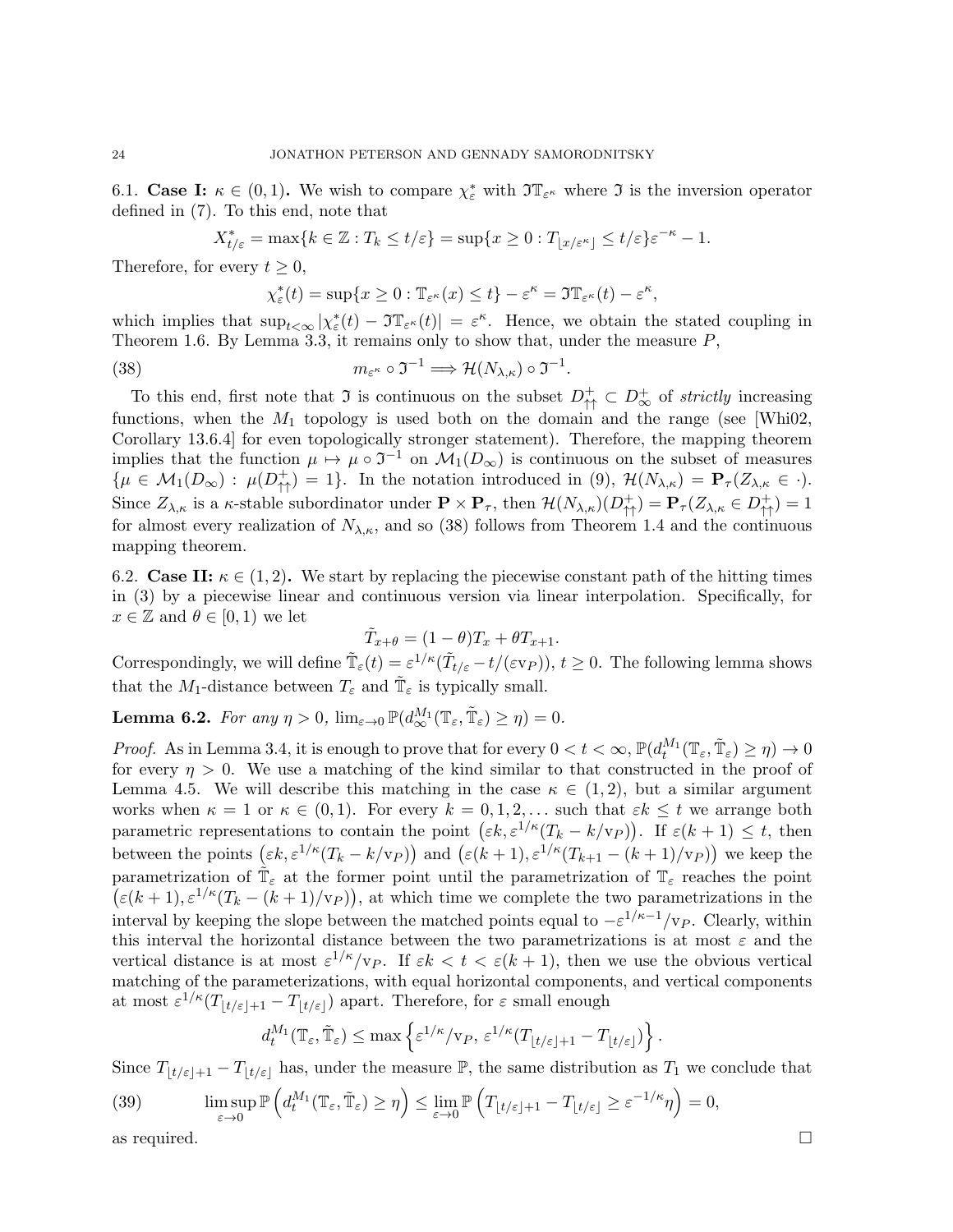Note that  $x \to \tilde{T}_x$  is a strictly increasing and continuous function on  $[0, \infty)$ . Let  $\phi(t)$  be its inverse. Then  $\tilde{T}_{\phi(t)} = t$  for all  $t \geq 0$ . If  $T_n \leq t < T_{n+1}$  then  $X_t^* = n \leq \phi(t) < n+1$ , so that  $\sup_{t\geq 0} |X_t^* - \phi(t)| \leq 1$ . One consequence of this comparison is that

(40) 
$$
\lim_{t \to \infty} \frac{\phi(t)}{t} = \lim_{n \to \infty} \frac{X_n^*}{n} = v_P, \quad \mathbb{P}\text{-a.s.}
$$

Next define  $\phi_{\varepsilon}(t) = \varepsilon \phi(t/\varepsilon)$  for  $\varepsilon > 0$  and  $\phi_0(t) = \text{v}_P t$ . Then, (40) implies that  $\phi_{\varepsilon}$  converges pointwise to  $\phi_0$  as  $\varepsilon \to 0$ . Moreover, since  $\phi_{\varepsilon}$  and  $\phi_0$  are monotone increasing and  $\phi_0$  is continuous, we conclude that  $\phi_{\varepsilon}$  converges uniformly on compact subsets to  $\phi_0$ . In particular,  $\lim_{\varepsilon \to 0} d_{\infty}^U(\phi_{\varepsilon}, \phi_0) = 0$ , P-a.s.

Now, recalling the definition of  $\tilde{\mathbb{T}}_{\varepsilon}$  we obtain that

$$
\tilde{\mathbb{T}}_{\varepsilon}(\phi_{\varepsilon}(t)) = \varepsilon^{1/\kappa} (\tilde{\mathbb{T}}_{\phi_{\varepsilon}(t)/\varepsilon} - \phi_{\varepsilon}(t)/(\varepsilon v_P))
$$
\n
$$
= \varepsilon^{1/\kappa} (\tilde{\mathbb{T}}_{\phi(t/\varepsilon)} - \phi(t/\varepsilon)/v_P)
$$
\n
$$
= -v_P^{-1} \varepsilon^{1/\kappa} (\phi(t/\varepsilon) - tv_P/\varepsilon)
$$
\n
$$
= -v_P^{-1} \varepsilon^{1/\kappa} (X_{t/\varepsilon}^* - tv_P/\varepsilon) + v_P^{-1} \varepsilon^{1/\kappa} (X_{t/\varepsilon}^* - \phi(t/\varepsilon))
$$
\n
$$
= -v_P^{1/\kappa} \chi_{\varepsilon}^*(t) + v_P^{-1} \varepsilon^{1/\kappa} (X_{t/\varepsilon}^* - \phi(t/\varepsilon)).
$$

Since  $|X^*_{t/\varepsilon} - \phi(t/\varepsilon)| \leq 1$  for all t, this implies that

(41) 
$$
d_{\infty}^U(\chi_{\varepsilon}^*, -v_P^{-1/\kappa}\tilde{\mathbb{T}}_{\varepsilon}\circ\phi_{\varepsilon})\leq v_P^{-1-1/\kappa}\varepsilon^{1/\kappa}.
$$

Next, we compare  $\tilde{\mathbb{T}}_{\varepsilon} \circ \phi_{\varepsilon}$  with  $\mathbb{T}_{\varepsilon} \circ \phi_0$ . To this end, let  $\eta, \eta' > 0$  be fixed. By Corollary 1.9, the laws of  $(\mathbb{T}_{\varepsilon})$  under  $\mathbb{P}$  are tight in  $(D_{\infty}, d_{\infty}^{M_1})$ . Therefore, we can choose a compact subset  $K \subset D_{\infty}$  so that  $\mathbb{P}(T_{\varepsilon} \in K) \geq 1 - \eta'$  for all  $\varepsilon$  small enough. Further, the composition function  $\psi(x,y) = x \circ y$  is continuous at any point  $(x, \phi_0) \in D_{\infty} \times C_{\uparrow}^+ \subset D_{\infty} \times D_{\infty}$ . Therefore, it is uniformly continuous (with the  $d_{\infty}^{M_1}$  metric on each coordinate) at the points of the compact set  $K \times \{\phi_0\}$ . Choose now  $\delta > 0$  such that  $d_{\infty}^{M_1}(x' \circ \phi', x \circ \phi_0) < \eta$  whenever  $x \in K$ ,  $d_{\infty}^{M_1}(x, x') < \delta$ , and  $d_{\infty}^{M_1}(\phi_0, \phi') < \delta$ . Then

$$
\limsup_{\varepsilon \to 0} \mathbb{P}(d_{\infty}^{M_1}(\tilde{\mathbb{T}}_{\varepsilon} \circ \phi_{\varepsilon}, \mathbb{T}_{\varepsilon} \circ \phi_0) \ge \eta)
$$
\n
$$
\le \limsup_{\varepsilon \to 0} \mathbb{P}(\mathbb{T}_{\varepsilon} \notin K) + \mathbb{P}(d_{\infty}^{M_1}(\mathbb{T}_{\varepsilon}, \tilde{\mathbb{T}}_{\varepsilon}) \ge \delta) + \mathbb{P}(d_{\infty}^{M_1}(\phi_{\varepsilon}, \phi_0) \ge \delta)
$$
\n
$$
\le \eta',
$$

where the last inequality follows from our choice of the compact set  $K$ , Lemma 6.2, and the almost sure convergence of  $\phi_{\varepsilon}$  to  $\phi_0$ . Since  $\eta' > 0$  was arbitrary, we see that  $\mathbb{P}(d_{\infty}^{M_1}(\tilde{\mathbb{T}}_{\varepsilon} \circ \phi_{\varepsilon}, \mathbb{T}_{\varepsilon} \circ$  $\phi_0 \geq \eta$   $\to 0$  for any  $\eta > 0$ . Combining this with (41) we conclude that

(42) 
$$
\lim_{\varepsilon \to 0} \mathbb{P}(d_{\infty}^{M_1}(\chi_{\varepsilon}^*, -v_P^{-1/\kappa} \mathbb{T}_{\varepsilon} \circ \phi_0) \ge \eta) = 0, \quad \forall \eta > 0.
$$

Finally, note that the definition of  $\mathbb{T}_{\varepsilon}$  and  $\phi_0$  imply that

$$
\mathbf{v}_P^{-1/\kappa} \mathbb{T}_{\varepsilon}(\phi_0(t)) = \mathbf{v}_P^{-1/\kappa} \varepsilon^{1/\kappa} (T_{\mathbf{v}_P t/\varepsilon} - t/\varepsilon) = \mathbb{T}_{\varepsilon/\mathbf{v}_P}(t),
$$

so that (42) proves the coupling part of Theorem 1.6 in the case  $\kappa \in (1, 2)$ . Since  $m_{\varepsilon/\nu_P} \circ \mathfrak{R}^{-1}$  is the quenched distribution of  $-\mathbb{T}_{\varepsilon/\nu_P}$ , and  $\Re$  is a continuous operator, the continuous mapping theorem implies that  $m_{\varepsilon} \circ \mathfrak{R}^{-1} \Longrightarrow \mu_{\lambda,\kappa} \circ \mathfrak{R}^{-1}$ . The coupling now implies that we also have  $p_{\varepsilon,\omega} \Longrightarrow \mu_{\lambda,\kappa} \circ \Re^{-1}.$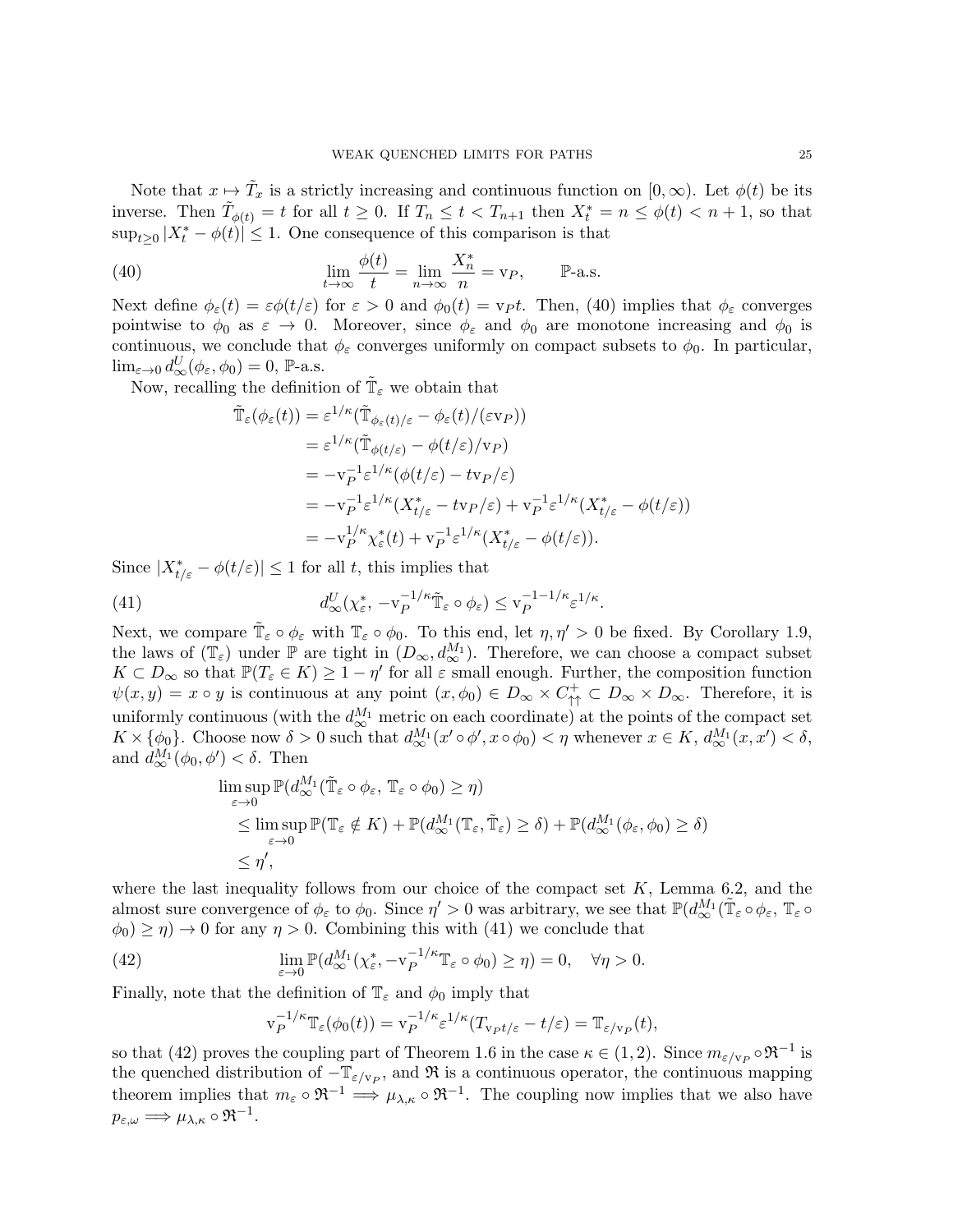6.3. Case III:  $\kappa = 1$ . The proof here is similar to the proof in the case  $\kappa \in (1, 2)$ , so we will omit some of the details. As above, let  $\tilde{T}_x$  and  $\phi(t)$  be as above, so that  $\tilde{T}_{\phi(t)} = t$ . We claim that

(43) 
$$
\lim_{t \to \infty} \frac{\phi(t)}{t/\log t} = \frac{1}{A} \quad \text{in } \mathbb{P}\text{-probability},
$$

where  $A$  is the positive constant from Theorem 1.1. To see this, first note that by Theorem 1.1,  $\lim_{n\to\infty} T_n/(n\log n) = A$  in P-probability, hence also  $\lim_{x\to\infty} \tilde{T}_x/(x\log x) = A$  in P-probability. Using  $x = \phi(t)$  gives us

$$
\lim_{t \to \infty} \frac{t}{\phi(t) \log(\phi(t))} = A \quad \text{in } \mathbb{P}\text{-probability,}
$$

which proves (43).

The function  $\delta(x) = \sup\{u > 0 : uD(u) \le x\}, x > 0$ , satisfies  $\delta(x) \sim x/(A \log x)$  as  $x \to \infty$ and  $\delta(x)D(\delta(x)) = x + o(\delta(x))$  as  $x \to \infty$ . We define  $\phi_{\varepsilon} \in D_{\infty}$  by  $\phi_{\varepsilon}(t) = \phi(t/\varepsilon)/\delta(1/\varepsilon)$ . Then the asymptotics of  $\phi$  from (43) and the asymptotics of  $\delta$  imply that for any  $t \geq 0$ ,

$$
\lim_{\varepsilon \to 0} \phi_{\varepsilon}(t) = \lim_{\varepsilon \to 0} \frac{\phi(t/\varepsilon)}{\delta(1/\varepsilon)} = t \quad \text{in } \mathbb{P}\text{-probability.}
$$

Once again, since  $\phi_{\varepsilon}$  is non-decreasing, and the identity function is continuous,  $\phi_{\varepsilon}$  converges uniformly on compact subsets (and thus also in the  $d_{\infty}^{J_1}$  metric), in P-probability, to the identity function.

Let  $\tilde{\mathbb{T}}_{\varepsilon}(t) = \varepsilon(\tilde{T}_{t/\varepsilon} - t/\varepsilon D(1/\varepsilon)), t \ge 0$ . Then  $\tilde{\mathbb{T}}_{\delta(1/\varepsilon)^{-1}}(\phi_{\varepsilon}(t))=\delta(1/\varepsilon)^{-1}\left(\tilde{T}_{\phi_{\varepsilon}(t)\delta(1/\varepsilon)}-\phi_{\varepsilon}(t)\delta(1/\varepsilon)D(\delta(1/\varepsilon))\right)$  $= \delta (1/\varepsilon)^{-1} \left( \tilde{T}_{\phi(t/\varepsilon)} - \right.$  $\phi(t/\varepsilon)$  $\delta(1/\varepsilon)$  $\sqrt{1}$ 

$$
= \delta(1/\varepsilon)^{-1} \left( \tilde{T}_{\phi(t/\varepsilon)} - \frac{\phi(t/\varepsilon)}{\delta(1/\varepsilon)} \left( \frac{1}{\varepsilon} + o(\delta(1/\varepsilon)) \right) \right)
$$
  
\n
$$
= \delta(1/\varepsilon)^{-1} \left( t/\varepsilon - \frac{X_{t/\varepsilon}^* + \mathcal{O}(1)}{\delta(1/\varepsilon)} \left( \frac{1}{\varepsilon} + o(\delta(1/\varepsilon)) \right) \right)
$$
  
\n
$$
= \frac{1}{\varepsilon \delta(1/\varepsilon)^2} \left( t\delta(1/\varepsilon) - X_{t/\varepsilon}^* \right) + o(1) \frac{X_{t/\varepsilon}^*}{\delta(1/\varepsilon)} + \mathcal{O}\left( \frac{1}{\varepsilon \delta(1/\varepsilon)^2} \right)
$$
  
\n
$$
= -\chi_{\varepsilon}^*(t) + o(1) \frac{X_{t/\varepsilon}^*}{\delta(1/\varepsilon)} + \mathcal{O}\left( \frac{1}{\varepsilon \delta(1/\varepsilon)^2} \right),
$$

where in the third equality we used that  $|\phi(t) - X_t^*| \leq 1$  for all t. Since  $1/(\varepsilon \delta(1/\varepsilon)^2) \sim$  $A^2 \varepsilon \log^2(1/\varepsilon) \to 0$  as  $\varepsilon \to 0$ , while  $X^*_{t/\varepsilon}/\delta(1/\varepsilon)$  converges in probability by Theorem 1.1, this implies that

(44) 
$$
\lim_{\varepsilon \to 0} d_{\infty}^U(\chi_{\varepsilon}^*, -\tilde{\mathbb{T}}_{\delta(1/\varepsilon)^{-1}} \circ \phi_{\varepsilon}) = 0 \quad \text{in $\mathbb{P}$-probability.}
$$

As in case  $\kappa \in (1,2)$  we can use the fact that  $\phi_{\varepsilon}$  converges to the identity function to show that for any  $\eta > 0$ ,

(45) 
$$
\lim_{\varepsilon \to 0} \mathbb{P}\left( d_{\infty}^{M_1}(\tilde{\mathbb{T}}_{\delta(1/\varepsilon)^{-1}} \circ \phi_{\varepsilon}, \tilde{\mathbb{T}}_{\delta(1/\varepsilon)^{-1}}) \ge \eta \right) = 0.
$$

Combining (44), (45) and Lemma 6.1 establishes the coupling part of Theorem 1.6, and the rest is the same as in the case  $\kappa \in (1, 2)$ .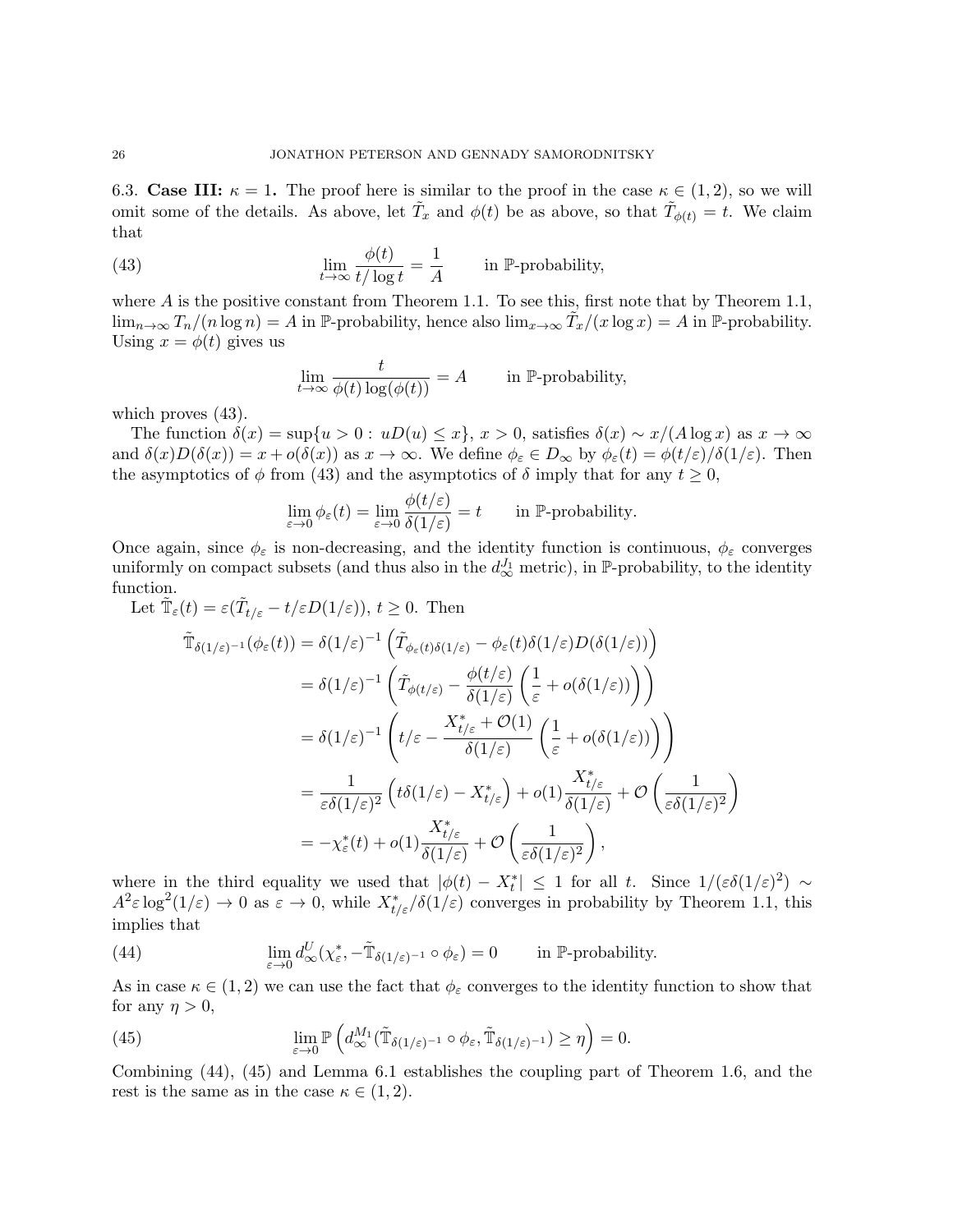## 7.  $M_1(\mathbb{R})$ -valued Stable Lévy process limits

In this section we discuss Corollary 1.12. We begin with a short proof of the convergence of the finite dimensional distributions of  $\Phi(m_{\varepsilon})$ . Let  $m \geq 1$  and  $0 \leq t_1 < t_2 < \ldots < t_m$  be given, and define  $\Phi_{t_1,\dots,t_m}: \mathcal{M}_1(D_\infty) \to \mathcal{M}_1(\mathbb{R})^m$  by

$$
\Phi_{t_1,t_2,...,t_m}(\mu)=(\Phi_{t_1}(\mu),\Phi_{t_2}(\mu),\ldots,\Phi_{t_m}(\mu)).
$$

It is easy to see that  $\Phi_{t_1,t_2,...,t_m}$  is continuous at every  $\mu \in \mathcal{M}_1(D_\infty)$  concentrated on paths that are continuous at  $t_i$ ,  $i = 1, 2, ..., m$ ; see p. 383 in [Whi02]. Since  $m_{\varepsilon} \Longrightarrow \mu_{\lambda,\kappa}$  and  $\mu_{\lambda,\kappa}$  is, with probability, one concentrated on paths that are continuous at  $t_i$ ,  $i = 1, 2, \ldots, m$ , then the continuous mapping theorem implies that  $\Phi_{t_1,t_2,\dots,t_m}(m_{\varepsilon}) \Longrightarrow \Phi_{t_1,t_2,\dots,t_m}(\mu_{\lambda,\kappa})$ . This proves the convergence of finite dimensional distributions claimed in Corollary 1.12.

We now turn to the stated properties of the random measure-valued path  $\Phi(\mu_{\lambda,\kappa})$ , namely that  $\Phi(\mu_{\lambda,\kappa})$  is a stable Lévy process on  $\mathcal{M}_1(\mathbb{R})$ . We start by recalling the notions of stable random variables and Lévy processes on  $\mathcal{M}_1(\mathbb{R})$ ; the reader is referred to [ST06] for more details.

**Definition 1.** A  $\mathcal{M}_1(\mathbb{R})$ -valued random variable  $\mu$  is a stable random variable on  $\mathcal{M}_1(\mathbb{R})$ if for any  $n \geq 2$  there exist constants  $b_n \in \mathbb{R}$  and  $c_n > 0$  such that

$$
(\mu_1 * \mu_2 * \cdots * \mu_n) (b_n + c_n^{-1} \cdot) \stackrel{\text{Law}}{=} \mu(\cdot).
$$

Here  $\mu_1, \mu_2, \ldots, \mu_n$  are independent copies of  $\mu$ . Moreover, if  $b_n = 0$  for every  $n \geq 2$ , then  $\mu$  is a strictly stable random variable on  $\mathcal{M}_1(\mathbb{R})$ .

**Definition 2.** A  $\mathcal{M}_1(\mathbb{R})$ -valued stochastic process  $\{\Xi(t)\}_{t\geq0}$  is a **Lévy process on**  $\mathcal{M}_1(\mathbb{R})$  if there exists a two parameter family of  $\mathcal{M}_1(\mathbb{R})$ -valued random variables  $\{\Xi_{s,t}\}_{0\leq s\leq t}$  such that  $\Xi(t) = \Xi_{0,t}$  and

- (1)  $\Xi(0) = \delta_0$  with probability one.
- (2) For any  $n \ge 2$  and  $0 = t_0 < t_1 < t_2 < \cdots < t_n = t$ ,  $\{\Xi_{t_{i-1},t_i}\}_{i=1}^n$  are independent and  $\Xi(t) = \Xi_{t_0,t_1} * \Xi_{t_1,t_2} * \cdots * \Xi_{t_{n-1},t_n}$ , almost surely.
- (3) For any  $0 < s < t$ ,  $\Xi(t-s) \stackrel{\text{Law}}{=} \Xi_{s,t}$ .
- (4) For any fixed  $t_0 \geq 0$ , the process  $\{\Xi(t)\}_{t>0}$  is continuous at  $t_0$  in probability.
- (5) There is an event of probability 1 on which every path  $\{t \mapsto \Xi(t)\}\$ is in  $D_{\infty}(\mathcal{M}_1(\mathbb{R}))$ .

Remark 7.1. Part (2) of Definition 2 is a version of the independent increments property for stochastic processes with values in  $\mathcal{M}_1(\mathbb{R})$  with convolution of measures playing the role of addition. The version of the independent increments property used in the above definition is necessary due to absence of an inverse operation to convolution.

**Definition 3.** A Lévy process  $\{\Xi(t)\}_{t>0}$  on  $\mathcal{M}_1(\mathbb{R})$  is a (strictly) stable Lévy process on  $\mathcal{M}_1(\mathbb{R})$  if for every fixed  $t \geq 0$ ,  $\Xi(t)$  is a (strictly) stable random variable on  $\mathcal{M}_1(\mathbb{R})$ .

We are now ready to show that  $\Phi(\mu_{\lambda,\kappa})$  is a stable Lévy process on  $\mathcal{M}_1(\mathbb{R})$  and is strictly stable when  $\kappa \neq 1$ . It is easy to check that for any  $t \geq 0$ ,  $\Phi_t(\mu_{\lambda,\kappa})$  is a stable random variable on  $\mathcal{M}_1(\mathbb{R})$  and is strictly stable if  $\kappa \neq 1$  (see the Remark 1.5 and the paragraph following Remark 1.6 in [PS10]), so we will concentrate on showing that  $\Phi(\mu_{\lambda,\kappa})$  is a Lévy process on  $\mathcal{M}_1(\mathbb{R})$ .

We already know that the paths of  $\Phi(\mu_{\lambda,\kappa})$  are in  $D_{\infty}(\mathcal{M}_1(\mathbb{R}))$ ; see the discussion before Theorem 1.12. It is also obvious that  $\Phi_0(\mu_{\lambda,\kappa}) = \delta_0$  with probability one since  $N_{\lambda,\kappa}((0,\infty] \times$  ${0}$ ) = 0 with probability one. Next, recall the stochastic process  $Z_{\lambda,\kappa}$  defined in (9). Then  $\Phi_t(\mu_{\lambda,\kappa})$  is the distribution of  $Z_{\lambda,\kappa}(t)$  under the measure  $\mathbf{P}_{\tau}$ , and we define for any  $0 \leq s < t$ 

$$
\Phi(\mu_{\lambda,\kappa})_{s,t} = \mathbf{P}_{\tau} \left( Z_{\lambda,\kappa}(t) - Z_{\lambda,\kappa}(s) \in \cdot \right).
$$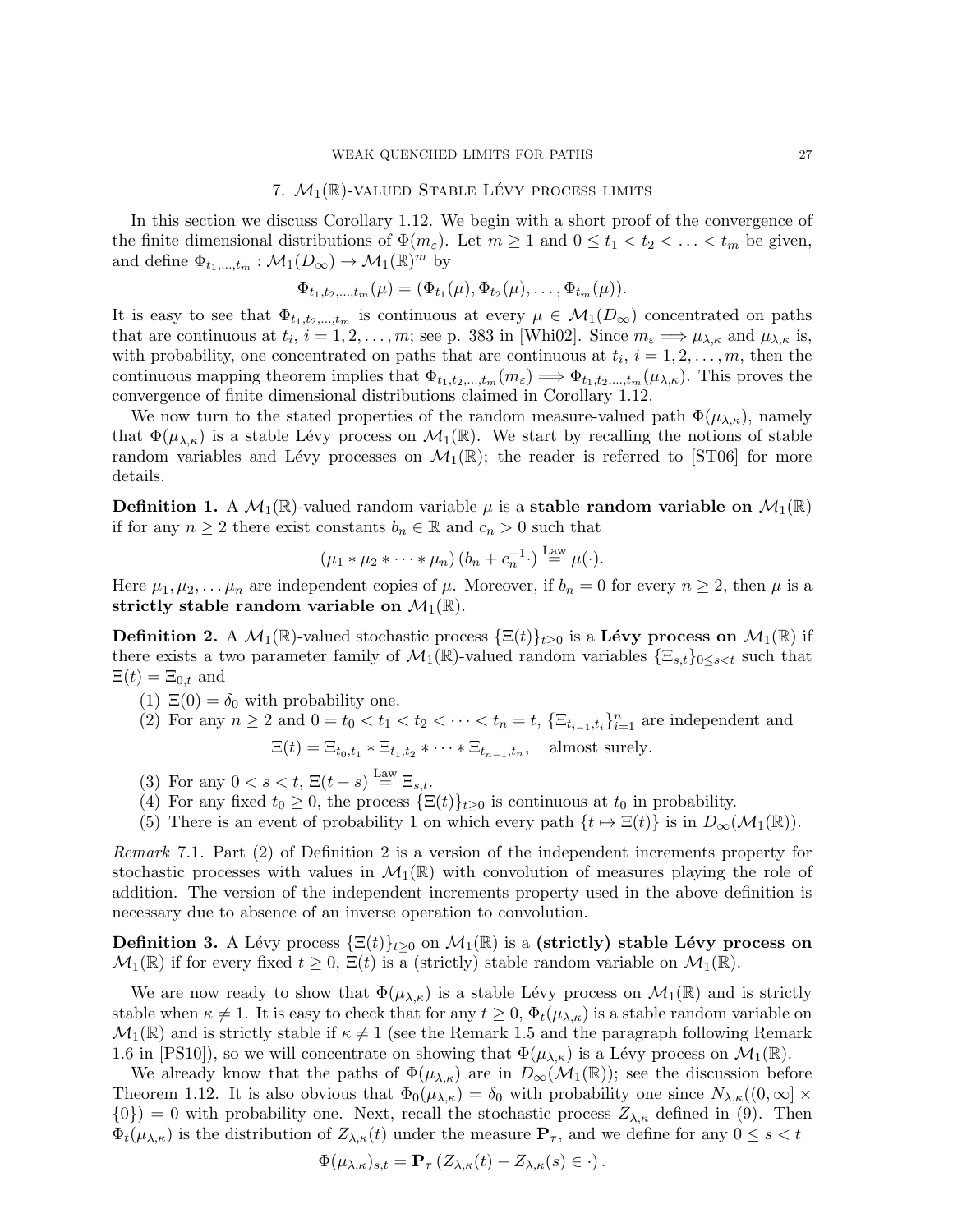Then, the independent increments condition (2) in Definition 2 follows from the fact that  ${N_{\lambda,\kappa}}(\cdot \cap ((0,\infty] \times (t_{i-1},t_i]))_{i=1}^n$  are independent for any  $0=t_0 < t_1 < \cdots < t_n$ , and the stationarity condition (3) in Definition 2 follows from the shift invariance of the Lebesgue measure governing the time component of the Poisson random measure  $N_{\lambda,\kappa}$ . Finally, stochastic continuity of  $\Phi(\mu_{\lambda,\kappa})$  at fixed points follows from the fact that for each fixed  $t_0$ ,  $N_{\lambda,\kappa}((0,\infty] \times$  ${t_0} = 0$  with probability 1.

7.1. **Topologies on**  $D_{\infty}(\mathcal{M}_1(\mathbb{R}))$ . We now give a brief discussion of the difficulties of extending Corollary 1.12 to a full weak convergence  $\Phi(m_{\varepsilon}) \Longrightarrow \Phi(\mu_{\lambda,\kappa})$  of  $\mathcal{M}_1(\mathbb{R})$ -valued path processes. It is first necessary to decide on a topology for  $D_{\infty}(\mathcal{M}_1(\mathbb{R}))$ , the space of càdlàg paths taking values in the space of probability measures on R. Recall that the Prohorov metric  $\rho$  on  $\mathcal{M}_1(\mathbb{R})$ induces the topology of convergence in distribution and that  $(\mathcal{M}_1(\mathbb{R}), \rho)$  is a Polish space. Then, both the uniform and the J<sub>1</sub>-topologies have natural extensions to  $D_{\infty}(\mathcal{M}_1(\mathbb{R}))$ .

In the proof of Theorem 1.4, it was necessary to equip  $D_{\infty}$  with the M<sub>1</sub>-topology to accommodate the fact that the macroscopic jumps of the process of ladder location hitting times were an accumulation of smaller jumps  $T_i-T_{i-1}$  for i between consecutive ladder locations. The  $M_1$ topology naturally accomodates such accumulations of jumps while the  $J_1$ -topology does not. A similar phenomenon occurs when trying to establish weak convergence  $\Phi(m_{\varepsilon}) \Longrightarrow \Phi(\mu_{\lambda,\kappa})$ in the space of probability measure-valued functions, and thus it is natural to try to equip  $D_{\infty}(\mathcal{M}_1(\mathbb{R}))$  with a Skorohod  $M_1$ -topology. This is less standard than defining the Skorohod J<sub>1</sub>-topology<sup>2</sup>, but, since convex combinations  $(1 - \theta)\mu + \theta\pi$  of two probability measures form a "line segment" between  $\mu$  and  $\pi$  in  $\mathcal{M}_1(\mathbb{R})$ , one can define the  $M_1$ -topology and metric on  $D_t(\mathcal{M}_1(\mathbb{R}))$  and  $D_\infty(\mathcal{M}_1(\mathbb{R}))$  in the natural way. Moreover, the resulting  $M_1$ -topology on  $D_{\infty}(\mathcal{M}_1(\mathbb{R}))$  defined in this way is the topology of a complete separable metric space.

Unfortunately, to this point we have been unable to prove weak convergence  $\Phi(m_{\varepsilon}) \implies$  $\Phi(\mu_{\lambda,\kappa})$  in the M<sub>1</sub>-topology (as defined above) on  $D_{\infty}(\mathcal{M}_1(\mathbb{R}))$ . In fact, some preliminary computations suggest that  $\{\Phi(m_{\varepsilon})\}_{{\varepsilon}>0}$  is not a tight family of  $D_{\infty}(\mathcal{M}_1(\mathbb{R}))$ -valued random variables in this topology, and thus a weaker topology on  $D_{\infty}(\mathcal{M}_1(\mathbb{R}))$  may be needed. We hope to address this in a future paper.

We close this section with an example that demonstrates some of the difficulties establishing weak convergence  $\Phi(m_{\varepsilon}) \Longrightarrow \Phi(\mu_{\lambda,\kappa})$ . A natural approach to proving  $\Phi(m_{\varepsilon}) \Longrightarrow \Phi(\mu_{\lambda,\kappa})$  would be to apply Theorem 1.4 and the continuous mapping theorem. Unfortunately, the mapping  $\Phi : \mathcal{M}_1(D_\infty) \to D_\infty(\mathcal{M}_1(\mathbb{R}))$  is not continuous. The following example demonstrates this lack of continuity even when in  $\mathcal{M}_1(D_\infty)$  we endow the space  $D_\infty$  with the strongest of the Skorohod topologies, the J<sub>1</sub>-topology, and endow  $D_{\infty}(\mathcal{M}_1(\mathbb{R}))$  with the weakest of the Skorohod topologies, the  $M_2$ -topology.

We restrict everything to the interval  $[0, 1]$  and consider real-valued stochastic processes  $X = (X(t), 0 \le t \le 1)$  and  $X_n = (X_n(t), 0 \le t \le 1)$ ,  $n = 1, 2, \ldots$ , on the probability space  $([0, 1], \mathcal{B}, \text{Leb})$ , defined by

$$
X(t; \omega) = \begin{cases} 0, & 0 \le t < \frac{1}{2}, \\ 1, & \frac{1}{2} \le t \le 1, 0 \le \omega \le \frac{1}{2}, \\ 2, & \frac{1}{2} \le t \le 1, \frac{1}{2} < \omega \le 1, \end{cases}
$$

and

$$
X_n(t; \omega) = \begin{cases} 0, & 0 \le t < \frac{1}{2} - \frac{1}{2^{n+1}}, \\ 1, & \frac{1}{2} - \frac{1}{2^{n+1}} \le t \le 1, 0 \le \omega \le \frac{1}{2}, \\ 0, & \frac{1}{2} - \frac{1}{2^{n+1}} \le t < \frac{1}{2} + \frac{1}{2^{n+1}}, \frac{1}{2} < \omega \le 1, \\ 2, & \frac{1}{2} + \frac{1}{2^{n+1}} \le t \le 1, \frac{1}{2} < \omega \le 1, \end{cases}
$$

<sup>&</sup>lt;sup>2</sup>For instance, Whitt defines the Skorohod M<sub>1</sub>-topology on  $D_t(\Psi)$  if  $\Psi$  is a separable Banach space [Whi02, p. 382], but  $\mathcal{M}_1(\mathbb{R})$  is not a Banach space.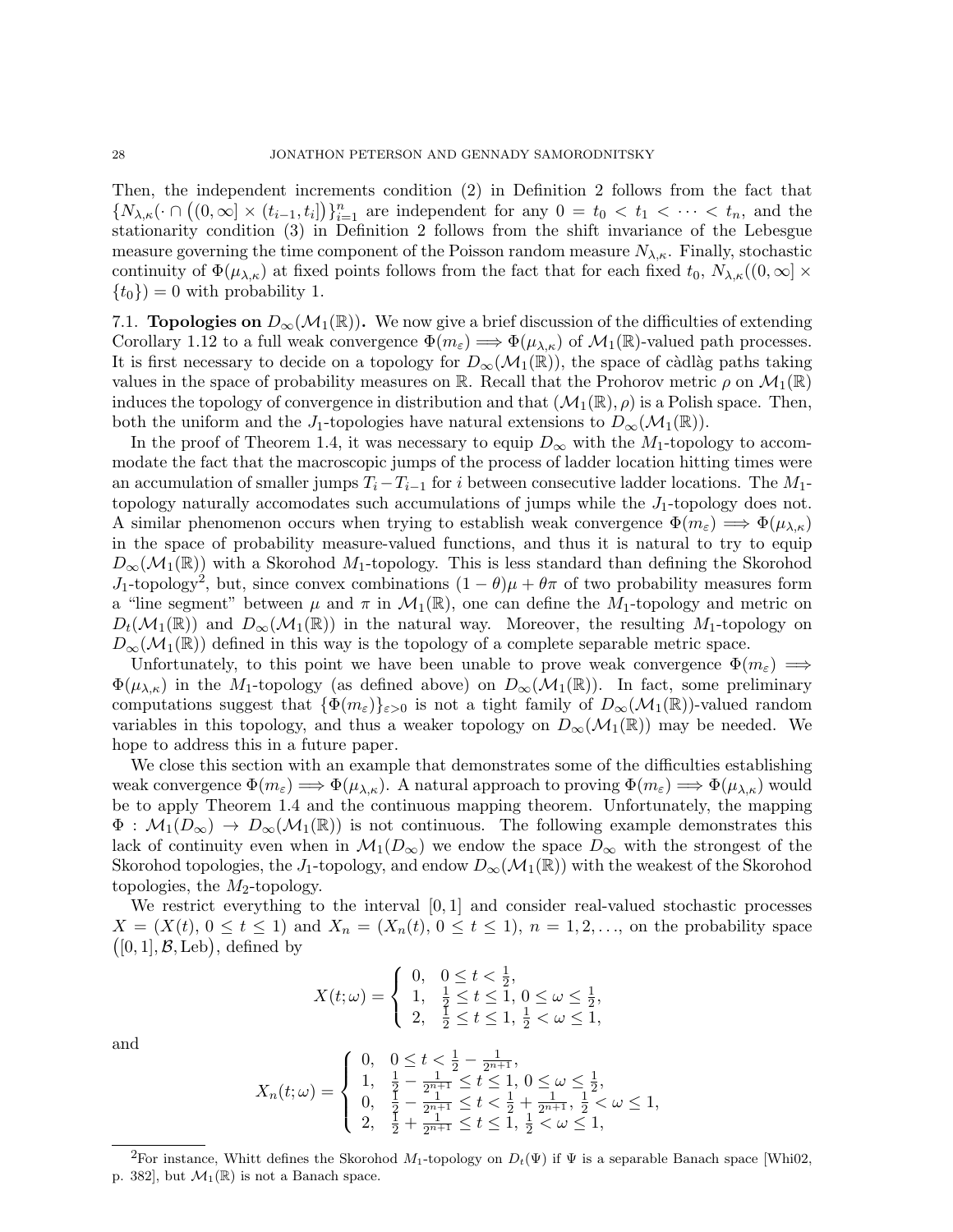$n = 1, 2, \ldots$  Clearly, each process X and  $X_n$  has its sample paths in  $D_1 = D[0, 1]$ . We denote by  $\mu$  (correspondingly,  $\mu_n$ ) the probability measures these processes generate on the cylindrical sets in  $D[0,1]$ .

Obviously, for any  $\omega \in [0,1], d^{J_1}(X,X_n) \leq 2^{-(n+1)}$ , so, with probability 1,  $X_n \to X$  in  $D[0, 1]$  equipped with the  $J_1$ -topology, so that  $\rho^{J_1}(\mu_n, \mu) \to 0$ .

Next, in the notation of (8), we have

$$
\Phi_t(\mu) = \begin{cases} \delta_0, & 0 \le t < \frac{1}{2}, \\ \frac{1}{2}\delta_1 + \frac{1}{2}\delta_2, & \frac{1}{2} \le t \le 1 \end{cases}
$$

and

$$
\Phi_t(\mu_n) = \begin{cases} \delta_0, & 0 \leq t < \frac{1}{2} - \frac{1}{2^{n+1}}, \\ \frac{1}{2}\delta_0 + \frac{1}{2}\delta_1, & \frac{1}{2} - \frac{1}{2^{n+1}} \leq t < \frac{1}{2} + \frac{1}{2^{n+1}}, \\ \frac{1}{2}\delta_1 + \frac{1}{2}\delta_2, & \frac{1}{2} + \frac{1}{2^{n+1}} \leq t \leq 1, \end{cases}
$$

 $n = 1, 2, \ldots$ , where for  $x \in \mathbb{R}$ ,  $\delta_x$  is the point mass at x. Note that for any n, there is a point on the completed graph of the element  $\Phi(\mu_n)$  of  $D_1(\mathcal{M}_1(\mathbb{R}))$  with the second component equal to  $(1/2)\delta_0 + (1/2)\delta_1$ , and the distance from that point to the completed graph of the  $\Phi(\mu)$  has a positive lower bound that does not depend on n. Therefore,  $\Phi(\mu_n)$  does not converge to  $\Phi(\mu)$ in  $D_1(\mathcal{M}_1(\mathbb{R}))$  even if the latter space is endowed with the  $M_2$ -topology (see Section 11.5 in [Whi02] for the definition of the  $M_2$ -topology).

# APPENDIX A. ESTIMATION OF THE TERM IN (37)

In order to finish the proof of Proposition 4.2 we need to estimate the term in (37). In this appendix we achieve that by proving the following lemma.

**Lemma A.1.** If  $\kappa \in [1,2)$ , then for all  $0 < s < \infty$  and  $\eta > 0$ ,

$$
\lim_{\delta \to 0} \limsup_{n \to \infty} Q\left(\sup_{t \le s} \left| n^{-1/\kappa} \sum_{i=1}^{\lfloor tn \rfloor} \left\{ \beta_i \mathbf{1}_{\{\beta_i \le \delta n^{1/\kappa}\}} - E_Q[\beta_1 \mathbf{1}_{\{\beta_1 \le \delta n^{1/\kappa}\}}] \right\} \right| \ge \eta \right) = 0.
$$

Remark A.2. Lemma A.1 is an improvement of [PS10, Lemma 5.5], which stated that

$$
\lim_{\delta \to 0} \limsup_{n \to \infty} Q\left(\left|n^{-1/\kappa} \sum_{i=1}^n \left\{\beta_i \mathbf{1}_{\{\beta_i \le \delta n^{1/\kappa}\}} - E_Q[\beta_1 \mathbf{1}_{\{\beta_1 \le \delta n^{1/\kappa}\}}]\right\}\right| \ge \eta\right), \quad \forall \eta > 0.
$$

Before giving the proof of Lemma A.1, we introduce new notation. Recall that  $\rho_x = (1 (\omega_x)/\omega_x$ , and for  $i \leq j$  let

(46) 
$$
\Pi_{i,j} = \prod_{k=i}^{j} \rho_k, \quad R_{i,j} = \sum_{k=i}^{j} \Pi_{i,k}, \quad W_{i,j} = \sum_{k=i}^{j} \Pi_{k,j}, \quad W_j = \sum_{k=-\infty}^{j} \Pi_{k,j}.
$$

This notation is often useful for writing certain quenched expectations or probabilities in compact form. For instance, it is easy to show that  $E^i_\omega[T_{i+1}] = 1 + 2W_i$  (see [Zei04] for a reference). In particular,

(47) 
$$
\beta_i = E_{\omega}[T_{\nu_i} - T_{\nu_{i-1}}] = \sum_{j=\nu_{i-1}}^{\nu_i-1} E_{\omega}^j[T_{j+1}] = \nu_i - \nu_{i-1} + 2 \sum_{j=\nu_{i-1}}^{\nu_i-1} W_j.
$$

It will be important for us to be able to control the tails, under the measure  $Q$ , of the random variables of the type  $W_{\nu_m-1}$ . Since under Q the environment is stationary under shifts by the ladder locations, these random variables all have the same distribution under  $Q$  as  $W_{-1}$ .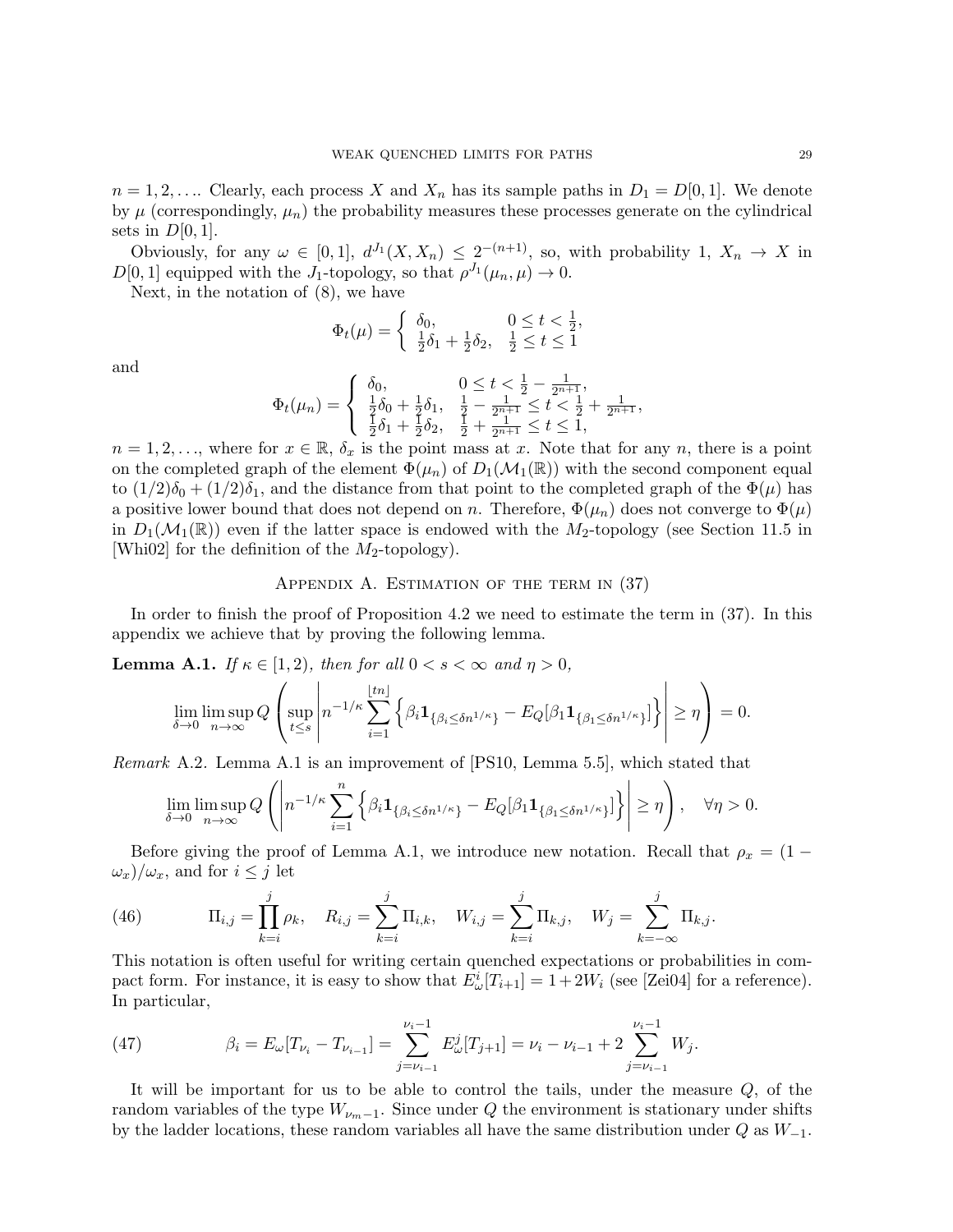Further, it was shown in [PZ09, Lemma 2.2] that  $W_{-1}$  has, under  $Q$ , exponential tails. That is, there exist constants  $C_1, C_2 > 0$  such that for any  $x > 0$ ,

(48) 
$$
Q(W_{-1} > x) \le C_1 e^{-C_2 x}.
$$

We now proceed to prove Lemma A.1.

Proof of Lemma A.1. First, note that  $\beta_i \mathbf{1}_{\{\beta_i \leq \delta n^{1/\kappa}\}} = \beta_i \wedge \delta n^{1/\kappa} - \delta n^{1/\kappa} \mathbf{1}_{\{\beta_i > \delta n^{1/\kappa}\}}$ . Thus,

$$
Q\left(\sup_{t\leq s} \left| n^{-1/\kappa} \sum_{i=1}^{\lfloor tn \rfloor} \left\{ \beta_i \mathbf{1}_{\{\beta_i \leq \delta n^{1/\kappa}\}} - E_Q[\beta_1 \mathbf{1}_{\{\beta_1 \leq \delta n^{1/\kappa}\}}] \right\} \right| \geq \eta \right)
$$
\n
$$
\leq Q\left(\sup_{t\leq s} \left| n^{-1/\kappa} \sum_{i=1}^{\lfloor tn \rfloor} \left\{ \beta_i \wedge \delta n^{1/\kappa} - E_Q[\beta_i \wedge \delta n^{1/\kappa}] \right\} \right| \geq \eta/2 \right)
$$
\n
$$
(50)
$$

(50) 
$$
+Q\left(\delta \sup_{t\leq s}\left|\sum_{i=1}^{\lfloor \frac{\ell}{2}\rfloor}1_{\{\beta_i>\delta n^{1/\kappa}\}}-\lfloor tn\rfloor Q(\beta_i>\delta n^{1/\kappa})\right|\geq \eta/2\right).
$$

Note that (12) implies that  $\lfloor tn\rfloor Q(\beta_i > \delta n^{1/\kappa}) \to tC_0\delta^{-\kappa}$  and, moreover, that the convergence is uniform in  $t \in [0, s]$ . Therefore, to bound the term in (50) it is enough to show that for all  $0 < s < \infty$  and  $\eta > 0$ ,

(51) 
$$
\lim_{\delta \to 0} \limsup_{n \to \infty} Q\left(\delta \sup_{t \le s} \left| \sum_{i=1}^{\lfloor tn \rfloor} \mathbf{1}_{\{\beta_i > \delta n^{1/\kappa}\}} - tC_0 \delta^{-\kappa} \right| \ge \eta \right) = 0.
$$

Now, for any  $\delta > 0$  let  $G_{\delta} : \mathcal{M}_p((0,\infty] \times [0,\infty)) \to D^+_{\infty}$  (we equip the latter space with the  $J_1$ topology) be defined by

$$
G_{\delta}(\zeta)(t) = \zeta((\delta, \infty] \times [0, t]), \ t \ge 0.
$$

Then  $\sum_{i=1}^{\lfloor tn\rfloor} \mathbf{1}_{\{\beta_i > \delta n^{1/\kappa}\}} = G_{\delta}(N_{1/n})(t)$ . It is easy to see that  $G_{\delta}$  is continuous on the set of point processes with no atoms on the line  $\{\delta\} \times [0, \infty)$ . Since  $N_{\lambda,\kappa}$  belongs to this set with probability 1, and  $N_{1/n} \stackrel{Q}{\Longrightarrow} N_{\lambda,\kappa}$ , the continuous mapping theorem implies that  $G_{\delta}(N_{1/n}) \stackrel{Q}{\Longrightarrow} G_{\delta}(N_{\lambda,\kappa})$ . Furthermore, the supremum over a compact interval is a continuous mapping from  $D_\infty^+$  equipped with the  $J_1$  topology to the real line. Therefore,

$$
\limsup_{n\to\infty} Q\left(\delta \sup_{t\leq s} \left|\sum_{i=1}^{tn} \mathbf{1}_{\{\beta_i > \delta n^{1/\kappa}\}} - tC_0\delta^{-\kappa}\right| \geq \eta\right) \leq Q\left(\delta \sup_{t\leq s} |G_{\delta}(N_{\lambda,\kappa})(t) - tC_0\delta^{-\kappa}| \geq \eta\right).
$$

Note that  $G_{\delta}(N_{\lambda,\kappa})$  is a homogeneous one-dimensional Poisson process with rate  $\lambda/\kappa\delta^{-\kappa}$  =  $C_0 \delta^{-\kappa}$ . Therefore, using once again the L<sup>p</sup>-maximum inequality for martingales, we have

$$
Q\left(\delta \sup_{t\leq s} |G_{\delta}(N_{\lambda,\kappa})(t) - t C_0 \delta^{-\kappa}| \geq \eta\right) \leq \frac{\delta^2}{\eta^2} \operatorname{Var}_Q\left(G_{\delta}(N_{\lambda,\kappa})(s)\right) = \frac{\lambda s \delta^{2-\kappa}}{\eta^2 \kappa}.
$$

Since  $\kappa < 2$  this last term vanishes as  $\delta \to 0$  for any  $\eta > 0$  and  $s < \infty$ . This completes the proof of (51) and, therefore, it only remains to estimate the term in (49).

To this end, we assume for (notational) simplicity that  $s = 1$ , in which case our task reduces to showing that for any  $\eta > 0$ ,

(52) 
$$
\lim_{\delta \to 0} \limsup_{n \to \infty} Q\left(\max_{k \le n} \left| n^{-1/\kappa} \sum_{i=1}^k \left\{ \beta_i \wedge \delta n^{1/\kappa} - E_Q[\beta_1 \wedge \delta n^{1/\kappa}] \right\} \right| > \eta \right) = 0.
$$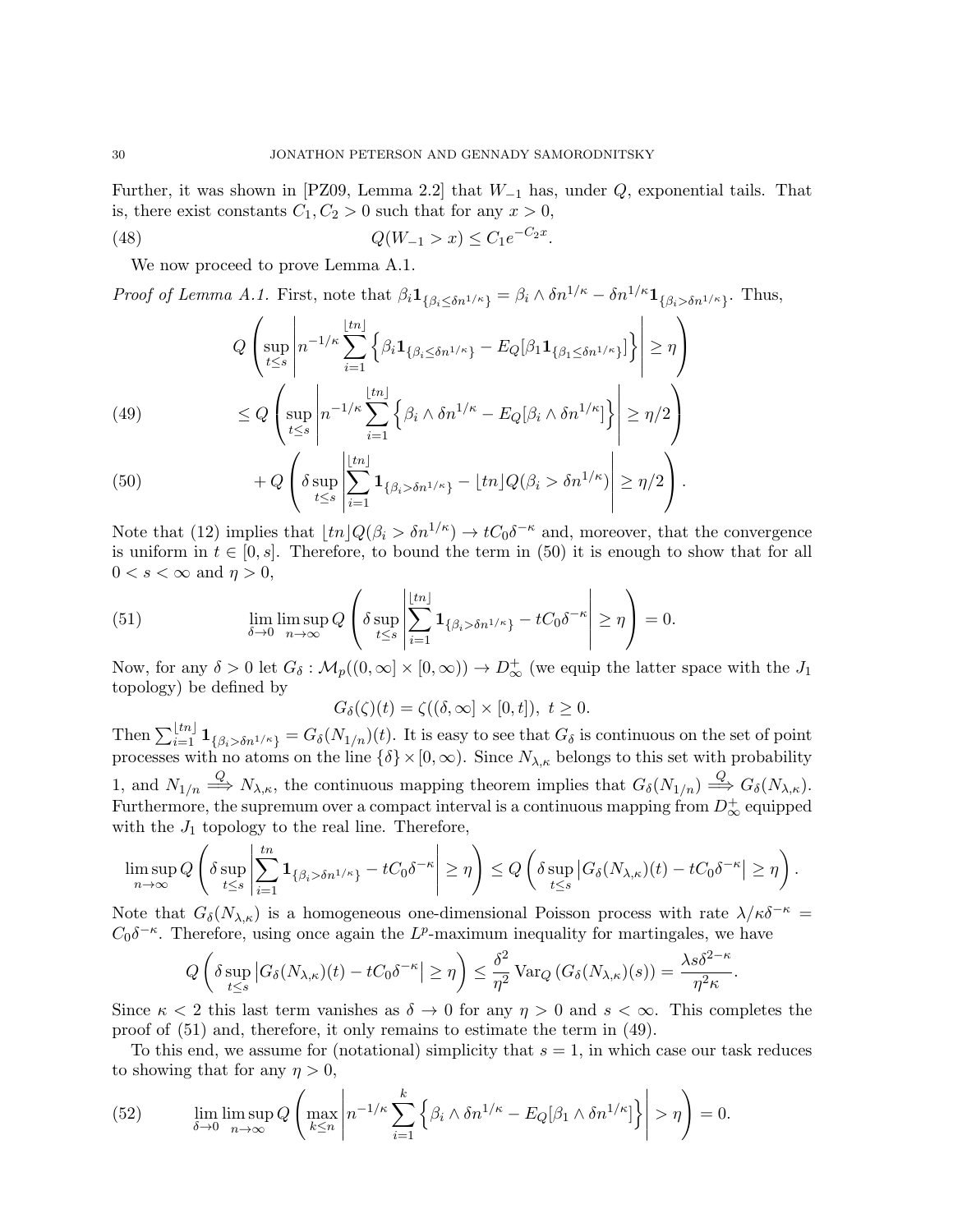For a fixed n and  $\delta \in (0,1]$  denote

(53) 
$$
S_j = n^{-1/\kappa} \sum_{i=1}^j \left\{ \beta_i \wedge \delta n^{1/\kappa} - E_Q[\beta_1 \wedge \delta n^{1/\kappa}] \right\}, \quad j = 1, \ldots, n.
$$

For  $\eta > 0$  let  $A_m = \{ \max_{j \le m} |S_j| \le \eta < |S_m| \}.$  Then,

$$
Q\left(\max_{k\leq n} \left| n^{-1/\kappa} \sum_{i=1}^k \left\{ \beta_i \wedge \delta n^{1/\kappa} - E_Q[\beta_1 \wedge \delta n^{1/\kappa}] \right\} \right| > \eta \right) = \sum_{m=1}^n Q(A_m)
$$
  

$$
\leq Q(|S_n| \geq \eta/2) + \sum_{m=1}^{n-1} Q(A_m \cap \{|S_n| \leq \eta/2\})
$$
  

$$
\leq Q(|S_n| \geq \eta/2) + \sum_{m=1}^{n-1} Q(A_m \cap \{|S_n - S_m| > \eta/2\}).
$$

It was shown in the proof of Lemma 5.5 in  $[PS10]$  that for some constant  $C$ ,

(55) 
$$
\operatorname{Var}_Q\left(\sum_{i=1}^n \beta_i \wedge \delta n^{1/\kappa}\right) \leq C\delta^{2-\kappa} n^{2/\kappa}.
$$

By Markov's inequality this shows that the term  $Q(|S_n| \geq \eta/2)$  does not contribute to the limit in (52). Therefore, it remains only to bound the sum on the right in (54). If the  $\beta_i$  were independent, then the general term in this sum would be equal to  $Q(A_m)Q(|S_n - S_m| > \eta/2)$ and the sum could be handled in the same way as the term  $Q(|S_n| \geq \eta/2)$  above. While the  $\beta_i$  are not independent under Q, they have good mixing properties and the following lemma gives an upper bound on the general term in the sum, not far off from what it would be if the  $\beta_i$  were independent.

**Lemma A.3.** There are constants  $C, C' > 0$  such that for any  $n = 1, 2, \ldots, \delta \in (0, 1], m =$  $1, \ldots, n$  and  $\eta > 0$ ,

$$
Q(A_m \cap \{|S_n - S_m| > \eta\}) \le Ce^{-C'\eta n^{1/\kappa} / \log n} + \frac{1}{\eta^2} C\delta^{2-\kappa} (Q(A_m) + 1/n).
$$

Assuming the statement of Lemma A.3, the proof of Lemma A.1 can be completed by writing (changing the constants as necessary)

$$
\sum_{m=1}^{n-1} Q(A_m \cap \{|S_n - S_m| > \eta/2\}) \le \sum_{m=1}^{n-1} \left\{ C e^{-C' \eta n^{1/\kappa} / \log n} + \frac{1}{\eta^2} C \delta^{2-\kappa} (Q(A_m) + 1/n) \right\}
$$
  

$$
\le C n e^{-C' \eta n^{1/\kappa} / \log n} + \frac{C \delta^{\kappa - 2}}{\eta^2}.
$$

Both terms vanish under the limits in  $(52)$ , so we only need to prove Lemma A.3.

Proof of Lemma A.3. Define a (discrete time) filtration on  $\Omega = [0,1]^{\mathbb{Z}}$  by  $\mathcal{G}_n = \sigma(\omega_i : i \leq n)$ ,  $n = 0, 1, 2, \ldots$  Then for each  $m = 0, 1, 2, \ldots, \nu_m - 1$  is a stopping time with respect to that filtration, and we denote  $\mathcal{F}_m = \mathcal{G}_{\nu_m-1}$ ,  $m = 1, 2, \ldots$  Since each  $\beta_j$  with  $j \leq m$  is  $\mathcal{F}_m$ measurable, so is each  $S_i$  with  $j \leq m$ . Therefore,

(56) 
$$
Q(A_m \cap \{|S_n - S_m| > \eta\}) = E_Q \left[ \mathbf{1}_{\{A_m\}} Q \left( |S_n - S_m| > \eta \, | \, \mathcal{F}_m \right) \right].
$$

Conditioned on  $\mathcal{F}_m$ , the difference  $S_n - S_m$  no longer has zero mean, but we will show that the conditional mean is typically small. We begin by comparing the conditional and unconditional means of  $\beta_j \wedge \delta n^{1/\kappa}$ . To this end we make explicit the dependence of  $\beta_j$  on  $\mathcal{F}_m$ . Recall the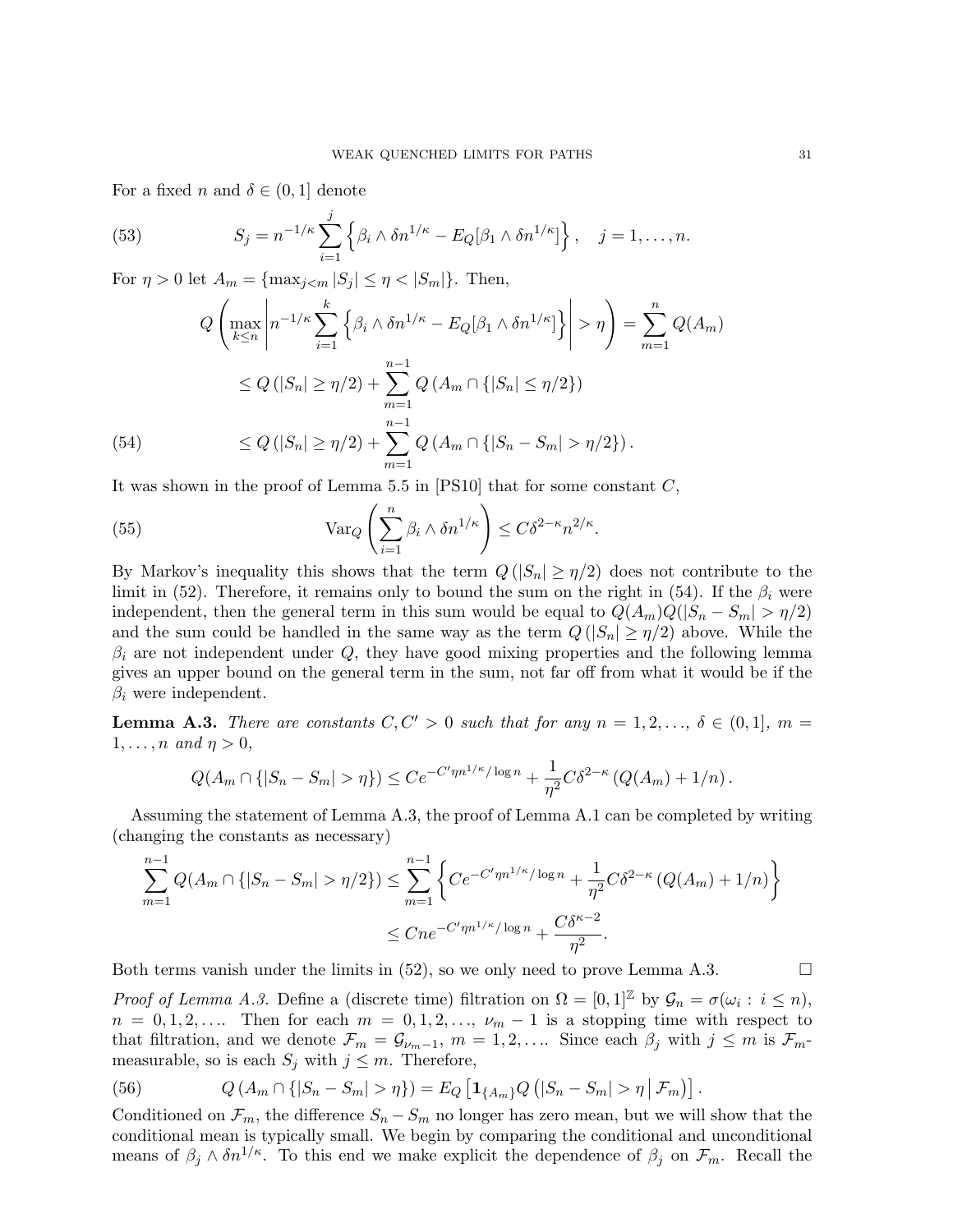definitions of  $\Pi_{i,j}$ ,  $W_{i,j}$  and  $R_{i,j}$  in (46) and note that  $W_i = W_{k,i} + \Pi_{k,i} W_{k-1}$  for any  $k \leq i$ . Therefore, for any  $1 \leq m < j$  we can rewrite (47) as

$$
\beta_j = \nu_j - \nu_{j-1} + 2 \sum_{i=\nu_{j-1}}^{\nu_j - 1} (W_{\nu_m, i} + W_{\nu_m - 1} \Pi_{\nu_m, i})
$$
  
=  $\nu_j - \nu_{j-1} + 2 \sum_{i=\nu_{j-1}}^{\nu_j - 1} W_{\nu_m, i} + 2W_{\nu_m - 1} \Pi_{\nu_m, \nu_{j-1} - 1} R_{\nu_{j-1}, \nu_j - 1}$   
=:  $\beta_{m,j} + 2W_{\nu_m - 1} \Pi_{\nu_m, \nu_{j-1} - 1} R_{\nu_{j-1}, \nu_j - 1}.$ 

Note that  $\beta_{m,j}$  is independent of  $\mathcal{F}_m$ . We enlarge, if necessary, the probability space to define a random variable W with the same distribution as  $W_{\nu_m-1}$  and independent of all  $(\omega_x)$ ; in particular,  $\tilde{W}$  is independent of  $\mathcal{F}_m$ . Denote  $\tilde{\beta}_j = \beta_{m,j} + 2\tilde{W}\Pi_{\nu_m,\nu_{j-1}-1}R_{\nu_{j-1},\nu_j-1}$ , so that

$$
E_Q\left[\beta_j\wedge \delta n^{1/\kappa} \,|\, \mathcal{F}_m\right] - E_Q[\beta_j\wedge \delta n^{1/\kappa}] = E_Q\left[\beta_j\wedge \delta n^{1/\kappa} - \tilde{\beta}_j\wedge \delta n^{1/\kappa} \,|\, \mathcal{F}_m\right].
$$

Observe that  $R_{\nu_{j-1},\nu_j-1} \leq \beta_{m,j} \leq \min(\beta_j,\tilde{\beta}_j)$ . Thus, if  $R_{\nu_{j-1},\nu_j-1} \geq \delta n^{1/\kappa}$ , then both  $\beta_j$  and  $\tilde{\beta}_j$  are larger than  $\delta n^{1/\kappa}$  as well. This implies that

(57) 
$$
\begin{split} \left| E_{Q} \left[ \beta_{j} \wedge \delta n^{1/\kappa} \, \big| \, \mathcal{F}_{m} \right] - E_{Q} [\beta_{j} \wedge \delta n^{1/\kappa}] \right| \\ &\leq E_{Q} \left[ |\beta_{j} - \tilde{\beta}_{j}| \mathbf{1}_{\{R_{\nu_{j-1}, \nu_{j}-1} \leq \delta n^{1/\kappa} \}} \, \big| \, \mathcal{F}_{m} \right] \\ &= E_{Q} \left[ 2\Pi_{\nu_{m}, \nu_{j-1}-1} R_{\nu_{j-1}, \nu_{j}-1} | W_{\nu_{m}-1} - \tilde{W} | \mathbf{1}_{\{R_{\nu_{j-1}, \nu_{j}-1} \leq \delta n^{1/\kappa} \}} \, \big| \, \mathcal{F}_{m} \right] \\ &\leq 2 \big( E_{Q} [\Pi_{0, \nu-1}] \big)^{j-m-1} E_{Q} [R_{0, \nu-1} \mathbf{1}_{\{R_{0, \nu-1} \leq \delta n^{1/\kappa} \}}] \left( E_{Q} [\tilde{W}] + W_{\nu_{m}-1} \right), \end{split}
$$

where in the last inequality we used the fact that the blocks of environment between ladder locations are i.i.d. under the measure Q. Since  $R_{0,\nu-1} \leq \beta_1$ , there exists a constant C so that  $Q(R_{0,\nu-1} > x) \leq C x^{-\kappa}$ . This implies that  $E_Q[R_{0,\nu-1}\mathbf{1}_{\{R_{0,\nu-1}\leq \delta n^{1/\kappa}\}}] \leq E_Q[R_{0,\nu-1}] < \infty$  when  $\kappa > 1$  and  $E_Q[R_{0,\nu-1}\mathbf{1}_{\{R_{0,\nu-1}\leq \delta n^{1/\kappa}\}}] \leq C \log n$  when  $\kappa = 1$  for some other C. Thus, we can always bound this expectation by  $C \log n$  for some  $C > 0$ . Also, the definition of  $\nu$  implies that  $r := E_Q[\Pi_{0,\nu-1}] < 1$  and (48) implies that  $E_Q[\tilde{W}] = E_Q[W_{-1}] < \infty$ . Thus, there exists a constant  $C$  so that

$$
\left| E_Q \left[ \beta_j \wedge \delta n^{1/\kappa} \, \middle| \, \mathcal{F}_m \right] - E_Q [\beta_j \wedge \delta n^{1/\kappa}] \right| \leq C \log n \, r^{j-m-1} \left( 1 + W_{\nu_m - 1} \right),
$$

implying that

$$
|E_Q[S_n - S_m \,|\, \mathcal{F}_m]| \le n^{-1/\kappa} \sum_{j=m+1}^n \left| E_Q \left[ \beta_j \wedge \delta n^{1/\kappa} \,|\, \mathcal{F}_m \right] - E_Q[\beta_j \wedge \delta n^{1/\kappa}] \right|
$$
  

$$
\le Cn^{-1/\kappa} \log n \left( 1 + W_{\nu_m - 1} \right).
$$

Applying Chebyshev's inequality conditionally, we obtain

(58) 
$$
Q(|S_n - S_m| > \eta | \mathcal{F}_m)
$$
  
\n
$$
\leq 1\{|E_Q[S_n - S_m | \mathcal{F}_m]| > \eta/2\} + Q(|S_n - S_m - E_Q[S_n - S_m | \mathcal{F}_m]| > \eta/2)
$$
  
\n
$$
\leq 1\{1 + W_{\nu_m - 1} > n^{1/\kappa} \eta/(2C \log n)\} + \frac{4}{\eta^2} \text{Var}_Q(S_n - S_m | \mathcal{F}_m).
$$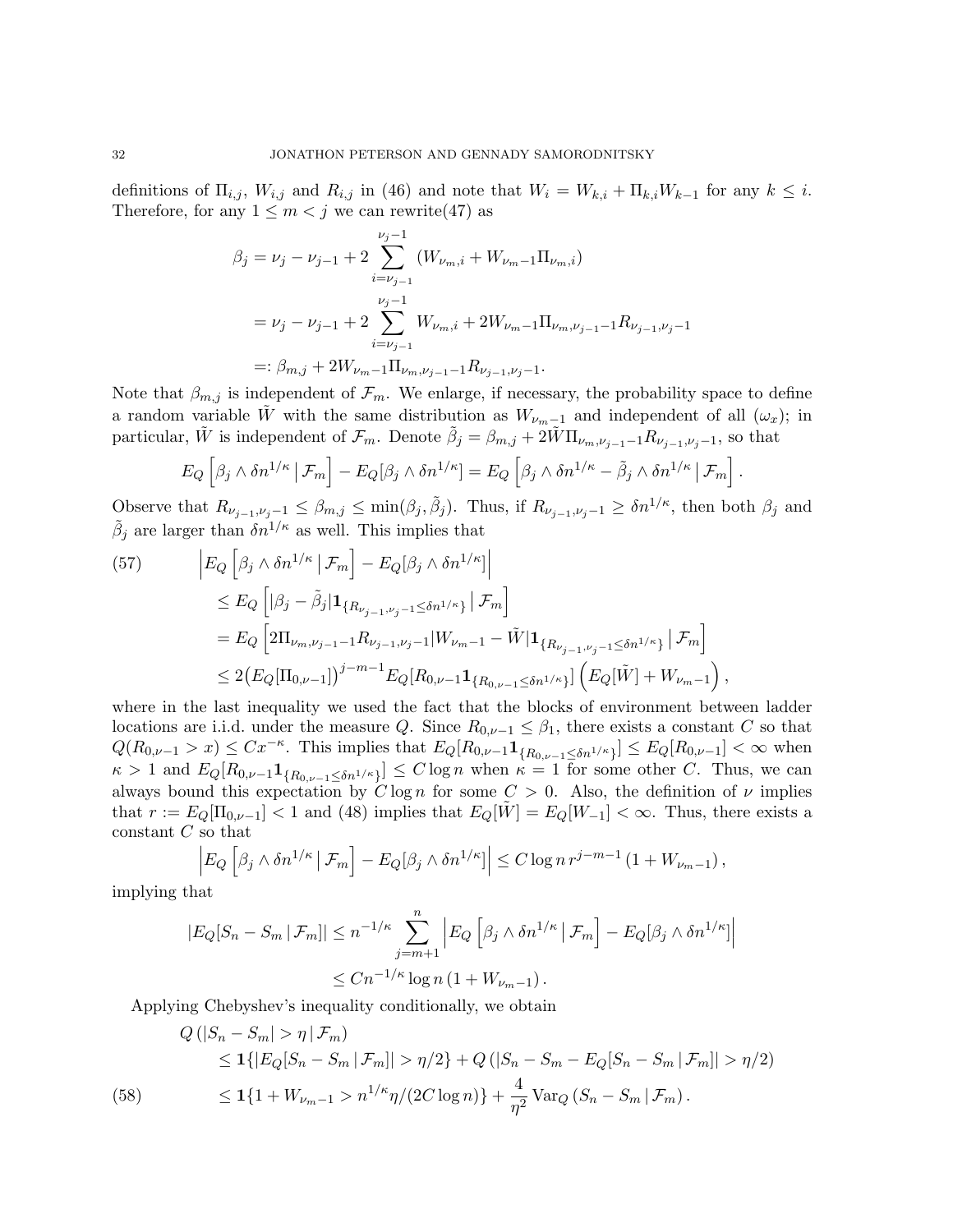To handle the conditional variance in (58) we write

$$
\begin{split} \text{Var}_{Q} \left( S_n - S_m \, | \, \mathcal{F}_m \right) &= n^{-2/\kappa} \sum_{j=m+1}^n \text{Var}_{Q} \left( \beta_j \wedge \delta n^{1/\kappa} \, | \, \mathcal{F}_m \right) \\ &\quad + 2n^{-2/\kappa} \sum_{m < j < k \le n} \text{Cov}_{Q} \left( \beta_j \wedge \delta n^{1/\kappa}, \, \beta_k \wedge \delta n^{1/\kappa} \, | \, \mathcal{F}_m \right). \end{split}
$$

Upper bounds on the conditional variance and conditional covariance terms above can be obtained in a similar manner to the proof of (49) in [PS10]. One adapts this approach to take into account the conditioning on  $\mathcal{F}_m$ , by replacing  $\beta_j$  by  $\beta_{m,j}$ , and then controlling the difference between the two similarly to what was done above when bounding  $E[S_n - S_m | \mathcal{F}_m]$ . Doing this we obtain that there exist constants  $C > 0$  and  $r \in (0, 1)$  such that

$$
\operatorname{Var}_Q\left(\beta_j \wedge \delta n^{1/\kappa} \,|\, \mathcal{F}_m\right) \le C\delta^{2-\kappa} n^{2/\kappa-1} \left(1 + r^{j-m-1} W_{\nu_m-1}^2\right)
$$

and

$$
Cov_Q\left(\beta_j\wedge \delta n^{1/\kappa}, \beta_k\wedge \delta n^{1/\kappa} \,|\,\mathcal{F}_m\right) \leq C\delta^{2-\kappa}n^{2/\kappa-1}\left(1+r^{j-m-1}W_{\nu_m-1}^2\right)\sqrt{r^{k-j-1}}.
$$

Using these bounds in (59), we see that for some  $C > 0$ ,

(60) 
$$
\operatorname{Var}_Q(S_n - S_m | \mathcal{F}_m) \leq C \delta^{2-\kappa} \left( 1 + \frac{W_{\nu_m-1}^2}{n} \right).
$$

Combining  $(56)$ ,  $(58)$ , and  $(60)$  we obtain

$$
Q(A_m \cap \{|S_n - S_m| > \eta\})
$$
  
\n
$$
\leq Q(C'(1 + W_{\nu_m - 1}) > \eta n^{1/\kappa} / \log n) + \frac{1}{\eta^2} C \delta^{2-\kappa} E_Q \left[ \mathbf{1}_{\{A_m\}} \left( 1 + W_{\nu_m - 1}^2 / n \right) \right]
$$
  
\n
$$
\leq C e^{-C' \eta n^{1/\kappa} / \log n} + \frac{1}{\eta^2} C \delta^{2-\kappa} \left( Q(A_m) + 1/n \right)
$$

where the constants  $C, C'$  may change from line to line (in the last inequality we used (48) and the fact that  $W_{\nu_m-1}$  has the same distribution as  $W_{-1}$  under Q). This gives us the statement of the lemma.  $\Box$ 

Acknowledgment: We would like to thank Olivier Zindy for pointing out that the convergence in distribution in Corollary 1.10 could be improved to the uniform topology.

#### **REFERENCES**

- [Bil99] Patrick Billingsley. Convergence of probability measures. Wiley Series in Probability and Statistics: Probability and Statistics. John Wiley & Sons Inc., New York, second edition, 1999. A Wiley-Interscience Publication.
- [DG10] Dmitry Dolgopyat and Ilya Goldsheid. Quenched limit theorems for nearest neighbour random walks in 1D random environment. Preprint, available at arXiv:1012.2503, 2010.
- [ESTZ10] Nathanaël Enriquez, Christophe Sabot, Laurent Tournier, and Olivier Zindy. Annealed and quenched fluctuations for ballistic random walks in random environment on Z. Preprint, available at arXiv:1012.1959, 2010.
- [ESZ09] Nathanaël Enriquez, Christophe Sabot, and Olivier Zindy. Limit laws for transient random walks in random environment on Z. Ann. Inst. Fourier (Grenoble), 59(6):2469–2508, 2009.
- [GS02] Nina Gantert and Zhan Shi. Many visits to a single site by a transient random walk in random environment. Stochastic Process. Appl., 99(2):159–176, 2002.
- [Kal74] Olav Kallenberg. Series of random processes without discontinuities of the second kind. Ann. Probability, 2:729–737, 1974.
- [KKS75] H. Kesten, M. V. Kozlov, and F. Spitzer. A limit law for random walk in a random environment. Compositio Math., 30:145–168, 1975.